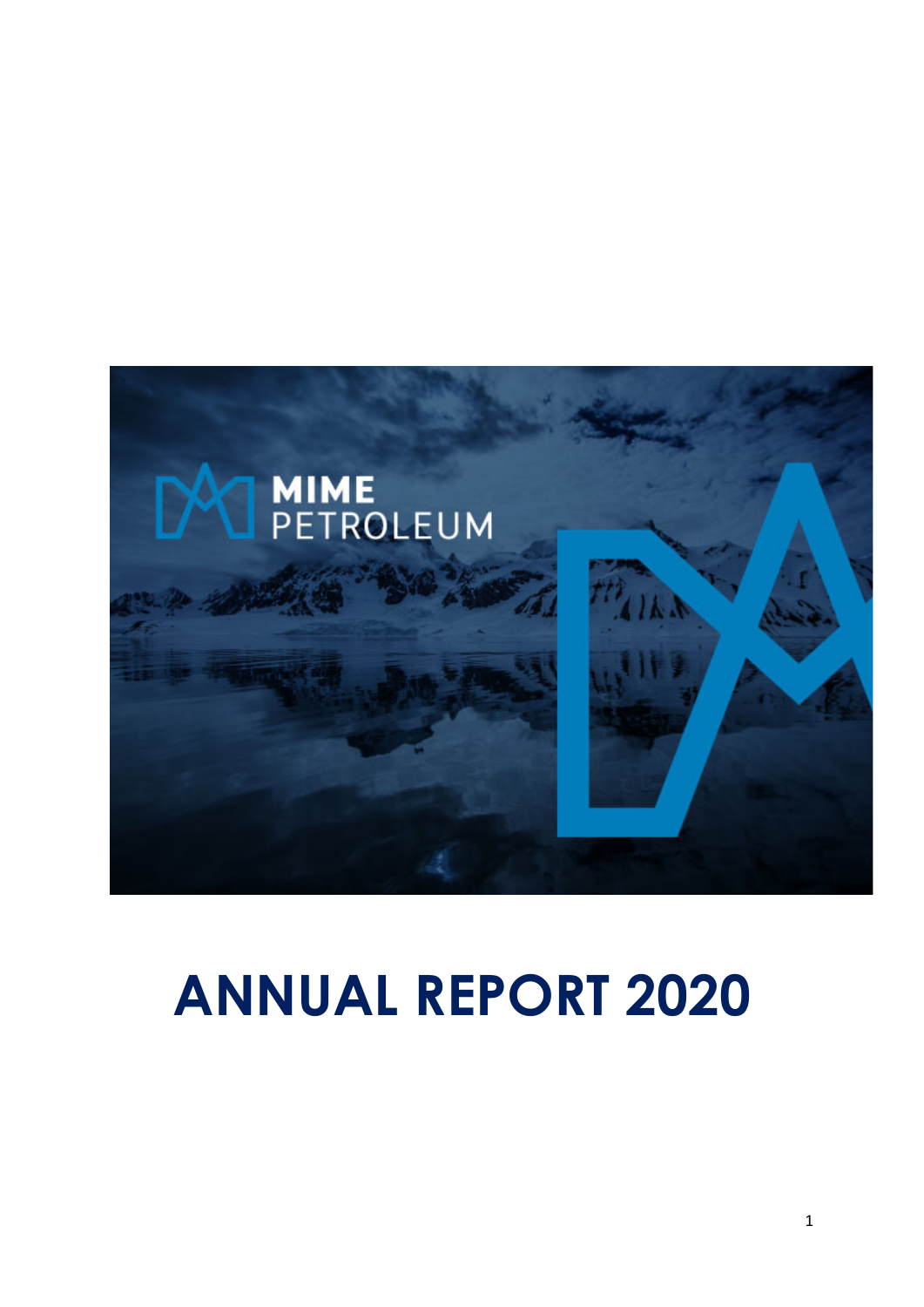

# **Contents**

| <b>Board of Directors Report</b>        |    |
|-----------------------------------------|----|
| Audited Financial Statements with notes |    |
| Income Statements                       | 13 |
| <b>Statements of Financial Position</b> | 14 |
| Statements of changes in Equity         | 16 |
| Statements of Cash Flow                 |    |
| <b>Notes</b>                            | 18 |
| <b>Independent Auditor's Report</b>     |    |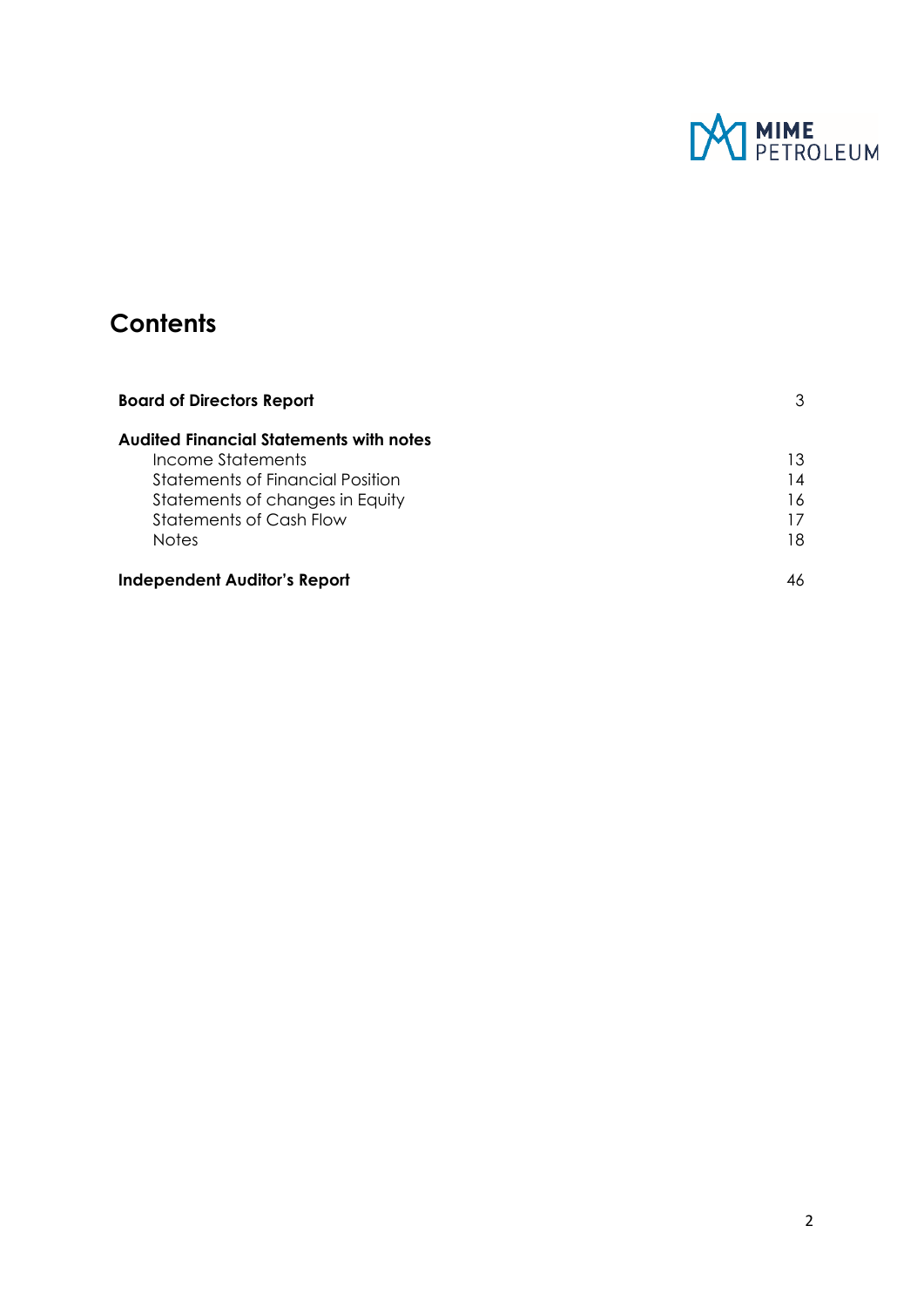# **BOARD OF DIRECTORS REPORT 2020**

#### **Description of business**

Mime Petroleum AS is a private limited company incorporated and domiciled in Norway, with its main office in Bærum, Norway. The company was incorporated on May 3, 2017.

Mime Petroleum is focused on hydrocarbon development and production on the Norwegian Continental shelf (NCS).

Mime Petroleum AS is wholly owned by Mime Petroleum S.à r.l. (Luxembourg). The Company is backed by Blue Water Energy LLP, a specialist international private equity firm focused on the middle-market energy sector, with USD 2.5 billion under management.

#### **Business model and strategy**

Mime's business model is to be a development and production company, participating in the discovery, appraisal, development and production of oil and gas resources on the NCS. The Company targets upsides in and around proven assets with access to processing and transportation capacity.

The organization consists of 15 employees, with a strong geological, geophysical and reservoir competence. The team has extensive experience from project execution on the NCS, and both management and employees are committed to the Company as shareholders in the Company.

#### **A year with the corona virus**

During the first months of 2020, the coronavirus (Sars-CoV-2) spread at an exponential rate in most parts of the world and created an unbalanced supply-demand situation in many industries, including the oil and gas industry. With a significant oversupply situation for crude oil and a fear of running out of storage capacity, the Brent blend spot price dropped from around USD 67/bbl at the beginning of the year to a low point in April at USD 9/bbl (source EIA). The market situation improved from May, and the Brent price recovered partly towards the end of the year due to positive signs of a demand recovery and the OPEC+ group agreeing to temporarily adjust and limit production and supply of hydrocarbon products.

The magnitude and consequences of the coronavirus are however still uncertain as it is highly dependent on the pace of the vaccine roll out, new mutations of the virus, and the level of restrictions both nationally and internationally. It is therefore difficult to predict the full extent and duration of the economic and operational impact for the Company.

For the Board of Mime, it is essential to protect the people and operations of the Company, and to secure that the Company maintains liquidity and stays financially secure.

Mime Petroleum is a non-operator. As partner in the Balder Unit and Ringhorne Øst Unit, the Company is actively in dialogue with the operator, Vår Energi AS, to ensure that all necessary steps are taken to protect offshore personnel against the pandemic. A wide range of measures have been implemented by the operator at the Balder and Ringhorne facilities to minimize risk to people and operations, including reduced offshore manning, mandatory testing of all offshore personnel, social distancing, travel restrictions and working from home.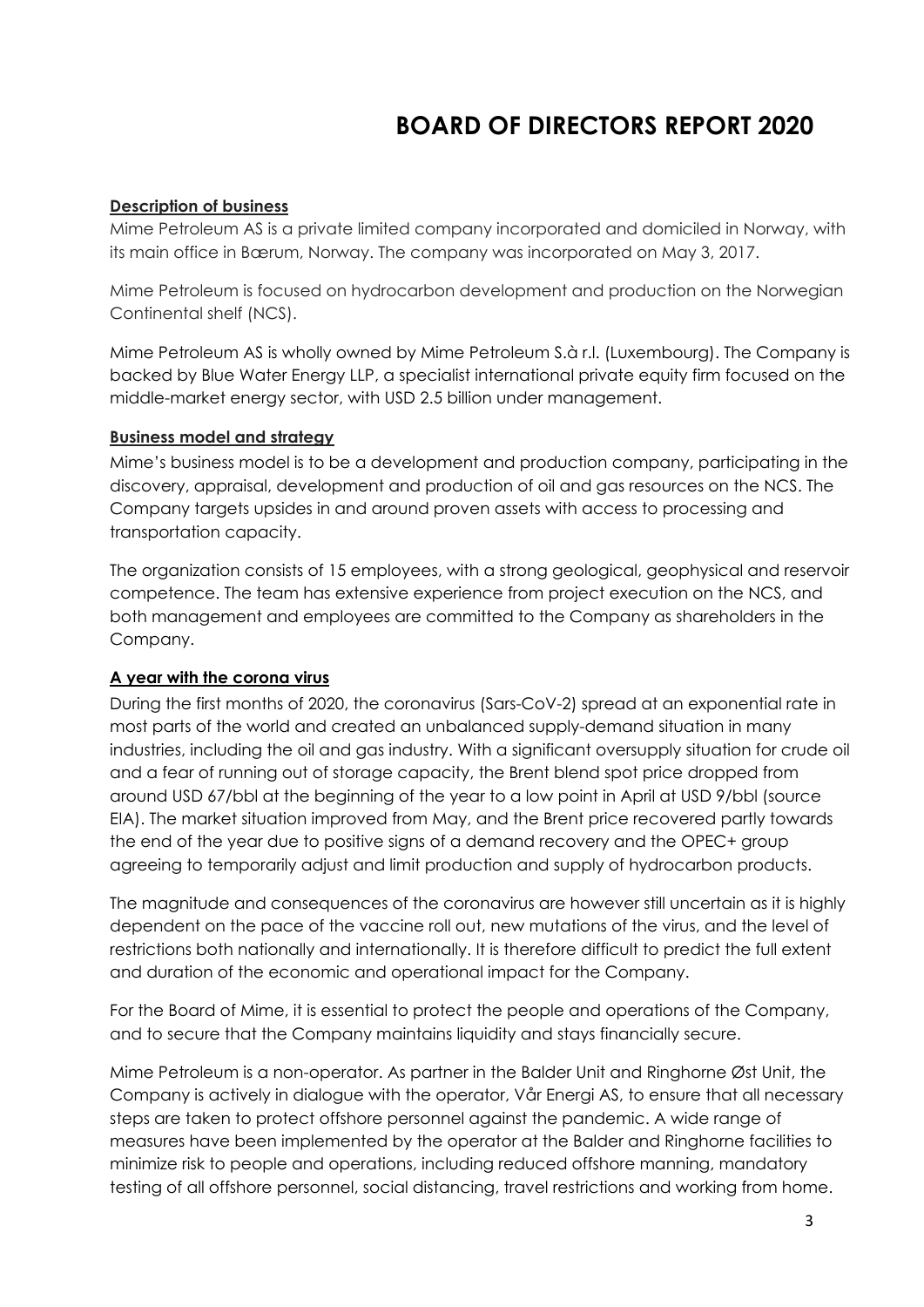National restrictions, such as travel restrictions and closed borders, are impacting progress in the Balder Future project and especially the Jotun FPSO conversion taking place at the Rosenberg yard. Nearly 70 % of the workforce at the yard in Stavanger comes from abroad. The license partners are rescheduling activities and planning such to avoid any project delays.

Mime Petroleum continues to closely monitor the Covid-19 situation with the objective of making sure necessary measures are taken to protect staff and operations. All employees and temporary staff have been requested to comply with the prevailing directions given by the Norwegian health authorities. The Company has so far avoided any virus-related disruptions to its operations. The relevant policies and procedures will remain in place for as long as necessary.

Except for the operations at the Balder and Ringhorne, the Company is currently not directly involved in any offshore activities.

#### **Operations and main events in 2020**

Mime became a partner in the Balder Unit & Ringhorne Øst Unit in 2019 after an acquisition from Vår Energi. The transaction was completed on August 1, 2019 and provided Mime with a 10 percent ownership interest in the Balder/Ringhorne field, and a 7.4 percent ownership interest in the Ringhorne Øst field.

In December 2019, Mime and Vår Energi AS submitted a revised Plan for Development and Operation (PDO) application for the Balder/Ringhorne field, covering the Balder Future project. The Balder Future project includes refurbishment of the Jotun FPSO, new subsea production systems, 14 new wells, and has a total cost estimate of NOK 20 billion (nominal). Production is planned to start in the second half of 2022 and some additional 136 million boe is expected to be produced in the period up to mid-2040s. The revised PDO was approved by the Ministry of Petroleum and Energy (MPE) on June 18, 2020.

The Balder Future project is a perfect match with Mime's strategy and our focus on enhancing production from producing fields and development of petroleum reserves and resources within and adjacent to our producing fields. The Balder/Ringhorne licenses contain three elements: ongoing production, a large development program, and further infill exploration opportunities.

In March 2020, the Jotun FPSO was shut-in and disconnected from the fields, and the vessel arrived at the Rosenberg/Worley yard in Stavanger in June. Upon dry-docking, the main activities have been decommissioning and engineering along with inspection work and finalization of scope definition. After refurbishment, the FPSO will be relocated between Ringhorne and Balder FPU to accommodate the tie-ins of the new Balder Future production wells. The offshore campaigns covering installation of the new subsea systems also commenced in 2020. The first subsea installations were completed in Q4 2020, whereas the second campaign is scheduled to commence in April 2021. The Balder X drilling campaign will also start in the appointed rig commencement period June - August 2021. At year end, the total Balder Future project was slightly behind schedule. First oil is scheduled in second half of 2022.

The original consent for service life of the Balder FPU expired in 2019, following a temporary consent by the Petroleum Safety Authority (PSA) during the application period. The operator of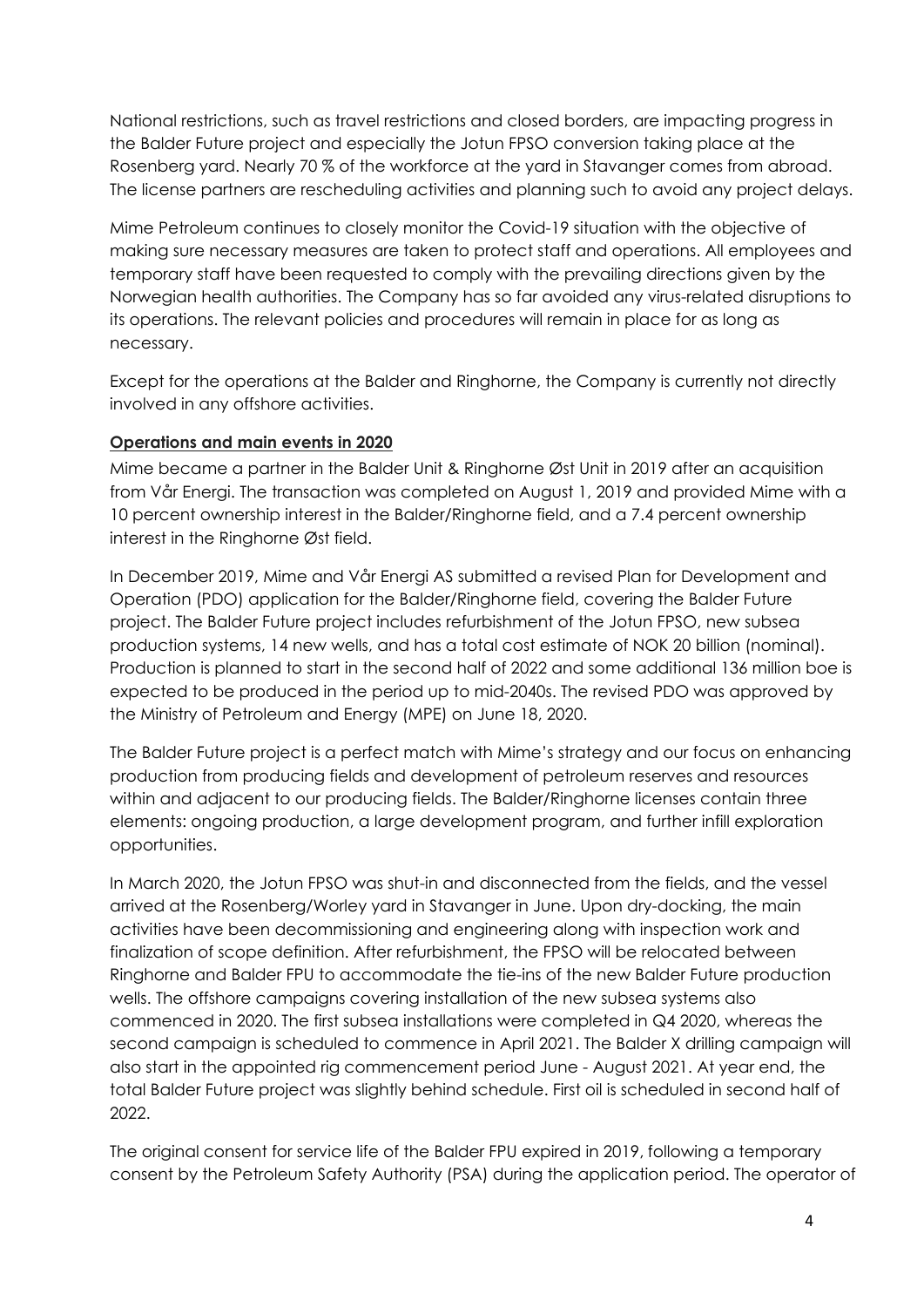the Balder field submitted the application for lifetime extension in August 2018 and has been in close dialogue with the PSA to extend the service life of the FPU until 2030. In connection with this process, integrity studies have been executed to document the robustness of the design versus current applicable regulations. Some of the critical equipment components have also reached their design lifetime, resulting in replacements and change-out activities. During 2020, several of these maintenance activities and evaluations have been ongoing regarding the Balder FPU, to comply with PSA requirements for extending the service life. Based on the studies and assessments completed in 2020 together with the current execution plan, consent from the PSA for continued use of the Balder FPU until 2030 was received in March 2021.

In 2020, the total production from the fields was 7.6 million boe (100%). Production is enhanced by optimizing gas lift availability, cyclic wells, crude oil, and liquid processing capacity. Mime has entered into a crude oil offtake contract with ENI Trading and Supply (named Eni Trade & Biofuels Spa from 2021), effective from November 1, 2019.

The Ringhorne phase III and IV projects passed important milestones during 2020 as the Ringhorne rig upgrade project was finalized. Two workovers and a cutting re-injection well were also completed during 2020. The drilling of new production wells commenced at the end of the year, and the drilling program will continue until 2024.

Exploration drilling of the King-Prince prospects in the western part of the Balder Unit was decided upon during 2020. The exploration well will be spudded in April 2021.

#### **Key Financial figures 2020**

Operating revenue for the year amounted to NOK 337.5 million (2019: NOK 239.6 million), whereas the operating loss for the year amounted to NOK 87.7 million (2019: operating profit of NOK 2.6 million). Average net production was 2 070 barrels of oil equivalent per day (2019: 2 540 boe/day), and the average realized oil price was USD 36/bbl (2019: USD 60/bbl).

Net financial expenses of NOK 11 million mainly relates to interest expenses on the long-term loan and accretion expenses (ARO), offset by unrealized currency gains on monetary items. (2019: net financial income of NOK 14.2 million)

The Company's tax income for 2020 was NOK 151.8 million (2019: tax income of NOK 5.8 million).

Net profit after taxes for the period amounted to NOK 53.1 million (2019: net profit of NOK 22.7 million).

On December 31, 2020, total assets amounted to NOK 3 181 million (2019: NOK 2 416 million). Hereof, the total investments in Balder Unit and Ringhorne Øst Unit amounted to NOK 2 531 million (2019: 2 191 million). Cash and cash equivalents amounted to NOK 213.5 million (2019: NOK 51.6 million).

Net cash flow for 2020 was positive with NOK 162 million (2019: positive with NOK 43 million). Total cash flow from operational activities amounted to NOK 459.7 million in 2019 (2019: NOK 44.2 million). Cash flow used for investment activities amounted to NOK 565 million (2019: NOK 1 462 million). Investments are driven by capital expenditure related to the Balder Future project. Cash inflow related to financing activities amounted to NOK 267 million including proceeds from borrowings of NOK 338 million and proceeds from share issue of NOK 27 million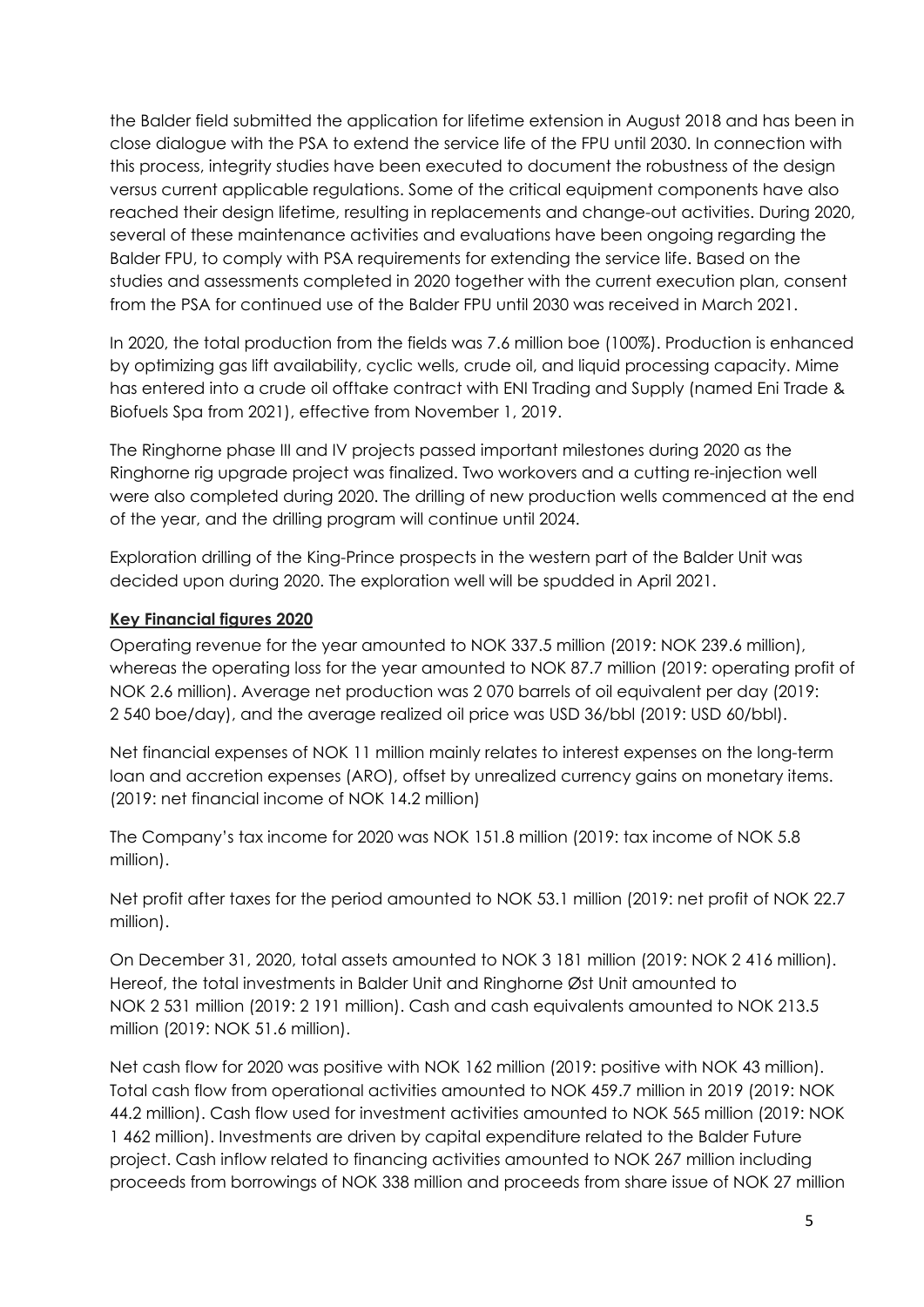(2019: NOK 1 461 million, including proceeds from borrowings of NOK 458 million and share issues by NOK 1 035 million). A detailed cash flow statement is included in the financial statements.

Through an investment agreement with Bluewater Energy LLP, the Company has access to an equity line of up to USD 300 million, of which USD 129 million has been drawn at year end.

In February 2020, Mime successfully completed the issuance of a NOK 300 million senior unsecured bond with maturity in February 2025. The bond is listed at Nordic ABM (Mime Petroleum AS 20/25 FRN (MIME01 PRO)). The bond was later swapped into a USD currency exposure with a fixed interest of 8.397%.

Effective September 16, 2020, the Reserve Based Lending (RBL) facility agreement was amended, increasing the size of the RBL facility from USD 65 million to USD 97.5 million, and also including Skandinaviska Enskilda Banken (SEB) as RBL bank in addition to BNP Paribas and DNB Bank ASA. The RBL facility agreement also includes a USD 30 million uncommitted accordion option. Other key terms in the agreement remained unchanged.

The RBL facility agreement was further amended in February 2021 in relation to the semiannual redetermination process as the maturity was extended by 18 months from June 30, 2026, to December 31, 2027.

On December 31, 2020, the Company's long term interest-bearing debt amounted to NOK 734 million (net of revaluation effects). The Company's financial position is sound and equate to settle short-term debt with the Company's most liquid assets as of December 31, 2020. The equity ratio was 37% as of December 31, 2020 (December 31, 2019: 47%).

The Board of Directors believe that the financial statements give a true picture of Mime Petroleum AS's assets and liabilities, financial position, and results. The Board of Directors do not know of any important matters regarding the Company's financial statement and affairs that are not reflected in the profit and loss and balance sheet statements.

The Board of Directors propose that the net profit of NOK 53 088 047 is allocated to retained earnings.

#### **Risk factors and risk management**

Mime Petroleum is subject to various controllable and uncontrollable risks, associated with the oil and gas industry and operations. The Company's main approaches to risk management are based on the understanding and analysis of the actual risks, focusing on identifying, preventing, and effectively mitigating potential adverse effects of such risks.

The internal control procedures and systems are reflecting the Company's core values, ethical guidelines and social responsibility policy.

The Board is responsible for overseeing the implementation of the risk strategies, by making sure that the framework is in line with industry standards, such that adequate systems and procedures are in place to address these risks. A review of the risks and system is conducted on a regular basis by Management and the Board of Directors.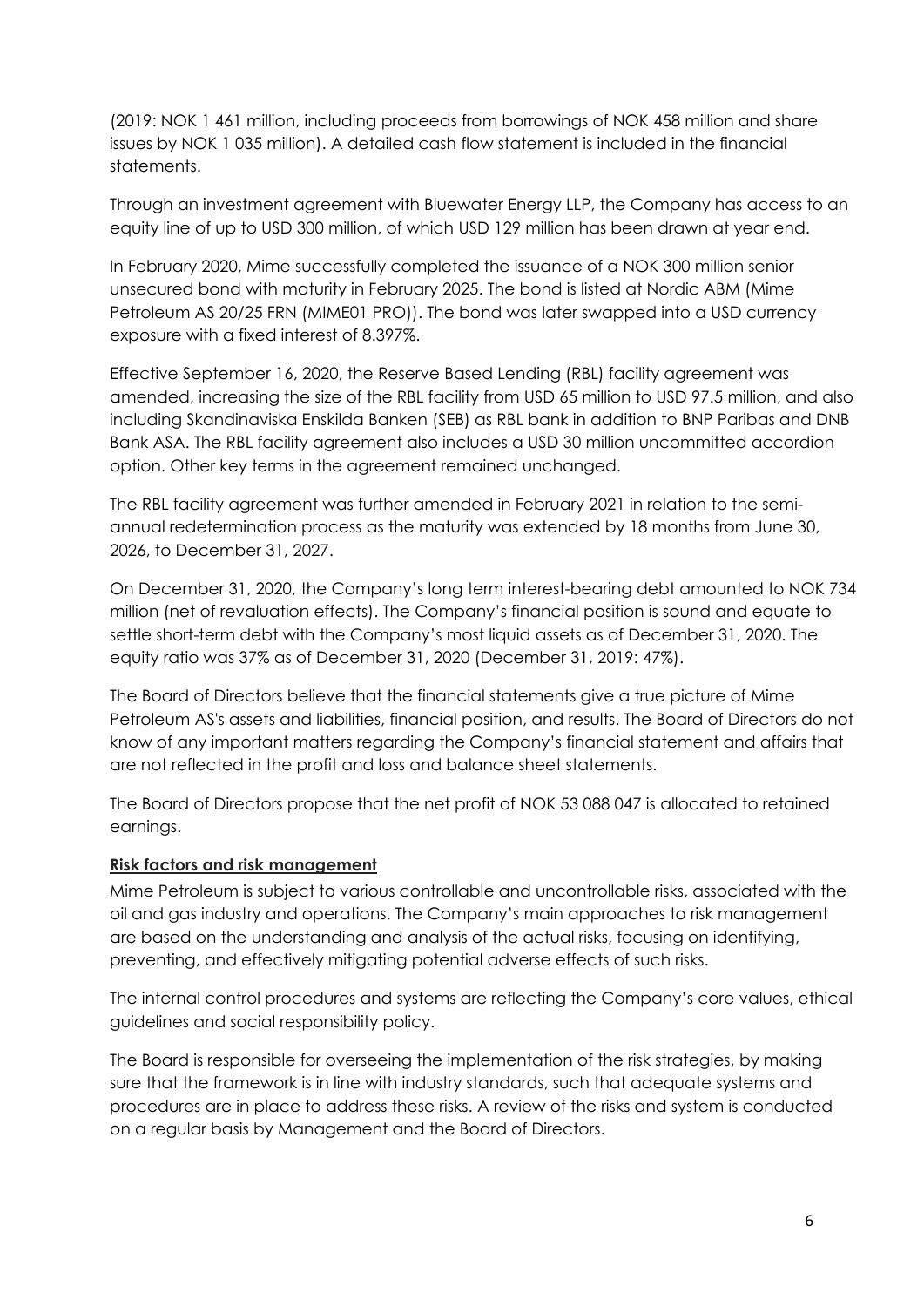#### Operational and project risk

The Board recognizes the risks associated with the operation of the Company's assets. The regulation of activities on the NCS provides a sound framework for handling these risks, and the Company takes an active and responsible approach as a partner. However, drilling, development, production, and decommissioning activities will never be completely risk-free.

Further, there are risks related to the integrity of the Company's assets, risks associated with the reported reserves and resources, and risks associated with third-party contractors or operators, as the Company's assets are non-operated. Costs of development projects or exploration efforts are also uncertain. As a result of these risks, the Company may incur costs that could adversely affect the Company's financial position or its reputation as a player on the NCS.

The Company act as a prudent, responsible, and technically competent partner across the whole spectrum of activities in all its operations. Mime Petroleum works actively together with operators and has established mitigating actions to reduce the possibility of operational incidents occurring. In addition, the Company's emergency response management policy includes contingency plans to minimize the potential impact if an operational incident should occur.

#### HSE risk (people, environment and assets related)

The Company's HSE policy requires that all operations are completed without harm to the people involved, with minimum impact on the environment and without damaging assets.

There are inherent risks embedded in the oil and gas exploration and production activities. These risks are controlled to an acceptable level by a proactive organization and tailor-made risk management system (the ALARP principle). Mime has a robust risk management system to identify, analyze, evaluate, treat, and monitor risks. The system is used for all operations and projects where the Company is participating.

#### Financial risks

Mime Petroleum is highly focused on active risk management through hedging, liquidity focus and insurance coverage. The Company has insured its pro-rata exposure on the NCS in line with the best industry practices and has offshore insurance programs covering loss of production, physical damage, control of well and third-party liability (non-exhaustive).

The Company is exposed to market fluctuations in commodity prices, foreign exchange rates and interest rates. These fluctuations could impact the Company directly or indirectly as they may influence banks and investors' appetite to lend to, or invest in, the Company. The CFO of the Company is responsible for monitoring, managing, and reporting on the Company's financial risks. The management team and the Board of Directors are involved in the decision making when derivative contracts are entered into.

#### Commodity price risk

Mime Petroleum operates in the crude oil-, and to a limited extent, in the natural gas markets. Fluctuations in hydrocarbon commodity prices can consequently influence the Company's revenue. Commodity price risk represents one of the Company's most notable risk going forward. In order to manage the risk related to oil price fluctuations, the Company has established an oil price hedging program. In 2020, approximately 70% of the expected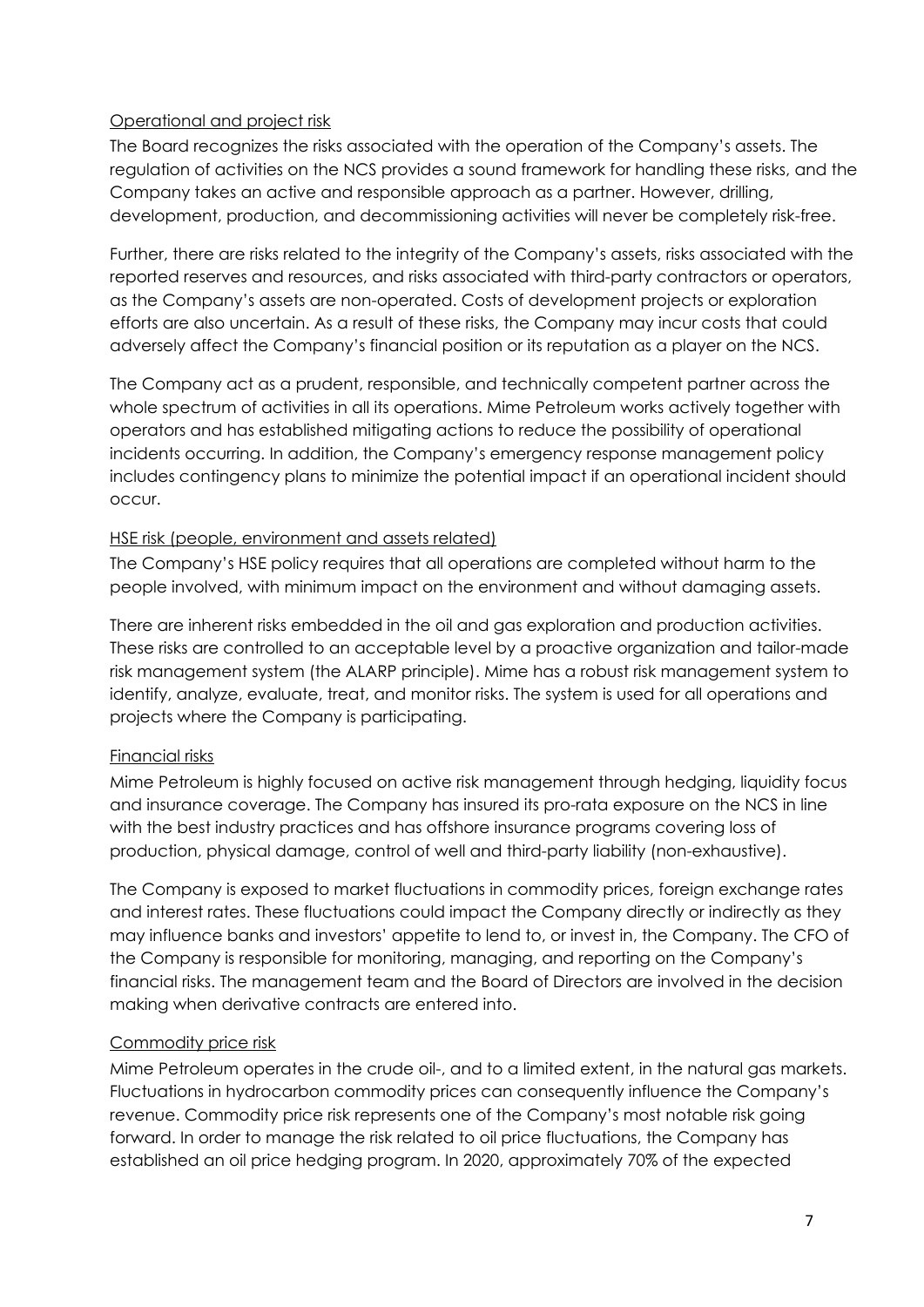production was hedged at an average price of USD 60.5/bbl. At the end of 2020, there were no open commodity hedging contracts.

During Q1/2021, the Company put in place a hedging program based on swap contracts at 20 000 barrels per month for 2021and 2022. The average swap price for 2021 is USD 52.5/bbl and USD 61.2/bbl for 2022. Additional positions may be added to the program going forward. The structure, amount and levels of any further hedging will depend on how the market for commodity derivatives develops.

The Company has recognized a gain from commodity price hedging in 2020 of NOK 104 million, recognized as Other revenue.

#### Currency risk

Currency risks arise from multi-currency cash flows within the Company. Mime is exposed to foreign currency exchange risk on its operating and capital expenditures, including financing costs. During 2020, Mime sold USD 50 million forward at an average exchange rate of 9.19 to mitigate currency risk related to operating and capital expenditures. These contracts resulted in a loss of NOK 14 million, recognized as part of Other revenue.

In order to mitigate the currency risk arising from the debt issuance, the Company has entered into a USDNOK cross currency swap of NOK 300 million related to the bond issuance in February 2020.

#### Interest rate risk

The Company`s interest rate risk arises from its interest-bearing borrowings. Borrowings issued with floating interest rate conditions is exposing the Company to interest rate risk. The Company has a five-year interest rate swap contract at 1.4415% on a notional amount of USD 30 million to mitigate the risk arising from variable interest payable on the RBL loan. The interest rate for the NOK 300 million bond is fixed at 8.397% through an interest rate swap.

### Credit risk

The Company considers its credit risk to be low, as its license partners are creditworthy oil companies and cash, and cash equivalents are receivables from banks.

#### Liquidity risk

Liquidity risk is the risk that the Company will not be able to meet the obligations of financial liabilities when they become due. The Company's future capital requirements depend on several factors. If significant cash flow drivers develop negatively, the Company may need additional funds, debt, or equity, to support the Company's long-term strategy and or to manage short term liquidity risks. Mime Petroleum carries out short-term (3-12 months) and long-term liquidity forecasts. These forecasts are updated regularly, for various scenarios and form an integrated part of the Company`s management and the Board decision basis.

Following the Covid-19 outbreak and the drop in oil prices during first half of 2020, the Norwegian government established temporary tax measures for companies subject to the Petroleum Tax Act. Tax payments are deferred to later years by allowing companies to claim refund of the tax value of losses incurred in 2020 and 2021 on an interim basis every second month. A key objective of the temporary measures is to make liquidity available for the industry such that planned activities and projects can continue as planned, as opposed to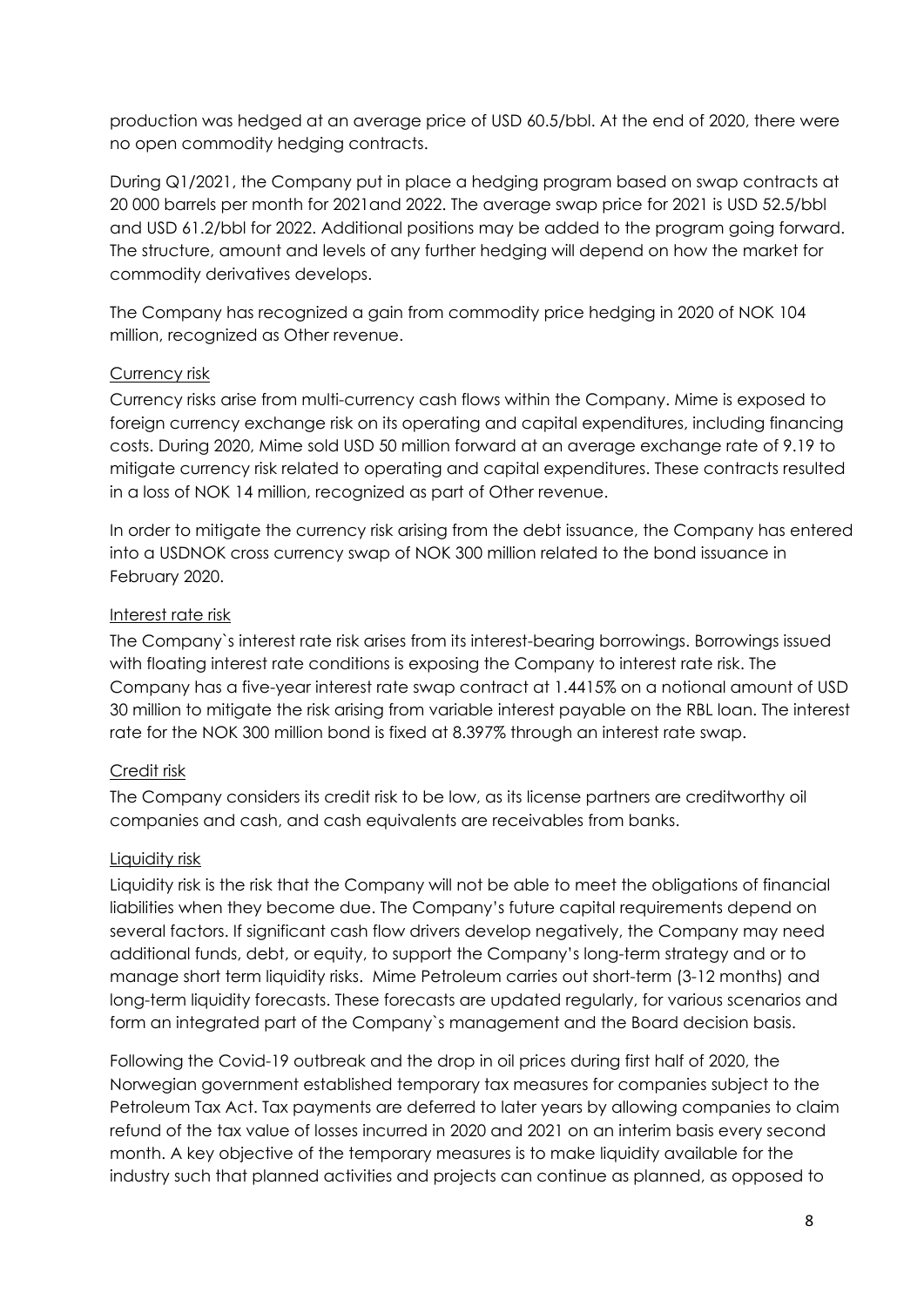being cancelled or postponed as a consequence of the oil price shock experienced during the beginning of the year. During the second half of 2020, Mime has received NOK 306 million in tax refunds for fiscal 2020. In the current market situation, the temporary tax measures provide a significant contribution to the liquidity.

Based on the capital sources available to the Company, the Board of Directors is confident that necessary funds and liquidity can be secured either through bank facilities, the bond market or equity.

#### Portfolio risk

The Company has strong growth ambitions and is active in M&A activities. The downturn in oil prices dampened the M&A sentiment in the industry, and several announced sales and farmdown processes were put on hold. This temporarily impacted the growth prospects of the Company. Towards the end of 2020 there are signs of the M&A market improving.

#### External risks

The business environment in which the Company operates can change rapidly. The risks of fluctuations in commodity prices are addressed under financial risks. The Company also faces other external risks that could affect its financial position over time. There can be no assurance that legislation, including tax regulations, will not be changed in a manner that could adversely affect the Company. There is also a potential exposure from the response to climate change and ESG initiatives. The Company aims to develop a portfolio of assets that remains resilient as the government's response to climate change evolves.

#### IT security and cybersecurity risk

The Company is applying IT policies and practices as advised by the external IT service provider. IT security is a priority at Mime, phishing being an area of repeated training and awareness.

#### **Requirement for continued operation**

Pursuant to the § 3-3a in the Norwegian Accounting Act, the Board of Directors have performed a robust assessment of the Company's cash flows and its financial and liquidity position, including under a number of downside scenarios, and confirms that the conditions for continued operations as a going concern are present and that the annual financial statements for 2020 have been prepared on the going concern basis.

The Board confirms that the annual accounts represent a true and fair view of the Company's financial position and is not aware of any factors that would materially affect the assessment of the Company as of December 31, 2020.

#### **Working environment and staff**

The working environment and general welfare is considered to be good. Mime is maintaining a strict Covid-19 regime to protect our employees and limit risk of possible impact on our activities. Because of national and local restrictions, working from home has been the main situation in 2020. No incidences or reporting of work-related accidents, resulting in significant material damage or personal injury, occurred during the year. One incident of a Covidpositive employee was recorded in March 2020. The sick leave in 2020 was 1.8% (2019: 0.9%).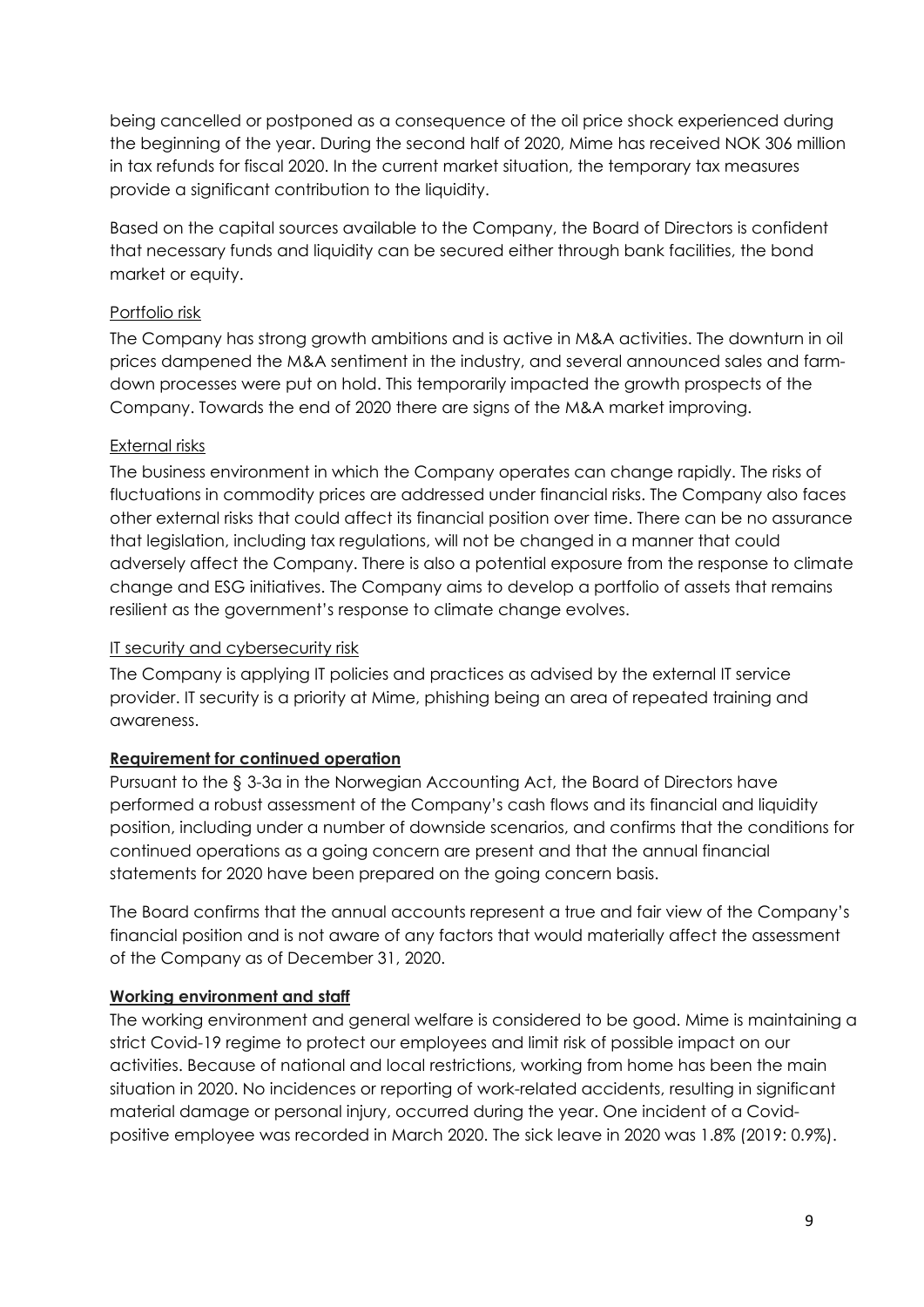#### **Equal opportunities and discrimination**

The Company aims to be a workplace with equal opportunities. The policies and procedures include regulations to prevent gender discrimination related to salary, promotion and recruiting. At the end of 2020, the company had 15 regular employees, of which 5 are women. The Company is committed to being an attractive employer for all groups of prospective employees. Working hour arrangements and salaries within the Company follow from the various positions and are independent of gender.

Each employee is essential to the Company's success and deliveries, necessitating a stimulating work environment to attract and keep people with the right skills and attitudes.

#### **Health, Safety and Environment**

Mime has a zero HSE incident policy. The Company, together with Vår Energi AS as operator for the Balder Unit and Ringhorne Øst Unit, works actively to ensure safe operations. The safety of individuals, environment and physical assets are an integrated part of the Company's asset management. The Company's HSE&Q activities follow the comprehensive HSE&Q guidelines and monitoring system run by the field operator. Reporting of air and water emissions is made by the operator.

Mime has fulfilled its HSE&Q duties (see-to duty) as a participant in the Balder/Ringhorne licenses during the period.

Mime experienced no major accidents, or any accidental spills during the year. For 2020, the frequency of Total Recordable Injury<sup>1</sup> (TRIF) was 4.5 for the combined operations of Balder FPU, Ringhorne WHP and Jotun FPSO. The TRIF reported for the Balder X project in 2020 was 4.4. By comparison, the NCS average in 2020 was 4.6. For the combined operations at Balder Unit, a total of five operational incidents defined as serious were recorded.

For Mime Petroleum's corporate activities, no incidences or reporting of work-related accidents, resulting in significant material damage or personal injury, occurred during the year.

The Company's activities in 2020 have not adversely affected the environment.

The Company is working systematically to protect its employees and to ensure continued and uninterrupted operations during the Covid-19 pandemic. The Company's policies and procedures have proved effective and will remain in place for as long as necessary.

Mime Petroleum is fully committed to a fair and sustainable future. The Company's policy states commitments within the areas of environment, social and governance. Mime is committed to the emissions targets from production on the NCS announced by NOROG: 40% reduction by 2030, 70% reduction by 2040, and net zero by 2050.

In 2020, the average CO2 emission intensity from Mime's non-operated assets was 19.9 kg/boe (preliminary estimate). Based on the forecasted long-term production from the Ringhorne and

<sup>1</sup> TRIF - the number of fatalities, lost time injuries, substitute work, and other injuries requiring treatment by a medical professional per million hours worked.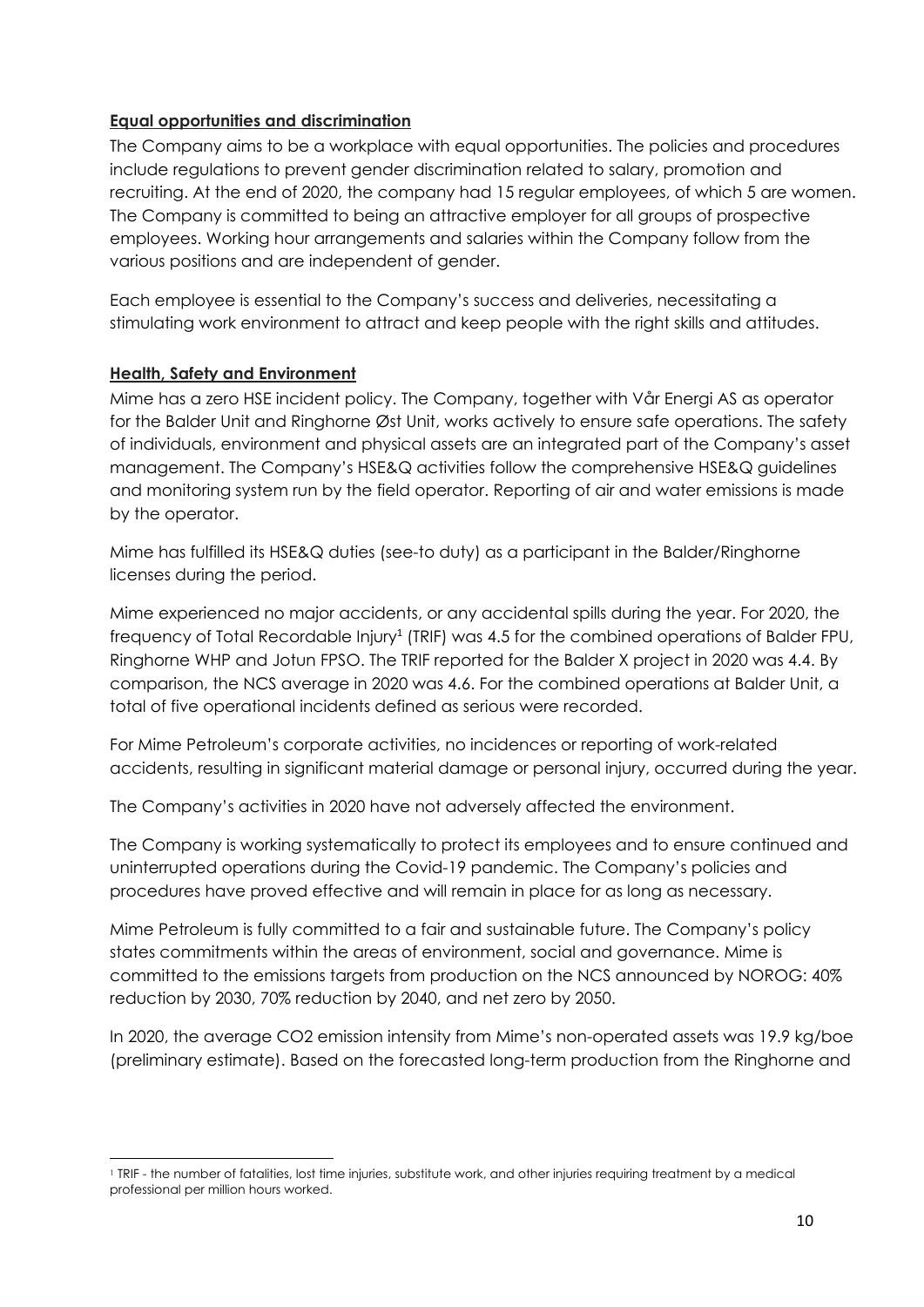Balder units, the CO2 emission intensity will come down over time and be at par or better than the NCS average of 8 kg/boe<sup>2</sup> (representing FY2018) in 2024.

Mime Petroleum actively evaluates the CO2 emission footprint as an integrated part of our activities and policies. This principle is reflected in decision making related to potential acquisitions (M&A) and is also included as part of ongoing operational and project decisions.

#### **Research and development**

Through the license participation in the Balder Unit and Ringhorne Øst Unit, the Company contributes to research and development (R&D) in accordance with the license participating agreement.

#### **Payments to governments**

According to the Norwegian Accounting Act section 3-3d pertaining to companies in the extractive industry, the Company is required to disclose payments to governments per country and project annually. Mime Petroleum has had the following payments to the Norwegian authorities in 2020:

- Area fee per license paid by operators to Norwegian Petroleum Directorate authorities on behalf of the joint ventures (the Company's net share figures): 2020: NOK 586 734 (2019: NOK 498 664)
- Tax payments made to Norwegian authorities NOK 7 295 740 (2019: nil).

#### **Corporate governance**

The foundation of good corporate governance is rooted in a sound company culture supported by adequate operational and financial control systems. The Board of Directors recognizes and sponsors implementing efficient and effective governance to ensure long-term benefits for all the Company's stakeholders.

#### **Future challenges and outlook**

2020 was an exceptional year due to the Covid-19 pandemic which also significantly impacted the petroleum industry. Global oil demand in April was more than 20% reduced year-on-year and both oil and gas prices plunged. By February 2021, the global demand for oil has recovered to 95% of pre-pandemic levels. With record high production cuts from OPEC and alliance partners, coupled with falling US production, Brent oil prices have recovered to levels above USD 60 per boe. With Covid-19 vaccines now being distributed globally, the US Department of Energy and the IEA expects oil demand to be back at pre-pandemic levels by the end of 2021.

The Board of Mime Petroleum is closely monitoring the situation related to the corona pandemic and the development in the commodity prices with the objective to take necessary measures to protect people and operations, while safeguarding the Company's liquidity and capital structures.

<sup>2</sup> NOROG Miljørapport 2020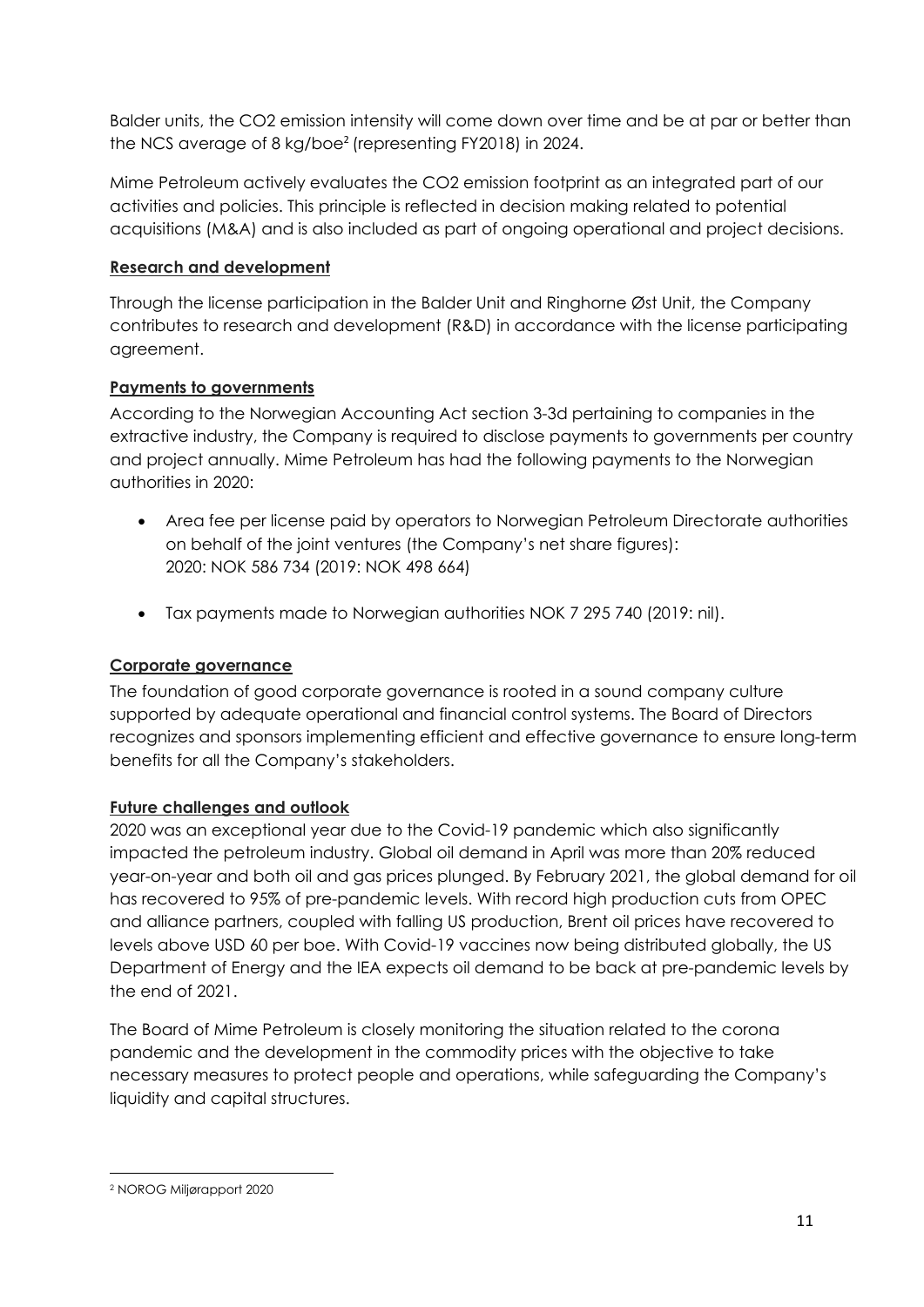Based on the investment agreement with Bluewater Energy LLP, providing access to an equity line of up to USD 300 million, combined with the positive liquidity and financing effects embedded in the temporary changes in the Petroleum Tax Act, Mime Petroleum has access to the financing and liquidity required to deliver on the longer-term strategy going forward.

Mime Petroleum AS remains committed to its strategy of being an active and responsible partner participating in development of oil and gas resources on the NCS to the benefit of its shareholders, its employees, and the Norwegian society. The Company will continue to invest in proven, high-quality assets with access to existing infrastructure and focus on the further development of its producing assets. The Board considers Mime Petroleum to be well positioned for further growth.

Öslo, April 21, 2021

Sverre Skogen Chairman of the Board/Chief Executive Officer

Khashayarsha Ali Mohajerani **Board Member** 

Rune Taule **Board Member**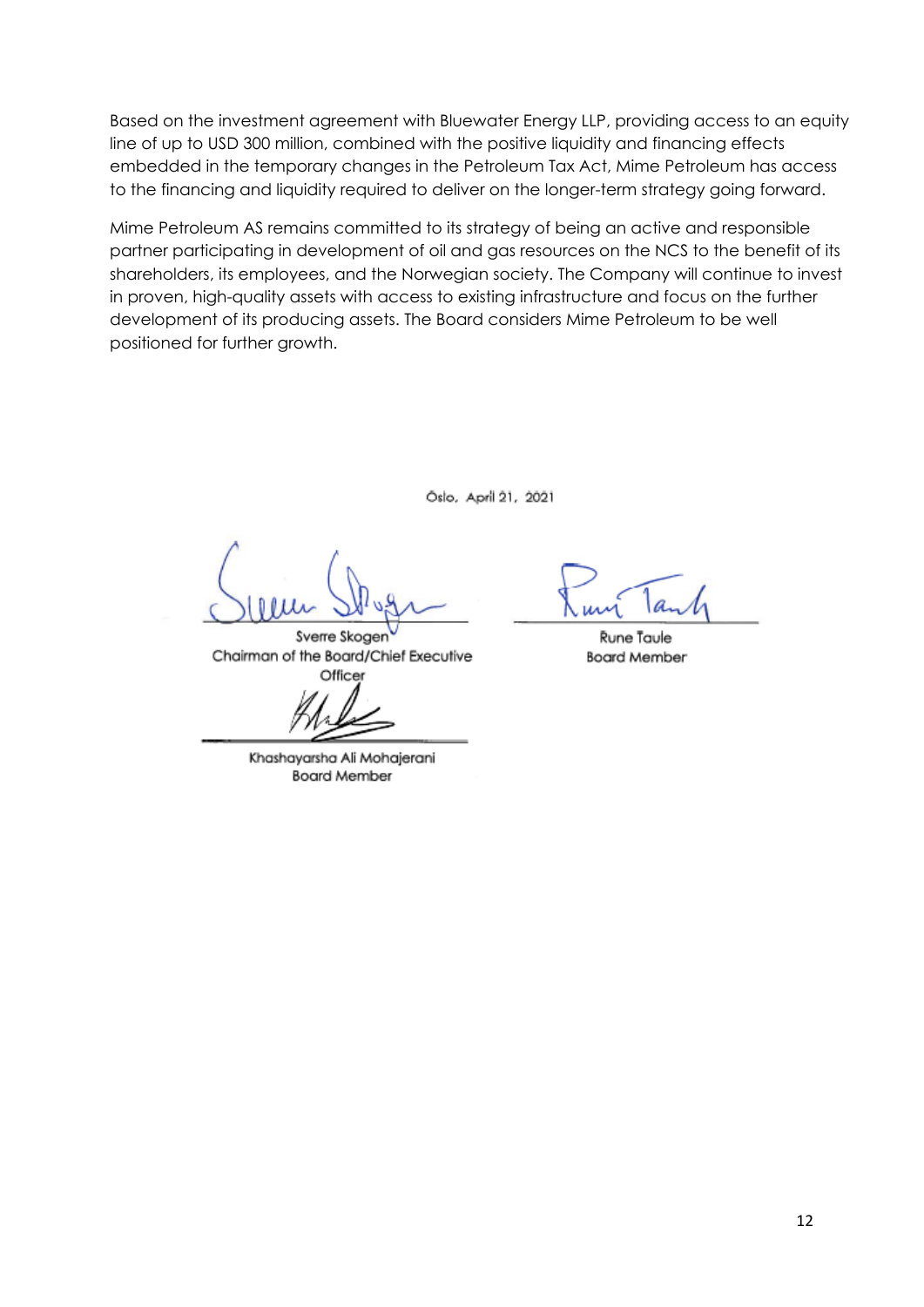# **INCOME STATEMENTS**

| (NOK 1 000)                                 | <b>Note</b>  | 2020       | 2019     |
|---------------------------------------------|--------------|------------|----------|
|                                             |              |            |          |
| Sale of crude oil                           |              | 245 721    | 238 807  |
| Sale of dry gas                             |              | 552        | 1 902    |
| Other revenue                               |              | 91 191     | $-1123$  |
| <b>Total operating revenue</b>              | $\mathbf{2}$ | 337 464    | 239 585  |
|                                             |              |            |          |
| Production cost                             | 4            | $-212500$  | -98 859  |
| <b>Exploration costs</b>                    | 4            | $-1240$    | $-213$   |
| Changes in inventory and over-/underlift    |              | 5861       | $-40805$ |
| Decommissioning cost                        | 4,15         | $-23156$   | $-1991$  |
| Ordinary depreciation                       | 8,9          | $-106336$  | $-50583$ |
| Impairment                                  | 8            | $-26286$   |          |
| Employee benefit expenses                   | 3            | $-32976$   | $-24415$ |
| Other operating and administrative expenses | 5            | $-28562$   | $-20094$ |
|                                             |              |            |          |
| <b>Total operating expense</b>              |              | $-425$ 193 | -236 960 |
|                                             |              |            |          |
| Profit / (loss) from operating activities   |              | $-87729$   | 2 6 2 5  |
|                                             |              |            |          |
|                                             |              |            |          |
| Interest income                             |              | 506        | 1031     |
| Interest expenses                           | 17           | $-31692$   | $-10876$ |
| Net foreign exchange gain/ (loss)           |              | 46 698     | 29 303   |
| Net other financial income / (expenses)     |              | $-26513$   | $-5262$  |
| <b>Net financial items</b>                  | 6            | $-11001$   | 14 197   |
|                                             |              |            |          |
|                                             |              |            |          |
| Profit / (loss) before income tax           |              | -98 731    | 16 822   |
|                                             |              |            |          |
| Income tax                                  | 7            | 151819     | 5848     |
| Net profit / (loss)                         |              | 53 088     | 22 671   |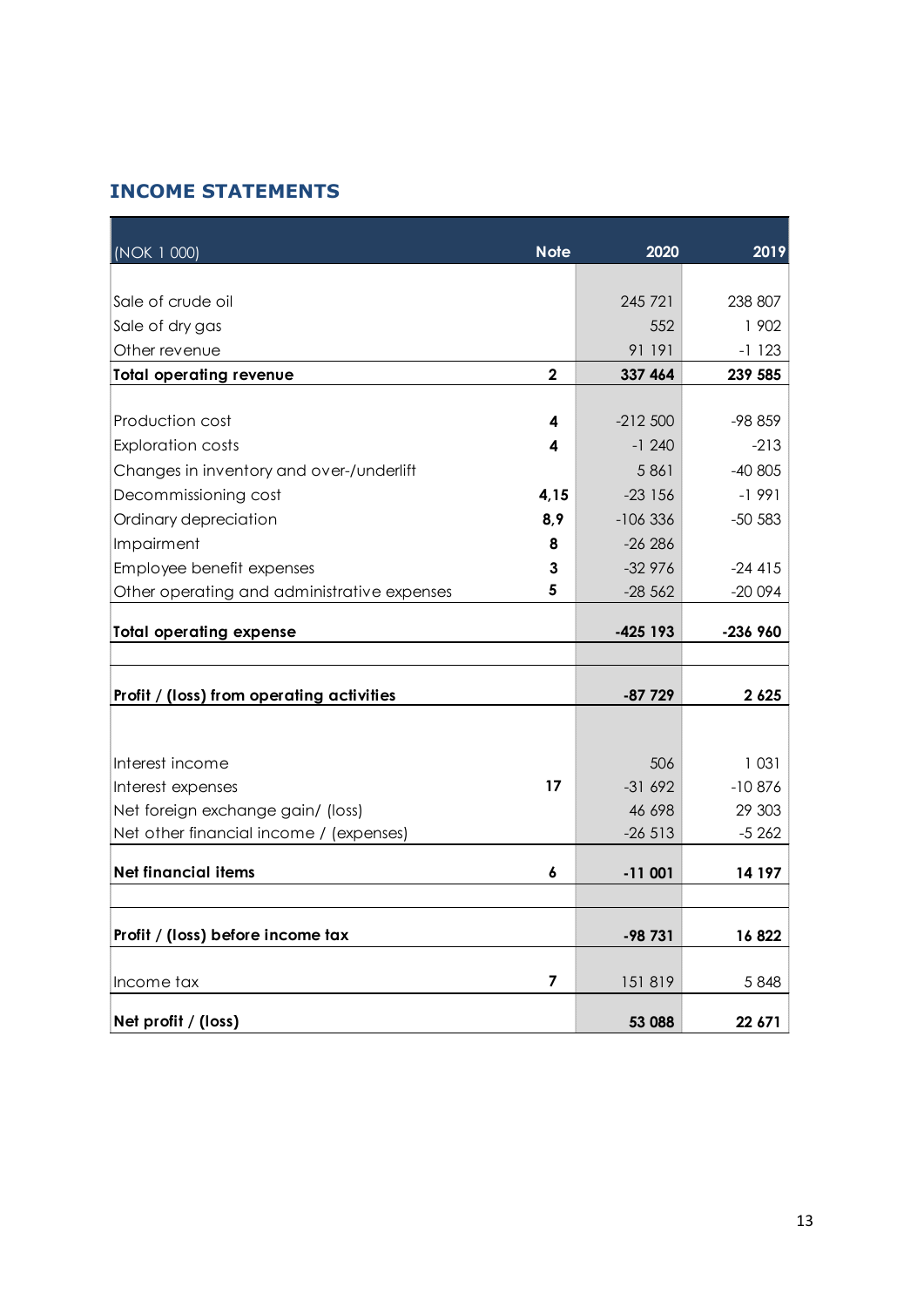# **BALANCE SHEETS**

| (NOK 1 000)                          | <b>Note</b> | 31.12.2020 | 31.12.2019 |
|--------------------------------------|-------------|------------|------------|
| <b>ASSETS</b><br><b>FIXED ASSETS</b> |             |            |            |
| Intangible fixed assets              |             |            |            |
| Capitalized exploration wells        |             | 4 3 9 2    | 293        |
| Other intangible assets              |             | 11 433     | 14 473     |
| <b>Total intangible fixed assets</b> | 9           | 15 825     | 14766      |
| <b>Tangible fixed assets</b>         |             |            |            |
| <b>Production facilities</b>         |             | 2 531 263  | 2 191 353  |
| Other property, plant and equipment  |             | 587        | 746        |
| <b>Total tangible fixed assets</b>   | 8           | 2 531 851  | 2 192 100  |
| <b>Financial fixed assets</b>        |             |            |            |
| Other financial assets               |             | 6 6 2 1    | 2976       |
|                                      |             |            |            |
| <b>Total financial fixed assets</b>  |             | 6 6 21     | 2976       |
| <b>TOTAL FIXED ASSETS</b>            |             | 2 554 297  | 2 209 842  |
| <b>Current assets</b>                |             |            |            |
| Inventory and underlift              |             | 20 955     | 10793      |
| Trade and other receivables          | 10          | 48 949     | 85 556     |
| Tax receivable                       | 7           | 282 806    |            |
| Other current assets                 | 11          | 60 436     | 58 982     |
| Cash and cash equivalents            | 12          | 213 467    | 51 633     |
| <b>TOTAL CURRENT ASSETS</b>          |             | 626 613    | 206 964    |
|                                      |             |            |            |
| <b>TOTAL ASSETS</b>                  |             | 3 180 910  | 2 416 806  |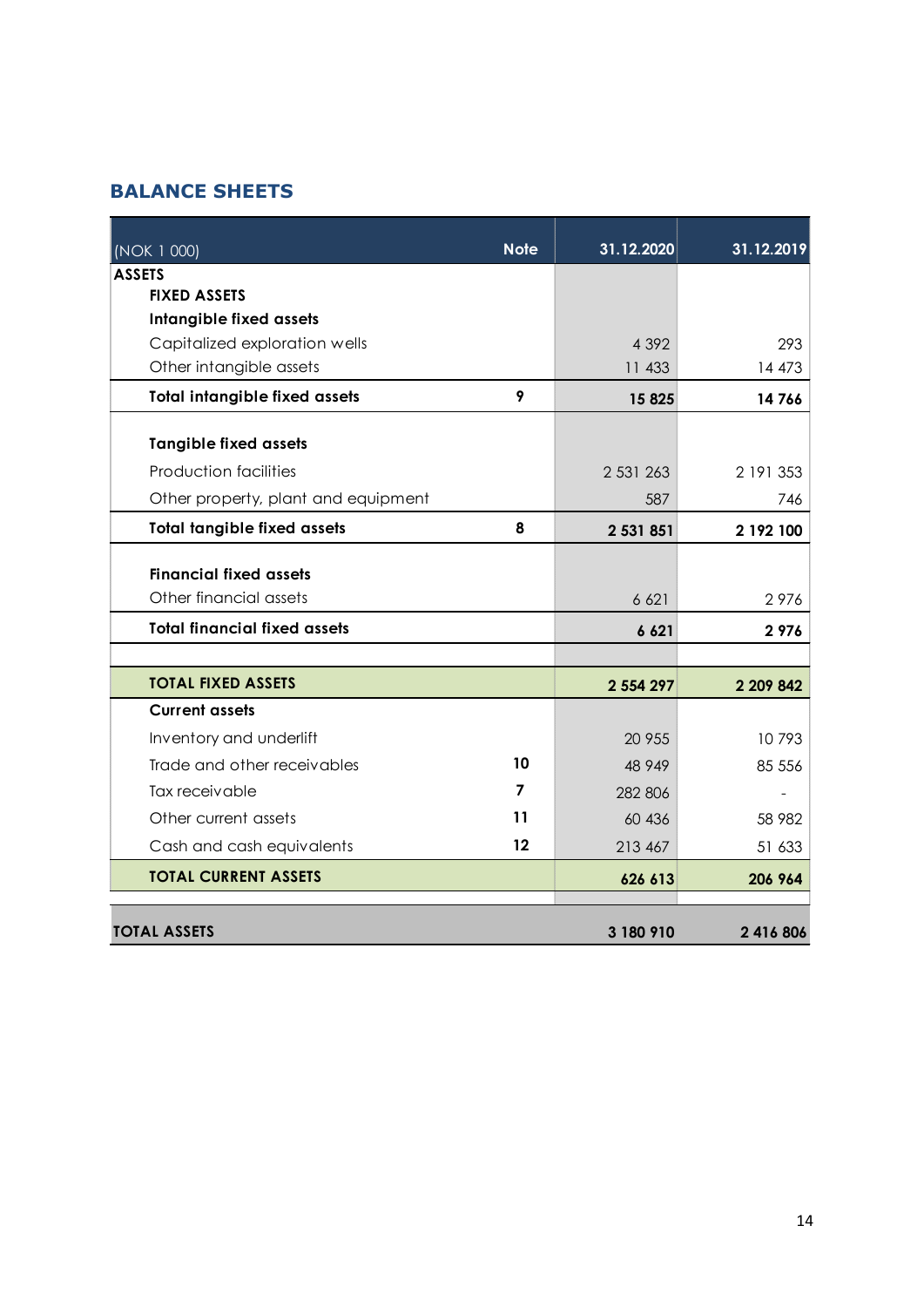| (NOK 1 000)                            |    | 31.12.2020 | 31.12.2019 |
|----------------------------------------|----|------------|------------|
| <b>EQUITY AND LIABILITIES</b>          |    |            |            |
| <b>EQUITY</b>                          |    |            |            |
| Paid-in capital                        |    |            |            |
| Share capital                          |    | 11 321     | 11 055     |
| Share premium                          |    | 1 120 743  | 1 094 409  |
| Not registered sharecapital            |    | 0          | 26 600     |
| Total paid-in capital                  | 13 | 1 132 063  | 1 132 063  |
| Retained earnings/(uncovered loss)     |    | 55 758     | 2 670      |
| <b>TOTAL EQUITY</b>                    |    | 1 187 822  | 1 134 734  |
| <b>Non-current liabilities</b>         |    |            |            |
| Deferred tax liability                 | 7  | 525 239    | 97 153     |
| Interest bearing loans and borrowings  | 17 | 733 729    | 398 669    |
| Other long term liabilities            |    | 1 904      | 493        |
| Asset retirement obligation            | 15 | 560 516    | 642 854    |
| <b>TOTAL NON CURRENT LIABILITIES</b>   |    | 1821388    | 1 139 169  |
| <b>Current liabilities</b>             |    |            |            |
| Trade payables                         | 14 | 21 7 26    | 4 6 9 1    |
| Short term part of long term debt      |    |            | 42 092     |
| Public duties payable                  |    | 2 4 6 8    | 2 1 9 4    |
| Tax payable                            | 7  | 9729       | 7 3 3 1    |
| Other current liabilities and overlift | 14 | 137 778    | 86 596     |
| <b>TOTAL CURRENT LIABILITIES</b>       |    | 171 701    | 142 903    |
| <b>TOTAL LIABILITIES</b>               |    | 1 993 088  | 1 282 072  |
| <b>TOTAL EQUITY AND LIABILITIES</b>    |    | 3 180 910  | 2 416 806  |

Oller  $\ddot{\phantom{a}}$ 

Oslo, April 21, 2021

Run Tank Rune Taule **Board Member** 

Sverre Skogen<br>Chairman of the Board/Chief Executive Officer

Khashayarsha Ali Mohajerani<br>Board Member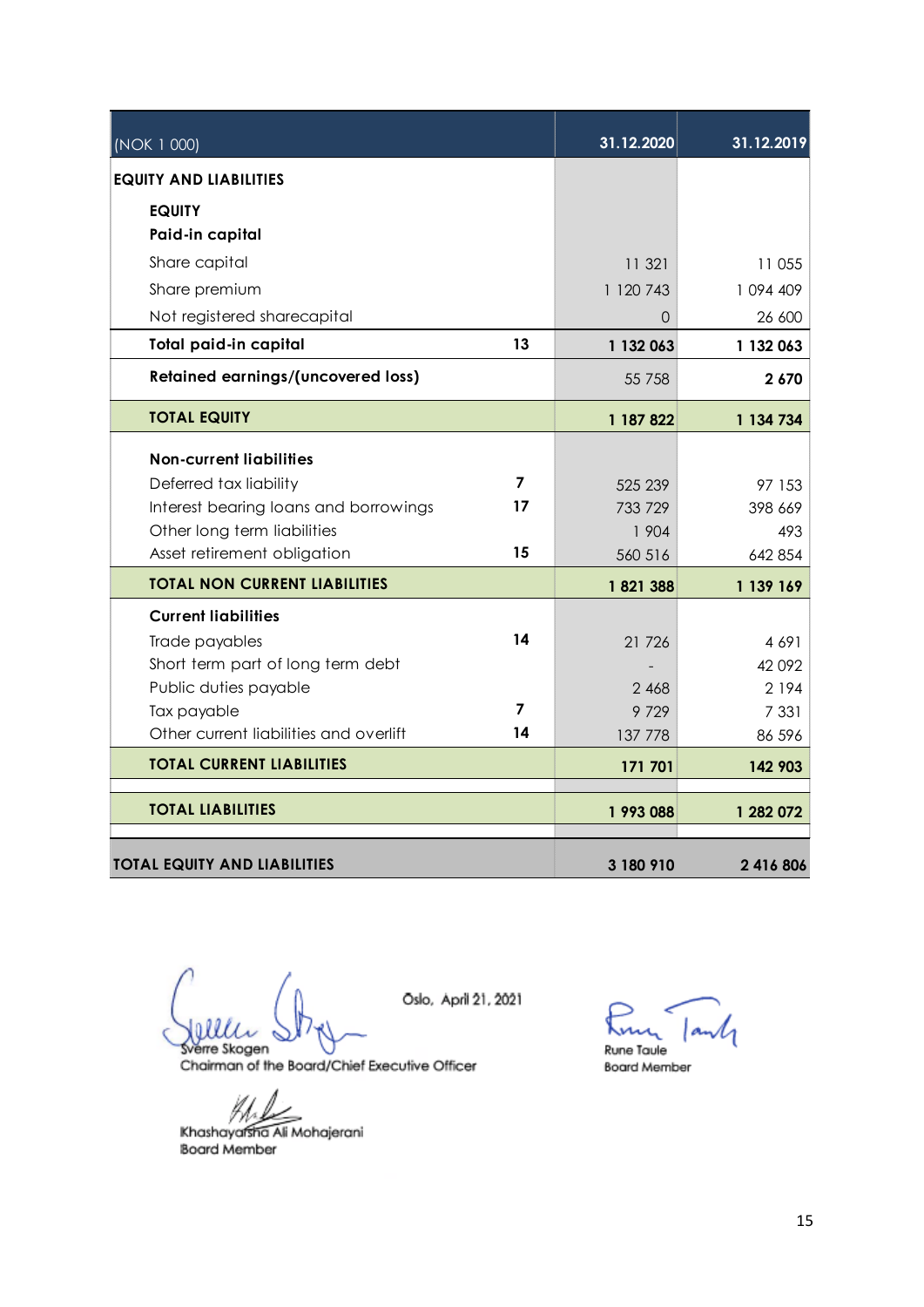# **STATEMENTS OF CHANGES IN EQUITY**

| (NOK 1 000)                             | <b>Share capital</b> | Other paid-in<br>capital | Total paid-in<br>capital | <b>Retained</b><br>earnings | <b>Total equity</b> |
|-----------------------------------------|----------------------|--------------------------|--------------------------|-----------------------------|---------------------|
|                                         |                      |                          |                          |                             |                     |
| Equity at 1 January 2019                | 626                  | 69 577                   | 70 203                   | $-20000$                    | 50 203              |
| Net profit / loss (-) for the year 2019 |                      |                          | $\blacksquare$           | 22 671                      | 22 671              |
| Shares issued in 2019                   | 10 429               | 1 024 831                | 1 035 260                |                             | 1 035 260           |
| Capital increase not registered in 2019 |                      | 26 600                   | 26 600                   |                             | 26 600              |
|                                         |                      |                          |                          |                             |                     |
| Equity at December 31, 2019             | 11 055               | 1 121 009                | 1 132 063                | 2670                        | 1 134 734           |
|                                         |                      |                          |                          |                             |                     |
| Equity at 1 January 2020                | 11 055               | 1 121 009                | 1 132 063                | 2670                        | 1 134 734           |
| Net profit / loss (-) for the year 2020 |                      |                          |                          | 53 096                      | 53 096              |
| Shares issued in 2019, registered 2020  | 266                  | $-266$                   |                          |                             |                     |
|                                         |                      |                          |                          |                             |                     |
| Equity at December 31, 2020             | 11 321               | 1 120 743                | 1 132 063                | 55 766                      | 1 187 830           |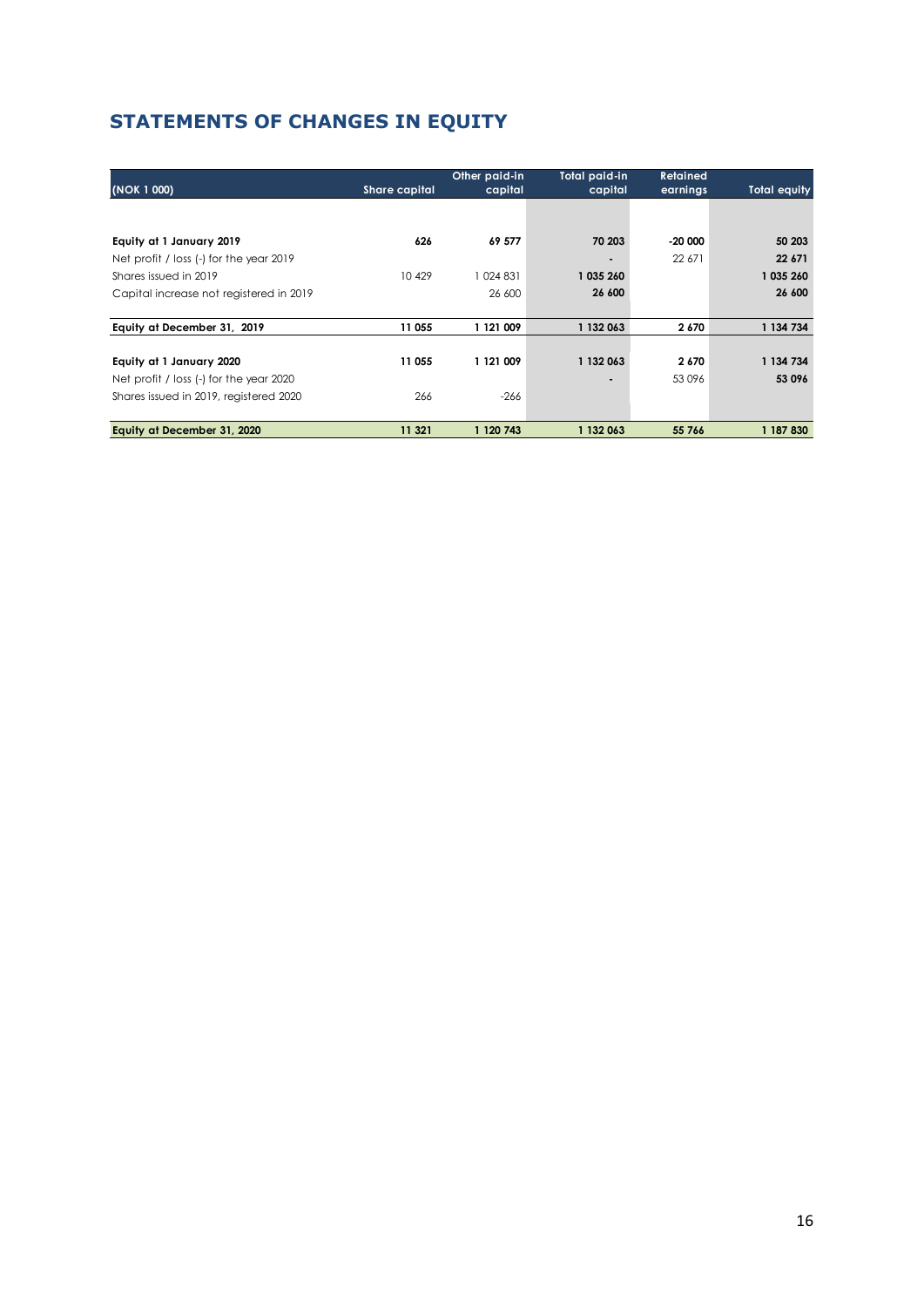# **STATEMENTS OF CASH FLOW**

| (NOK 1 000)                                             | <b>Note</b> | 2020      | 2019       |
|---------------------------------------------------------|-------------|-----------|------------|
|                                                         |             |           |            |
| Cash flows from operating activities                    |             |           |            |
| Profit / loss (-) before income tax                     |             | $-98731$  | 16822      |
| Adjustments:                                            |             |           |            |
| Income tax paid                                         | 7           | 299 496   |            |
| Depreciation, depletion and amortization                | 8           | 106 336   | 50 583     |
| Impairment                                              | 8           | 26 28 6   |            |
| Interest and fees on borrowings                         |             | 46 598    | 12844      |
| Accretion expense                                       | 15          | 22 730    | 2 649      |
| Change in trade and other receivables                   |             | 4 9 7 1   | $-128261$  |
| Change in trade and other payables                      |             | 64 7 65   | 89 608     |
| Net cash flows from / used in (-) operating activities  |             | 472 451   | 44 246     |
|                                                         |             |           |            |
| Cash flows from investing activities                    |             |           |            |
| Investment in production facilities, acquisition        |             | 61        | $-1143014$ |
| Investment in production facilities, post acquisition   | 8           | -571 695  | $-302656$  |
| Investment in exploration drilling                      | 9           | $-4100$   | -92        |
| Other investments                                       |             | $-2164$   | $-15753$   |
| Investment in furniture, fixtures and office machines   |             | -76       | $-854$     |
| Net cash flows from / used in (-) investing activities  |             | $-577974$ | $-1462369$ |
|                                                         |             |           |            |
| <b>Cash flows from financing activities</b>             |             |           |            |
| Proceeds from borrowings                                | 17          | 337 650   | 457 749    |
| Interest and fees on borrowings                         |             | $-59$ 103 | $-24514$   |
| Loans to shareholder                                    |             | $-3117$   | $-1,403$   |
| Proceeds from share issues                              | 13          | 26 600    | 1 035 260  |
| <b>FX</b> effects                                       |             | $-34673$  | $-5972$    |
| Net cash flows from / used in (-) financing activities  |             | 267 357   | 1 461 120  |
|                                                         |             |           |            |
|                                                         |             |           |            |
| Net increase/ decrease (-) in cash and cash equivalents |             | 161835    | 42 997     |
| Cash and cash equivalents at the beginning of period    |             | 51 633    | 8 6 3 6    |
| Cash and cash equivalents at the end of the period      |             | 213 467   | 51 633     |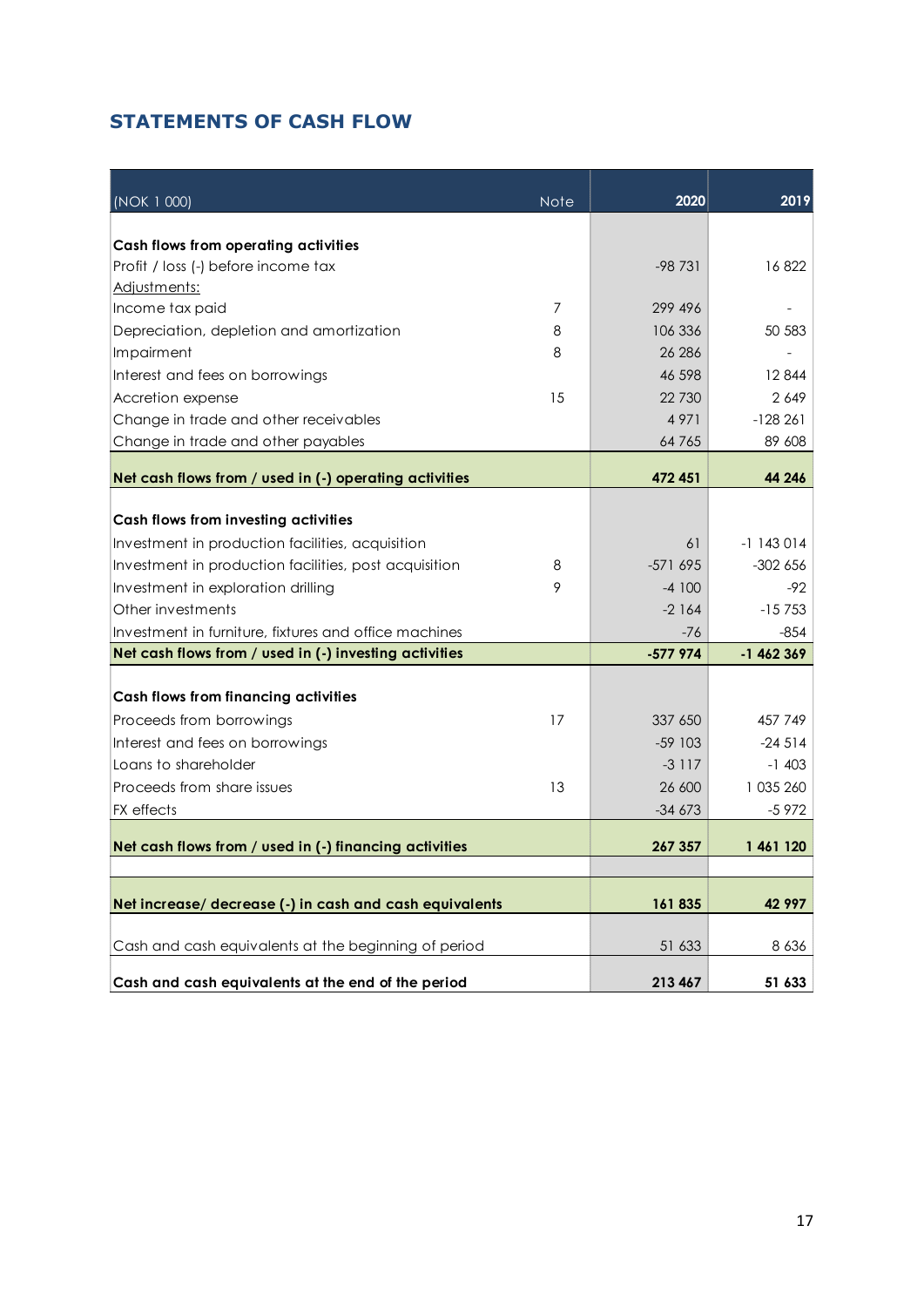# **NOTES TO THE FINANCIAL STATEMENTS**

| <b>GENERAL INFORMATION</b>   |                                                                |
|------------------------------|----------------------------------------------------------------|
| <b>ACCOUNTING PRINCIPLES</b> |                                                                |
| FINANCIAL RISK MANAGEMENT    |                                                                |
| Note 1                       | Significant transactions                                       |
| Note 2                       | Revenues                                                       |
| Note 3                       | Salary and personnel costs, number of employees and audit fees |
| Note 4                       | <b>Exploration and Operating expenses</b>                      |
| Note 5                       | Other operating and administrative expenses                    |
| Note 6                       | Financial income and costs                                     |
| Note 7                       | Taxes                                                          |
| Note 8                       | Property, plant, and equipment                                 |
| Note 9                       | Intangible assets                                              |
| Note 10                      | Trade and other receivables                                    |
| Note 11                      | Other current assets                                           |
| Note 12                      | Cash and cash equivalents                                      |
| Note 13                      | Equity, share capital and shareholder information              |
| Note 14                      | Trade and other payables                                       |
| Note 15                      | Asset retirement obligations                                   |
| Note 16                      | Transactions with related parties                              |
| Note 17                      | Interest bearing loans and borrowings                          |
| Note 18                      | Financial instruments                                          |
| Note 19                      | Lease agreements and other commitments                         |
| Note 20                      | Pledged assets and joint mortgage security                     |
| Note 21                      | Oil and Gas Reserves - unaudited                               |
| Note 22                      | Subsequent events                                              |

#### **General information**

Mime Petroleum AS is a private limited company incorporated and domiciled in Norway, with its main office in Bærum. The Company's address is Strandveien 50, 1366 Lysaker. The company was incorporated on May 3, 2017.

Mime Petroleum AS is a private oil and gas company focused on hydrocarbon development and production on the Norwegian Continental shelf (NCS).

#### **Summary of significant accounting policies**

#### **Basis for preparation**

The financial statement for 2020 have been prepared in accordance with the Norwegian Accounting Act of 1998 and generally accepted accounting principles in Norway (NGAAP).

The principal accounting policies applied in the preparation of these financial statements are set out below. These policies have been consistently applied to all the periods presented, unless otherwise stated. The subtotals and totals in some of the tables may not equal the sum of the amounts shown due to rounding.

The financial statements have been prepared under the assumption of going concern and on a historical cost basis, with some exceptions as detailed in the accounting policies set out below.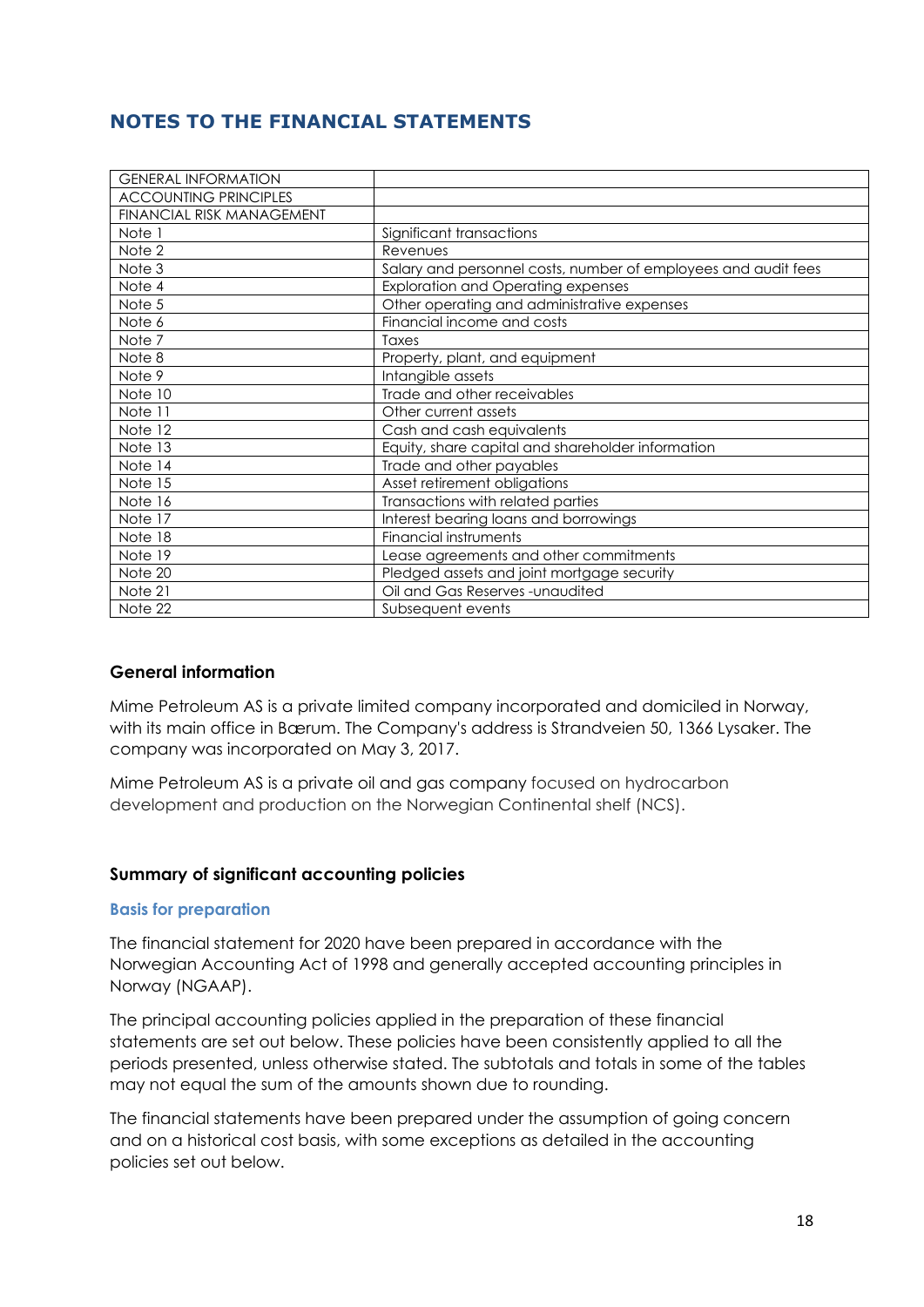The Financial Statements of Mime Petroleum AS were approved by the board of directors and CEO on April 21, 2021.

#### **Business segments**

The Company's only business segment is development and production of oil and gas on the Norwegian Continental Shelf. Based on this no segment note is presented and this is in accordance with management's reporting.

#### **Foreign currency**

The functional currency of the Company is Norwegian Kroner (NOK). Transactions in foreign currency are translated at the rate applicable on the transaction date. Monetary assets and liabilities denominated in other currencies than NOK are translated into NOK using the exchange rate applicable on the balance sheet date. Exchange gains and losses are recognized as financial items in the income statement. Non-monetary assets that are measured at historical cost are translated using the exchange rate at the dates of the transactions. Equity transactions are translated at the exchange rate on the transaction date.

As of December 31, 2020, the relevant exchange rate for NOK/EUR 10.4703, NOK/USD 8.5326 and NOK/GBP 11.6462 (31.12.2019: NOK/EUR 9.8638, NOK/USD 8.7803 and NOK/GBP 11.5936).

#### **Interests in oil and gas licenses**

The Company's interests in oil and gas licenses on the Norwegian Continental Shelf are recognized by including the Company's share of the joint ventures' assets, liabilities, income, and expenses on a line-by-line basis with similar items in the Company's financial statements.

#### **Business Combinations**

Determining whether an acquisition meets the definition of a business combination requires judgment to be applied on a case-by-case basis.

Business combinations are accounted for using the acquisition method. Identifiable assets, liabilities and contingent liabilities are measured at fair value at the date of the transaction. The acquisition date is the date on which the acquirer achieves control over the acquire/business and is set to be the completion date.

The valuation is based on currently available information on fair values at the acquisition date. Calculation of fair value has been obtained by discounting cash flows from future operations to get to the net present value. If new information becomes available within 12 months from the acquisition date, the Company may change the fair value assessment in the purchase price allocation.

Transfer of interests in petroleum licenses on the NCS require approval from the Ministry of Petroleum and Energy (MPE) and the Ministry of Finance (MOF). Under such transactions the sale and purchase price are generally considered to be post tax as the consideration is not taxable for the seller and not deductible for the buyer. Thus, business combinations are accounted for after tax in accordance with section 10 in the Norwegian Petroleum Tax Act. Technical goodwill and deferred taxes are consequently not recognized.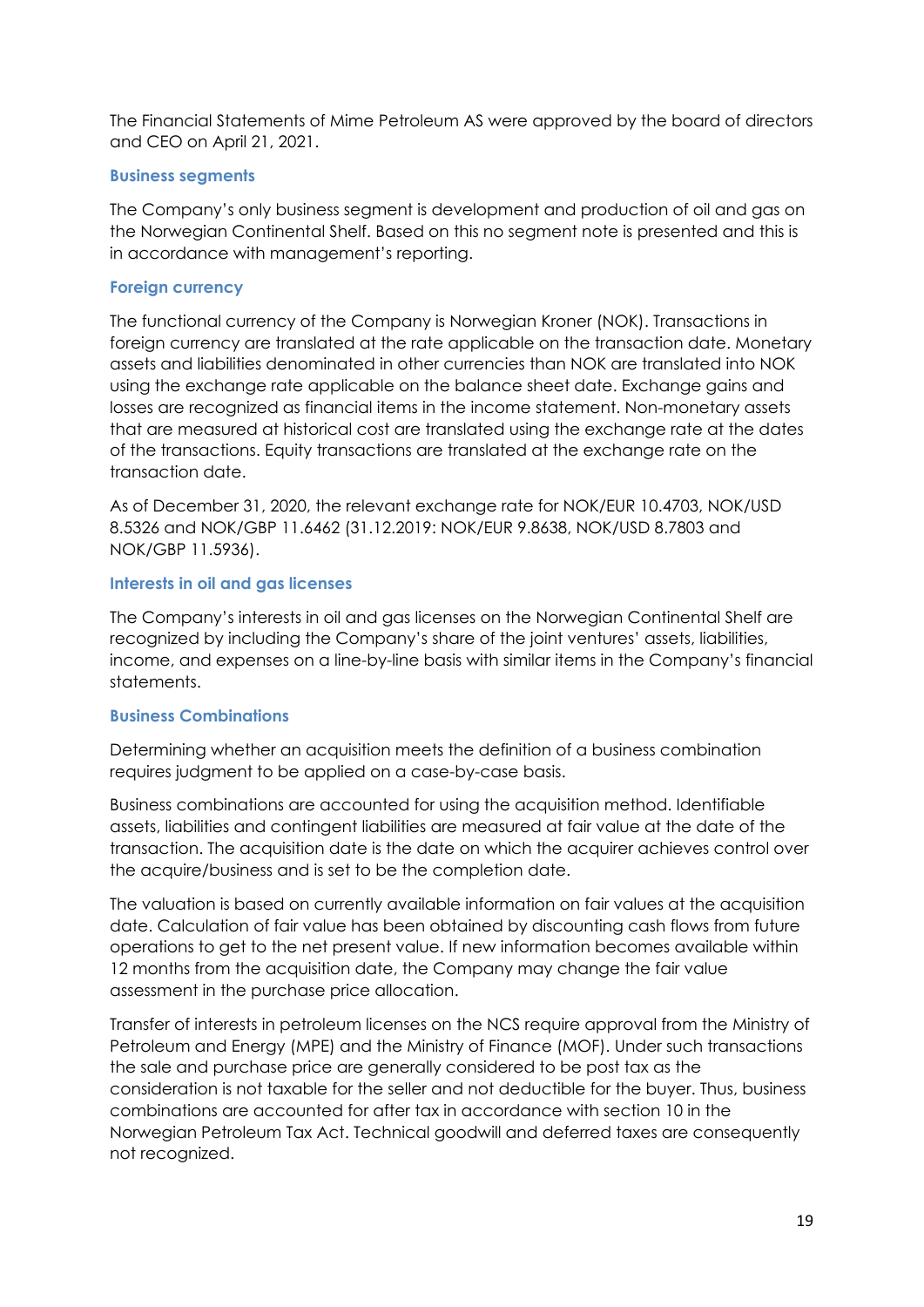Upstream activities in the production phase will typically represent a business, whereas those at the exploration stage will typically represent an asset purchase. Projects that are at the development stage will require consideration of the stage of development and other relevant factors.

#### **Use of estimates**

The preparation of financial statements in accordance with the Norwegian Accounting Act and NGAAP requires management to make estimates and assumptions that affect the amounts reported in the financial statements and accompanying notes.

Financial statements are based on available information at the time of finalizing the annual accounts. Actual results/outcome may differ from the estimates. The estimates and the underlying assumptions are reviewed on an ongoing basis. The effect of changes in accounting estimates is recognized in the same period as the estimates are changed.

Key areas where judgment, estimates and assumptions have been applied:

• Acquisition of interests in joint ventures – fair value measurement

Acquisition accounting is subject to substantive judgment by the management.

The fair value of an asset or a liability is measured using the assumptions that market participants would use when pricing the asset or liability. The fair value of oil fields in production and development phase is normally based on discounted cash flow models, where the determination of inputs to the model may require significant judgment, as described in the section below regarding impairment.

• Oil and gas reserves and resources

Oil and gas reserves and resources have been estimated on the basis of industry standards. The estimates are based on internal information and information received from the operator. Proven and probable oil and gas reserves consist of the estimated quantities of crude oil, natural gas and condensates shown by geological and technical data to be recoverable with reasonable certainty from known reservoirs under existing economic and operational conditions, i.e. on the date that the estimates are prepared. Current market prices are used in the estimates, except for existing contractual future price changes.

Reserves and resources are used to calculate the depreciation of oil and gas fields by applying the unit-of production methodology. These estimates are also used as basis for impairment testing of license-related assets. Changes in petroleum prices and cost estimates may change reserve estimates and accordingly economic cut-off, which may impact the timing of assumed decommissioning and removal activities. Reserve and resource estimates can also change over time due to revised and updated production and reservoir information. Future changes in oil and gas reserves can have a material effect on depreciation, life of field, impairment of license-related assets, and operating results.

Provisions for future decommissioning and removal expenditures

The Company has obligations to decommission and remove offshore installations at the end of the production period. Estimating the costs of decommissioning/removal activities are challenging and relevant risks and uncertainties as well as potential changes to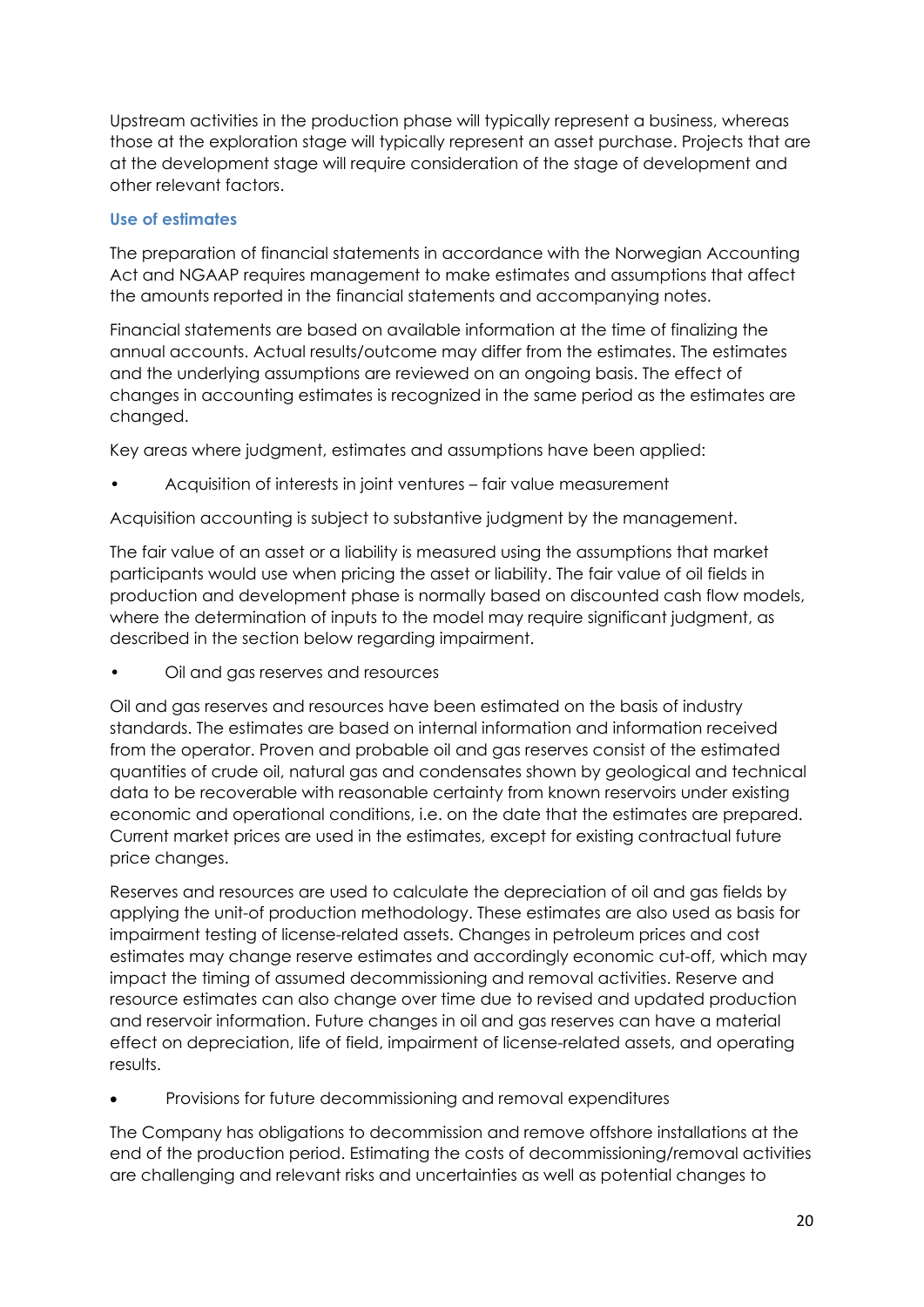technology and regulations need to be considered. Most of the removal activities are expected to take place many years into the future and removal technology and costs are constantly changing. As a result, estimating decommissioning obligations involves significant judgment.

Estimates used in establishing a provision for future decommissioning and removal expenditures are based on current legal and constructive requirements as well as current technology and price levels for removal of facilities and plugging and abandonment of wells. As a result, the initial recognition of the liability and the capitalized cost associated with decommissioning and removal obligations, and the subsequent adjustment of these balance sheet items, involve the application of significant judgement.

• Income taxes

The Company is mainly subject to income taxes under the Norwegian Petroleum Tax jurisdiction. Judgment is required in determining the provision for income taxes. During the ordinary course of business, transactions and calculations occur for which the ultimate tax effect is uncertain. Uncertainties exists with respect to the interpretation of complex tax regulations and the amount and timing of future taxable income. The Company recognizes liabilities for anticipated tax audit issues based on estimates of whether additional taxes will be due. In cases where the final outcome of such issues differs from the amounts initially recognized the differences are recognized in the income tax and deferred tax provisions in the period when the final tax assessment has been resolved.

The accounting of deferred income tax assets relies upon management's judgment of the Company's ability to generate future positive taxable income in each respective jurisdiction.

Impairment of production and processing facilities

For the purpose of determining a provision for impairment, the estimated recoverable amount, based on a discounted cash flow (DCF) analysis, is based on estimated future performance of operations, discounted at an appropriate discount rate. Key assumptions relate to prices and estimated future costs, based on forward curves and long-term corporate assumptions, as well as expected production volumes.

The underlying assumptions and the judgment of management based on these are subject to change as new information becomes available. Changes in economic conditions can also affect the rate used to discount future cash flow estimates, and the discount rate applied is reviewed throughout the year.

The COVID-19 pandemic and associated uncertainties and disruption to the global economy may have negative effects on demand for oil and gas and / or result in interruptions to the Company's operations. Such events may adversely impact the Company's future results from operations and cash flows and may lead to impairment of assets.

#### **Measurement and classification of assets and liabilities**

Current assets and current liabilities consist of receivables and payables due within one year, items related to the inventory cycle and assets not determined for permanent ownership and use. Other balance sheet items are classified as fixed assets/long-term liabilities.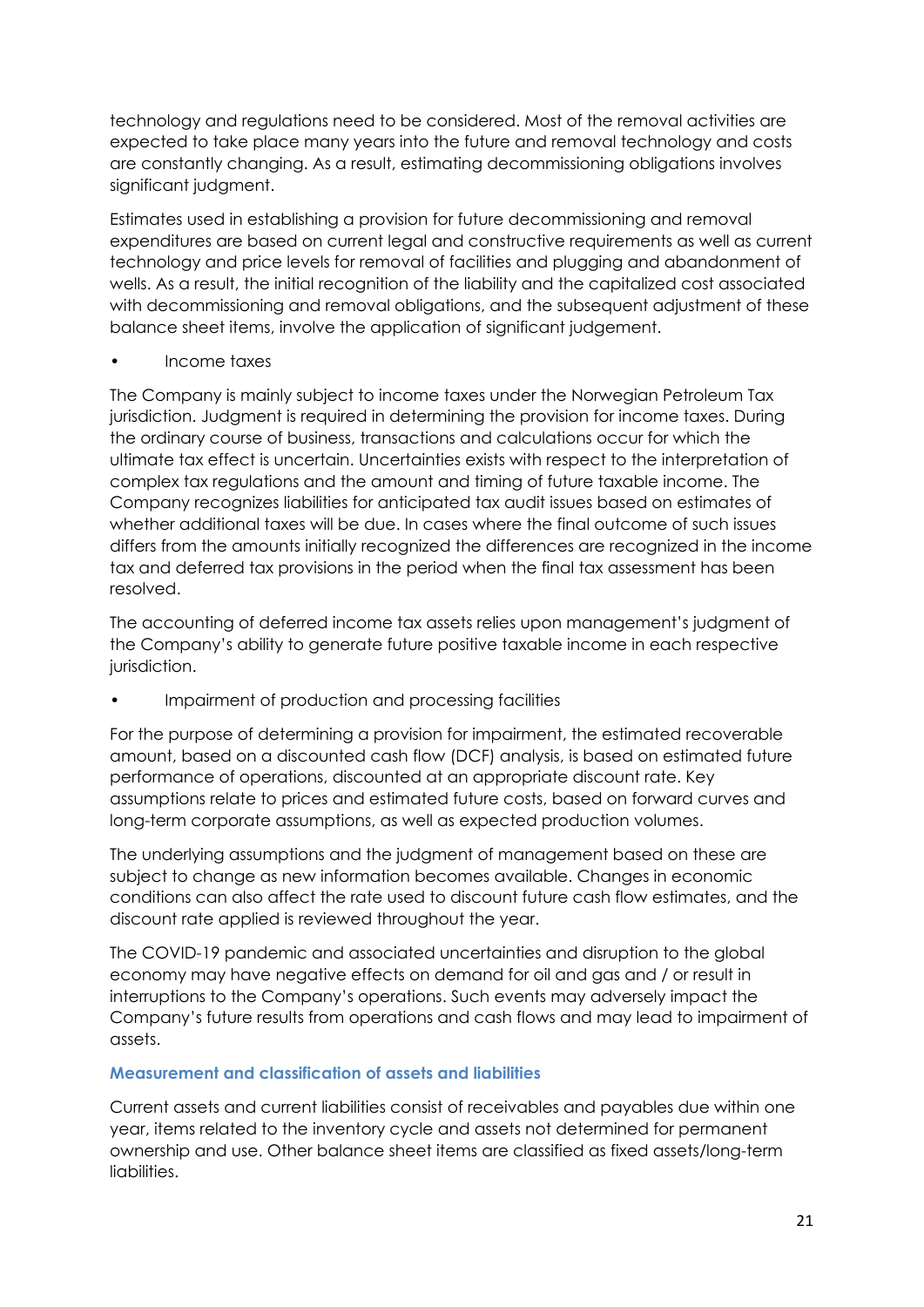Current assets are valued at the lower of cost and fair value. Current liabilities are recognized at nominal value at the time of the transaction.

Fixed assets are recognized at historic cost less depreciation and any impairment losses. Long-term liabilities are recognized at nominal value.

#### **Revenue recognition**

Revenues associated with the sale and transportation of petroleum products are recognized when the risk passes to the customer, which normally is when title passes at the point of delivery of the goods, based on contractual terms of the agreements. For crude oil the point of delivery is at the offshore loading point or at shipment from a terminal. The point of delivery for gas is at the gas receiving terminal onshore.

Revenues from oil and gas licenses, in which the Company is a partner, are recognized on the basis of volumes lifted and sold to customers during the period. Lifting or offtake arrangements for oil and gas produced in the Company's jointly owned operations are such that each participant may not receive and sell its precise share of the overall production in each period. When the Company has lifted and sold more than the ownership interest, an accrual is recognized for the production cost of the overlift. When the Company has lifted and sold less than the ownership interest, costs are deferred for the underlift.

Other revenue is recorded at the time of delivery.

#### **Exploration and R&D costs**

Exploration costs are accounted for in accordance with the Successful Efforts method (SE). Exploration costs will for example include costs for topographical and geophysical studies (G&G), costs related to undeveloped areas, cost of drilling exploration/exploration appraisal wells and evaluation costs. Under the SE method, all costs associated with the exploration of licenses/exploration wells are expensed as incurred, with the exception of drilling and testing costs. Costs related to exploration wells in progress are capitalized as intangible assets pending the evaluation of the potential existence of oil and gas reserves. If reserves are not found, or discoveries are assessed not to be commercially recoverable, the drilling costs are expensed as exploration expenses.

Exploration costs can remain capitalized for more than one year. The main criterion for continued capitalization is that there must be specific plans for future drilling in the license, a development decision is expected in the near future, or the well is pending capacity on existing infrastructure. Other exploration- and R&D costs are expensed as incurred.

#### **Property, plant and equipment**

#### Oil and gas assets

All offshore development costs are capitalized from the time when a discovery is deemed to give future commercial production. Development costs are depreciated in accordance with the unit-of-production (UoP) method, based on the ratio between annual production quantity and the proven and probable reserves and proven resources. Certain future investments are required to produce the remaining estimated producible reserves, and these future investments are included in the depreciation base. The resulting UoP depreciation charge is estimated to be equal to the depreciation of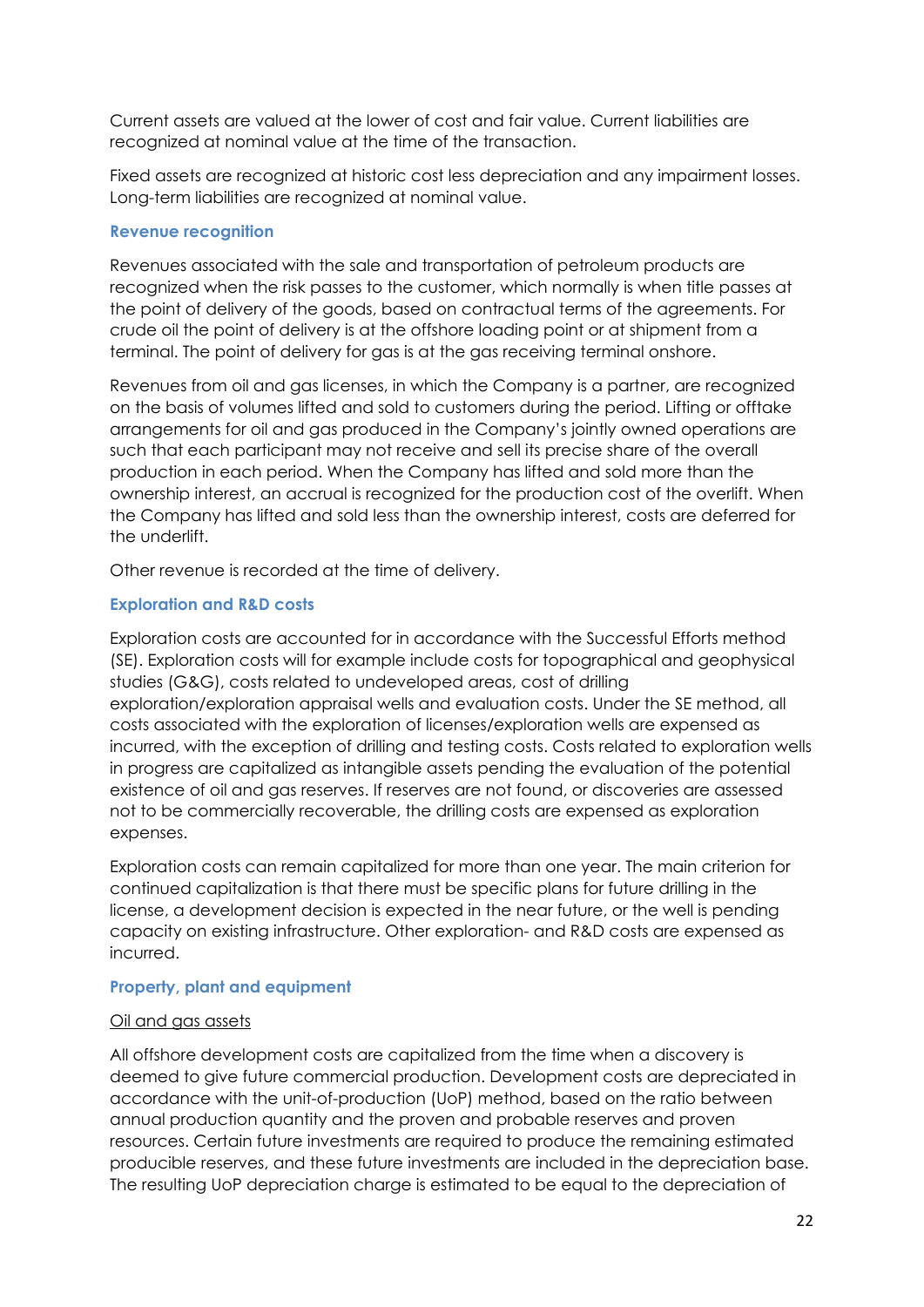current investments over the reserves exploitable from the current investments. The reserve basis used for depreciation purposes is updated at least annually. Any changes in the reserves and/or cost estimates that affect the UoP depreciation rates are accounted for prospectively.

Oil and gas assets are tested for impairment if there are indicators of a loss of value. Indications of impairment may be decline in oil price, change in future investments or changes in reserve estimates. The assessment is carried out at the field or license level (CGU). If the carrying value exceeds the estimated recoverable amount, the asset is written down to the recoverable amount in the event of impairment that is not expected to be of a temporary nature. The recoverable amount is the greater of the net realizable value and value in use. The value in use is determined by reference to discounted future net cash flows expected to be generated by the asset. Previous impairment is reversed if the basis for impairment is no longer present.

Costs for ordinary maintenance and repairs are expensed as incurred, whereas costs for improving and upgrading production facilities are added to the acquisition costs and depreciated together with the related asset.

#### Intangible assets

Costs related to intangible assets are capitalized and depreciated over the anticipated economical lifetime according to the straight-line method.

#### Furniture, fixture and office machines

Other assets are depreciated over the anticipated economical lifetime according to the straight-line method.

#### **Leases (as lessee)**

Leases where the company assumes most of the risk and rewards of ownership, is classified as financial leases. The Company does currently not have any such leases.

Leases in which most of the risks and rewards of ownership are retained by the lessor are classified as operating leases. Leasing expenses under operating leases are charged to the income statement as current operating costs when incurred.

The Company has commitments pertaining to its ownership in partner-operated oil and gas fields where the operator has entered into lease agreements for rigs and supply vessels in the license. These commitments are not recognized in the Company's statement of financial position. Please refer to note 19 in the financial statements for further details.

#### **Trade and other receivables**

Current receivables are recognized at nominal value, less provisions for expected losses. Provisions for expected losses are based on individual assessments of the different receivables.

#### **Cash and cash equivalents**

Cash and the equivalents include cash on hand, deposits with banks and other shortterm highly liquid investments with original maturities of three months or less.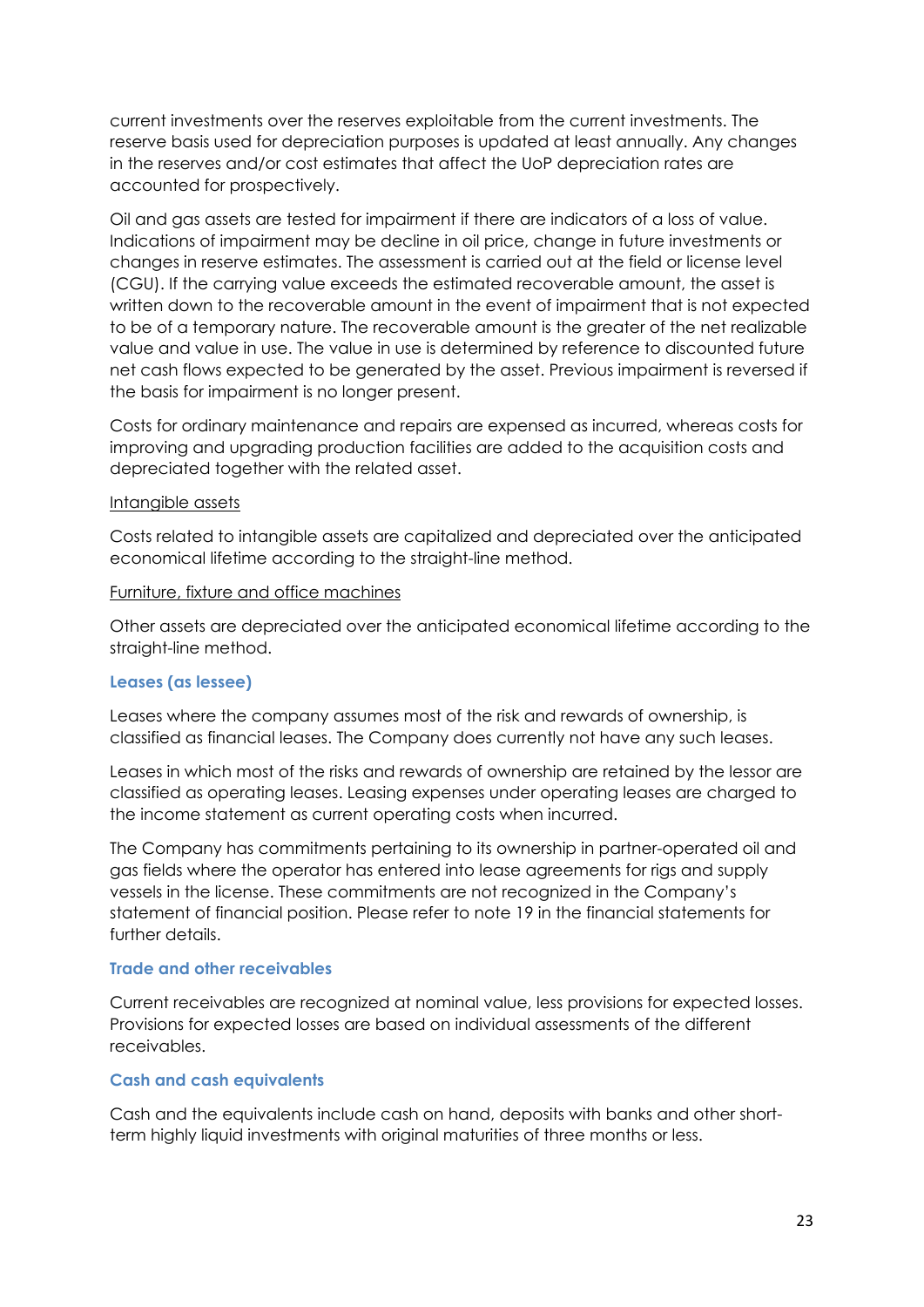#### **Cost of equity transactions**

Transaction costs directly linked to equity transactions are recognized directly in equity.

#### **Interest bearing debt**

All loans and borrowings are initially recognized at transaction price, being the fair value of the consideration received net of costs directly associated to the establishment of the loan or issuance of debt. After initial recognition, interests-bearing loans and borrowings are subsequently measured at amortized cost using the effective interest method. Any difference between the consideration received net of transaction costs and the redemption value, is recognized in the income statement over the term of the loan.

#### **Taxes**

Income taxes include current tax payables, adjustment of prior years' payable taxes and changes in deferred taxes.

Tax is recognized in the income statement, except to the extent that it relates to items recognized directly in equity. Current tax is tax that is to be paid or received for the year in question and includes adjustments of current tax attributable to previous periods. Deferred income tax is a non-cash charge provided, using the full liability method, on temporary differences and their carrying values. Temporary differences can occur for example where investment expenditure is capitalized for accounting purposes, but the tax deduction is accelerated, or where site restoration costs are provided for in the financial statements but not deductible for tax purposes until they are actually incurred.

Deferred tax assets and liabilities are calculated on basis of existing temporary differences between the carrying amounts of assets and liabilities in the financial statement and their tax bases, together with tax losses carried forward at the balance sheet date. Deferred tax assets and liabilities are calculated based on the tax rates and tax legislation that are expected to exist when the assets are realized or the liabilities are settled, based on the tax rates and tax legislation that have been enacted or substantially enacted on the balance sheet date.

Deferred tax assets are recognized only to the extent that it is probable that future taxable profits/or tax increasing temporary differences will be available against which a deferred asset can be utilized. The carrying amount of deferred tax assets is reviewed at each balance sheet date and reduced to the extent that is no longer probable that the deferred tax asset can be utilized. Deferred tax assets are recognized as an intangible asset.

Deferred tax assets and liabilities are offset when there is a legally enforceable right to offset current tax assets against current tax liabilities and when the deferred taxes assets and liabilities relate to income taxes levied by the same taxation authority on the same taxable entity.

Companies engaged in petroleum production and pipeline transportation on the Norwegian Continental Shelf are subject to the Norwegian oil taxation regime. Under this regime, a Special Petroleum Tax (SPT) on profits are attributable. The special petroleum tax rate was 56% for 2020. The special tax is applied to relevant income in addition to the ordinary offshore income tax, which was levied at 22% for 2020, resulting in a steady 78% marginal tax rate on income subject to petroleum tax.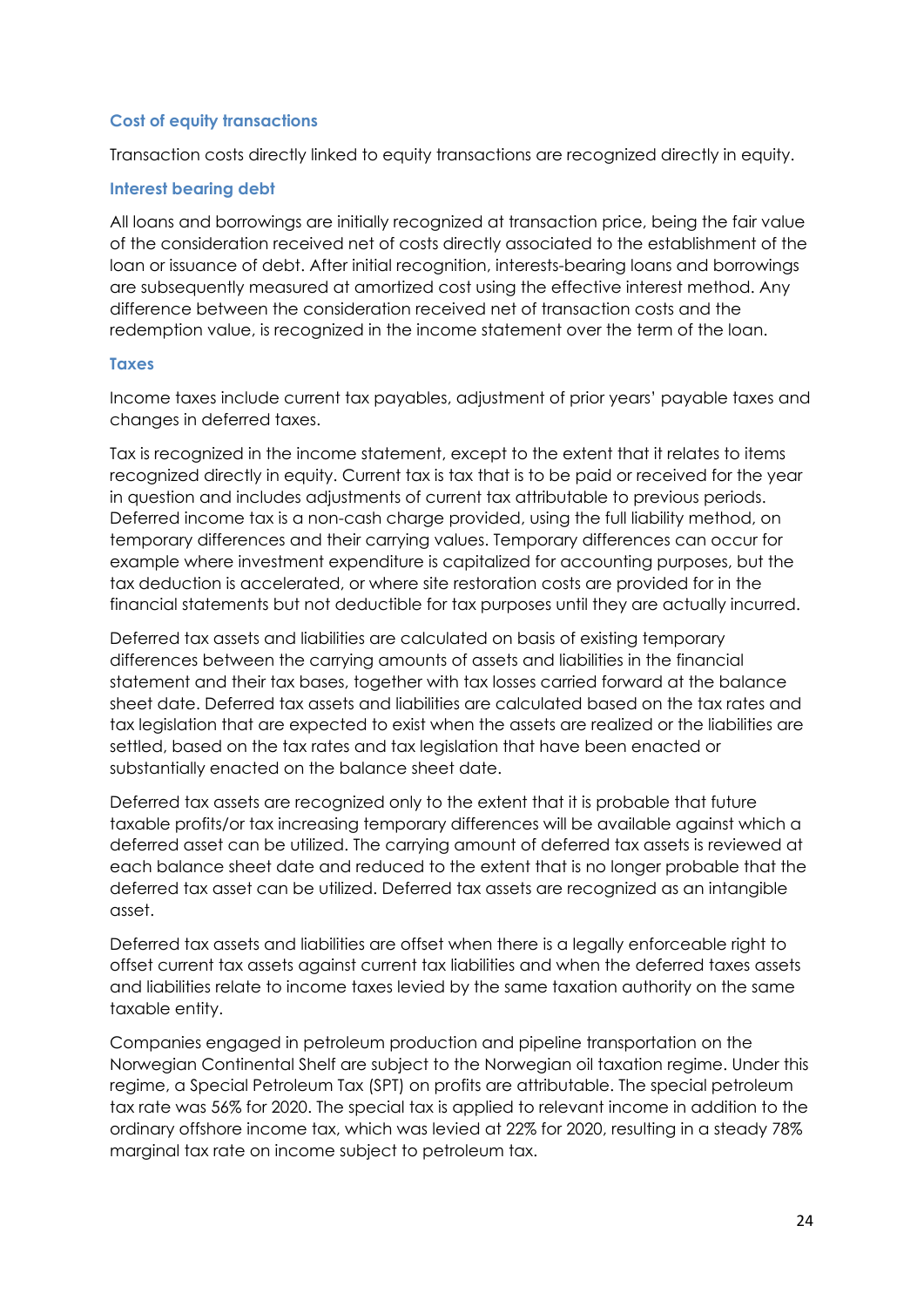The basis for computing the special petroleum tax is the same as for income subject to ordinary income tax, except for onshore losses, which are not deductible against the special petroleum tax. For tax purposes, offshore development costs are depreciated straight line over 6 years. In addition, a tax-free allowance (uplift) of 5.2% (2020) on the total capital expenses is granted. The uplift is computed on basis of the original capitalized costs of offshore production installations. The uplift may be deducted from taxable income for a period of four years from the time of investment. The effect of uplift is recognized as earned in the year it becomes deductible and included in payable tax calculation. Unused uplift may be carried forward indefinitely, with an annual interest addition. No deferred tax asset is recognized for uplift that will become deductible in the future.

In June 2020, provisional tax changes for the petroleum sector were sanctioned by the Norwegian parliament. The key elements of the temporary tax measures are

- Investments incurred in 2020 and 2021 are immediately tax deductible in the special tax base (56% tax rate), and the uplift has been increased from 20.8% distributed evenly across four years to 24% in the investment year
- The above measures also apply to investments incurred in 2022 and until scheduled production start if the investments are made pursuant to a Plan for Development and Operation (PDO) filed before January 1, 2023 that are approved by the Government in the period May 12, 2020 to December 21, 2023.
- The tax value of losses incurred in 2020 and 2021(in both the ordinary tax base and the special tax base including the uplift of 24%) will be refunded by the state through a negative instalment of tax.

For tax purposes, interest expenses on interest-bearing debt are distributed between onshore and offshore activities. The tax allowance for offshore debt interests in the SPT are calculated as interest expense multiplied by 50% of the ratio between the tax value of the offshore assets and the average interest-bearing debt. The remaining net financial expenses are allocated to the onshore ordinary tax basis. If the Company has insufficient onshore income to cover the remaining net financial expenses, these are reallocated back to the offshore ordinary tax basis.

Companies operating on the Norwegian Continental Shelf under the offshore tax regime can claim the tax value of any unused tax losses or other tax credits related to its offshore activities to be paid in cash (including interest) from the tax authorities when operations cease. Deferred tax assets that are based on offshore tax losses carried forward are therefore normally recognized in full. There is no time limit associated with the right to carry forward tax losses in Norway.

Tax rates adopted for 2021 (22 % for corporate tax and 56 % for special tax) are used when calculating deferred tax.

#### **Pensions**

The Company is required to have a pension scheme in accordance with the Norwegian law ("lov om obligatorisk tjenestepensjon").

The Company has established defined contribution plans for its employees. The contributions are expensed as they are incurred.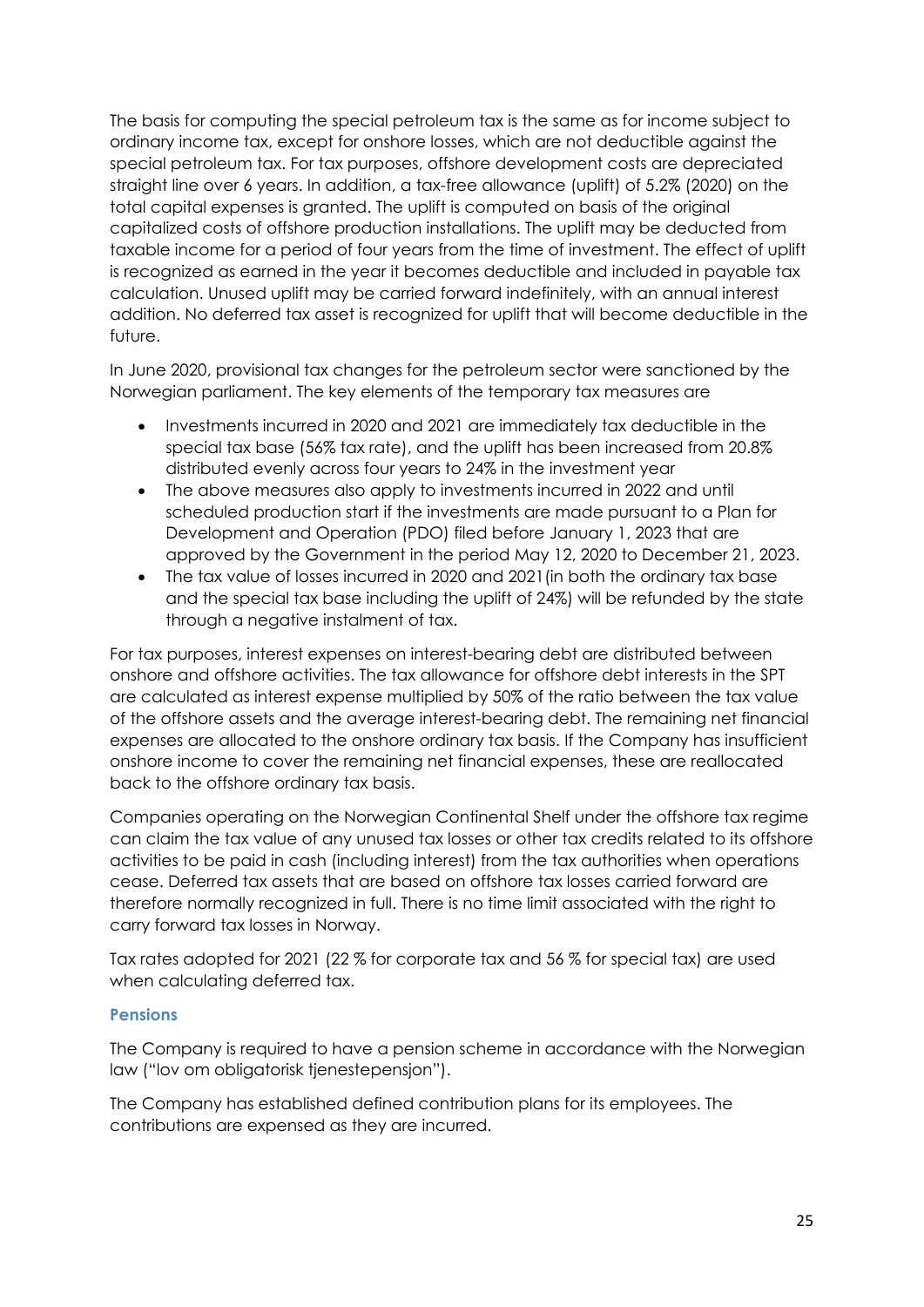#### **Net profit interest**

The Norwegian State has large holdings in oil and gas licenses on the Norwegian Continental Shelf (NCS) through the State's Direct Financial Interest (SDFI). The Balder, Ringhorne and Ringhorne Øst fields are subject to an agreement of net profit interest (NPI), as these fields are located in some of the first licenses awarded on the NCS. Petoro, which is a state-owned limited company, manages the SDFI in the Norwegian oil and gas sector.

Calculation of the net profit interest is based on quarterly cash flows. Losses in a quarter can be offset against profits in subsequent quarters. NPI related to abandonment costs incurred after the production has ceased will be refunded by Petoro.

#### **Inventories**

Inventories mainly consists of equipment for the drilling of exploration and production wells and are valued at original cost.

#### **Over-/underlift of petroleum**

Overlift of petroleum products is valued at production cost, whereas underlift is valued at the lower of production cost and sales value.

#### **Financial instruments**

The Company makes use of different financial instruments to control the financial risks. Hedge accounting is applied for hedges that meet the criteria for hedge accounting. Realized gains or losses on hedging instruments are recognized when the underlying transaction is realized and presented on the same line as underlying transaction in the income statement. Unrealized gains and/or losses on hedging instruments are not recognized in the financial statements at the reporting date. Reference is made to note 18.

#### **Provisions**

Provisions are recognized when an obligation arises, legal or constructive, as a result of a past event, and it is more likely than not that an outflow of resources is required to settle the obligation, and a reliable estimate can be made of the amount.

Provisions are reviewed at each balance sheet date and adjusted to reflect the current best estimate. lf the effect of the time value of money is material, provisions are determined by discounting the expected future cash flows at a pre-tax rate that reflects current market assessments of the time value of money and, where appropriate, the risks specific to the liability. Where discounting is used, the increase in the provision due to the passage of time is recognized under interest and other financial expenses in net financial items in the income statement.

#### **Contingent liabilities**

Contingent liabilities are not recognized in the financial statements. Significant contingent liabilities are disclosed, with exception of contingent liabilities where the probability of the liability occurring is remote.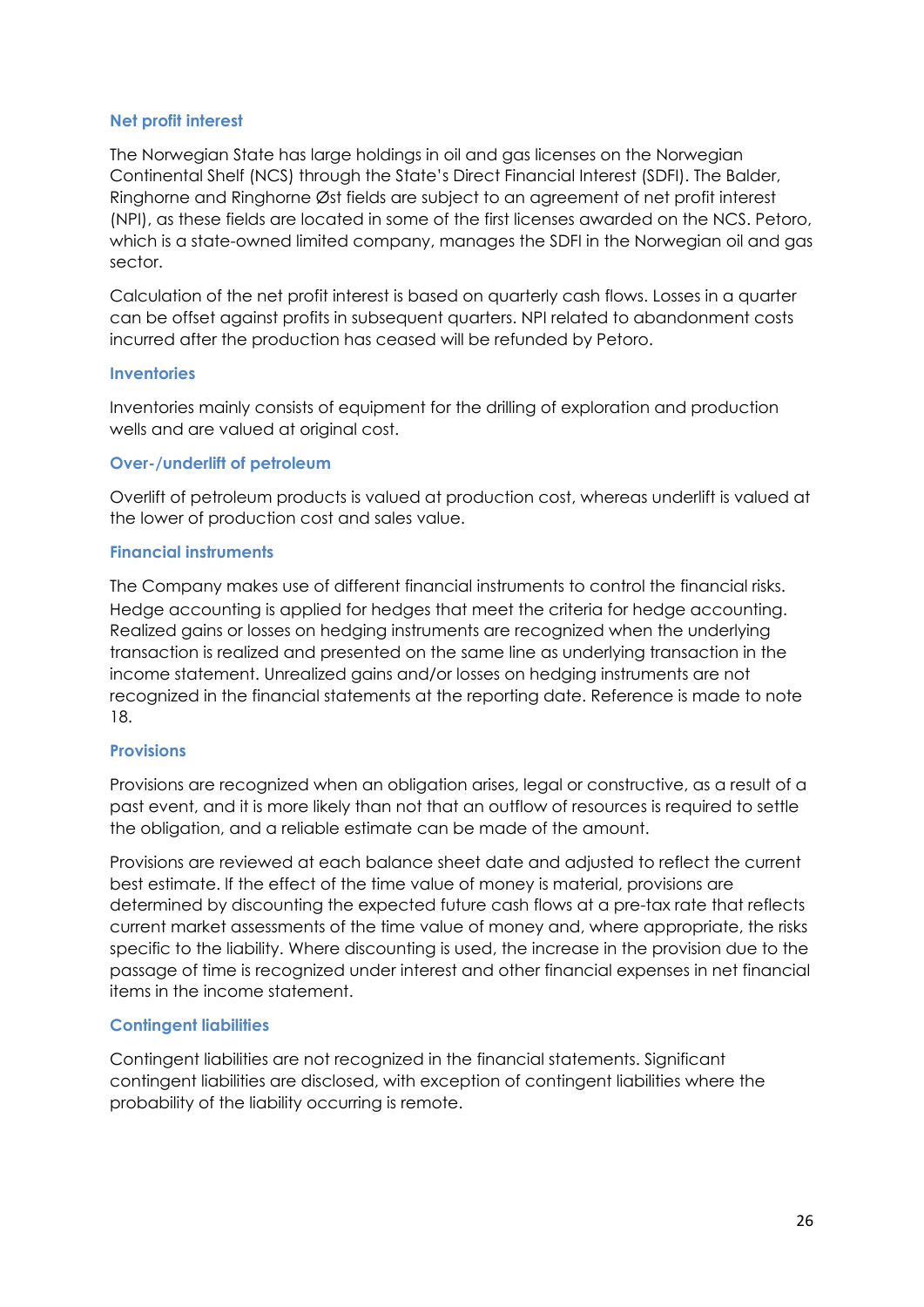#### **Asset retirement obligations**

Annual provisions are made to meet future costs for decommissioning, abandonment and removal of installations. Asset retirement obligations are calculated at net present value in accordance with NRS 13 Contingent Liabilities and Contingent Assets.

Cost is estimated based on current regulation and technology, considering relevant risks and uncertainties.

The net present value of the asset retirement costs is entered in the balance sheet as part of the acquisition cost of the tangible asset and depreciated as part of this. The provision corresponds to the net present value of the asset retirement obligation over the total economic lifetime of the asset. The discount rate used in the calculation of the net present value of the ARO obligation is determined using a risk-free rate and the Company's credit premium adjusted for the relevant time horizon of the underlying cash flows. Changes in the time element (accretion expense) of the ARO are expensed annually as a financial item and increases the asset retirement obligation in the balance sheet. Any changes in cost estimates are recorded as an adjustment to the liability and the corresponding asset.

#### **Statements of cash flow**

The statements of cash flow are prepared and presented using the indirect method. Cash and cash equivalents include bank deposits and other short-term cash deposits.

#### **Events after the balance sheet date**

The financial statements are adjusted to reflect events after the balance sheet date that provide evidence of conditions that existed at the balance sheet date (adjusting events). The financial statements are not adjusted to reflect events after the balance sheet date that are indicative of conditions that arose after the balance sheet date (non-adjusting events). Non-adjusting events are disclosed if significant.

#### **Financial Risk Management**

Mime Petroleum's activities expose the Company to market risk (including commodity price risk, currency risk and interest rate risk), liquidity risk and credit risk. The Company's approach to risk management includes assessing and managing risk with focus on achieving the highest risk adjusted returns for the shareholders.

#### **Commodity price risk**

The Company operates in the crude oil market and is exposed to fluctuations in hydrocarbon commodity prices that can affect revenues. Commodity price risks represent one of the Company's critical risks going forward. Cash flows from sale of crude oil are secured through commodity price hedging in order to manage this risk.

#### **Currency risk**

Currency risks arise from multi-currency cash flows within the Company. Mime is exposed to foreign currency exchange risk on its purchase and sales, including financing costs that are denominated in currencies other than USD. Currency risks are secured through use of hedging instruments such as forward sales/purchase contracts.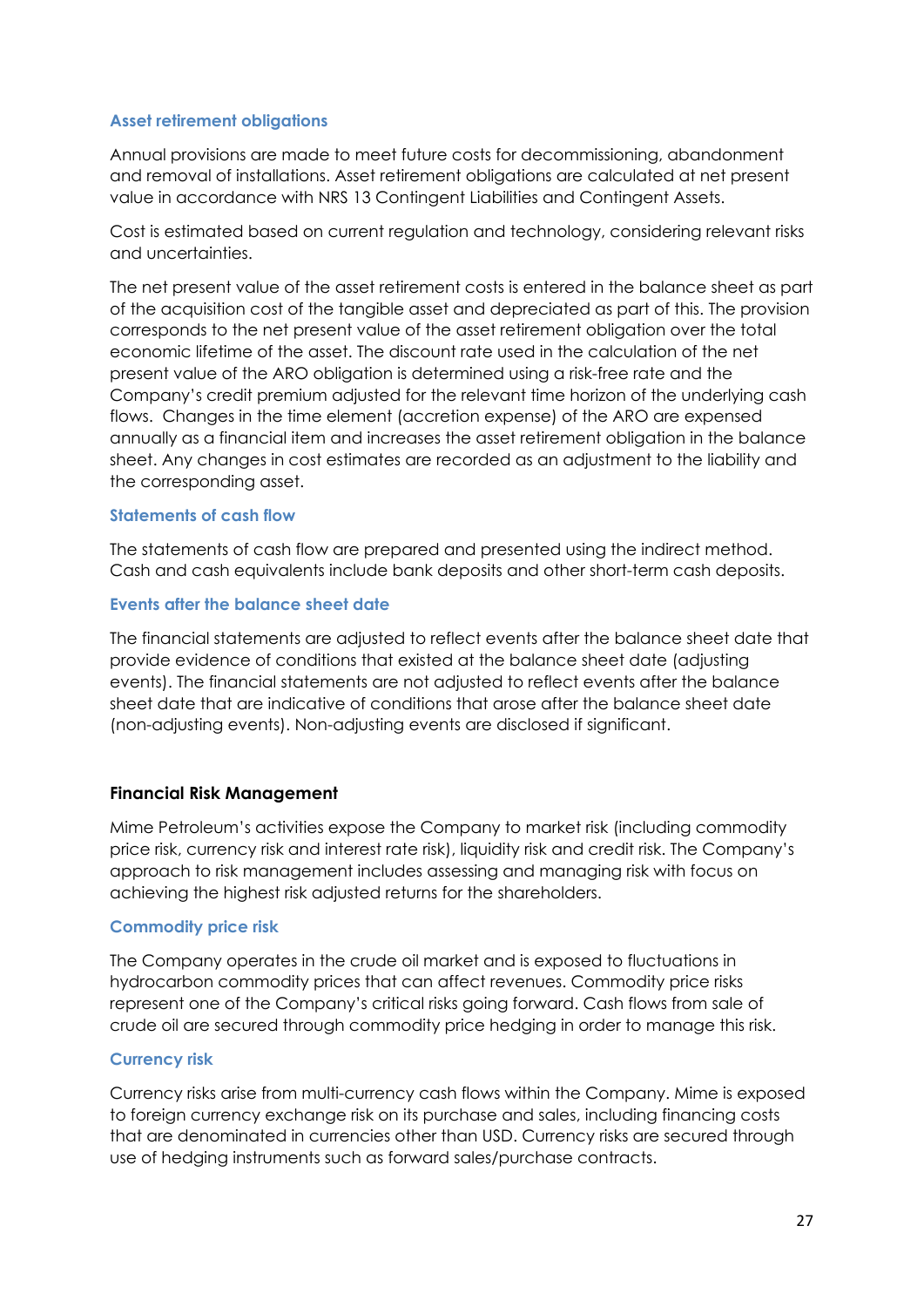#### **Interest rate risk**

Short and medium-term interest rate risk occurs as a result of fluctuations in the interest rates on interest-bearing debts. The Company has entered into an interest rate swap agreement to reduce interest fluctuations on external debt. See note 18 for information about the floating interest rate conditions on the Reserve Based Facility Agreement (RBL).

See note 19 for further information about the commodity price hedging, currency risk hedging and interest rate hedging.

#### **Liquidity risk**

Liquidity risk is the risk that the Company will not be able to meet its financial obligations when they become due. The purpose of liquidity management is to make certain that the Company always has sufficient funds available to cover its financial liabilities. To identify current and future financing needs, the Company carries out short-term (3 -12 months) and long-term forecasts to plan the Company's liquidity. These forecasts are regularly updated for various scenarios and form part of the decision basis for the Company's management and Board of Directors.

At year end, Mime Petroleum's debt financing includes a Reserve-Based Facility Agreement (RBL) facility of up to USD 97.5 million with an additional uncommitted accordion option of USD 30 million. In February 2020, the Company issued a senior unsecured NOK 300 million bond. Reference is made to note 17 in the financial statements for further details.

#### **Credit risk**

Credit risk arises from cash and cash equivalents, contractual cash flows of debt investments carried at amortized cost, and deposits with banks and financial institutions. There are also minor credit exposures related to trade receivables and overcall in joint ventures.

The Company considers its credit risk to be low, as its license partners are creditworthy oil companies and cash, and cash equivalents are receivables from banks.

# **Note 1 – Significant transactions**

There have not been any transactions in 2020.

In March 2019, the Company acquired 10% of Vår Energi AS' interests in PL001, 027, 027C, 028, 028S and 027GS. The effective date for the transaction was January 1, 2019, whereas the transaction date was August 1, 2019.

The business combination was accounted for using the acquisition method. The consideration and transaction costs have been allocated between identifiable assets acquired and liabilities incurred. Current taxes and net settlement amount with respect to the transaction have been recorded in the balance sheet as an adjustment to the purchase price.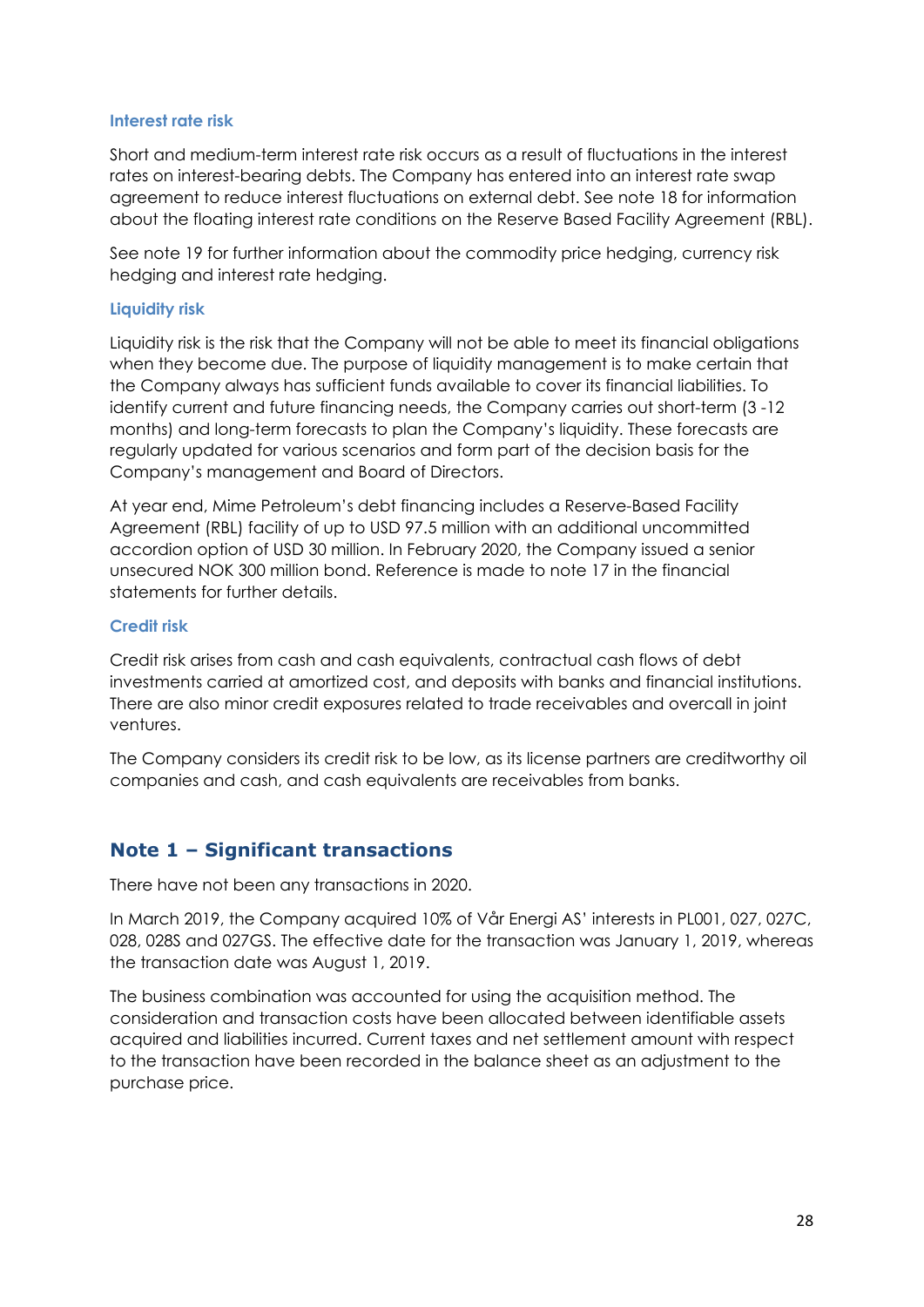## **Note 2 – Revenues**

During 2020, the Company's crude oil production was sold to ENI Trading & Shipping on a long-term contract. In 2020, a total of 0.7 million barrels were sold (2019: 0.4 million).

Dry gas from Balder and Ringhorne was sold to Vår Energi AS on long term contracts with delivery inlet area D.

| (NOK 1 000)                  | Norway  | EU | 2020    | 2019    |
|------------------------------|---------|----|---------|---------|
|                              |         |    |         |         |
| Revenue from crude oil sales | 245 721 |    | 245 721 | 238 807 |
| Revenue from gas sales       | 552     |    | 552     | 1902    |
| Total petroleum revenue      | 246 274 | 0  | 337 202 | 240 709 |
|                              |         |    |         |         |
| Gain/(loss) on derivatives   | 90 928  |    | 90 928  | $-1145$ |
| Other revenue                | 263     |    | 263     | 21      |
| Total revenue                | 337 464 | 0  | 337 464 | 239 585 |

*(revenue split by place of delivery)* 

| <b>KEY OPERATIONAL FIGURES</b>    |         | 2020    | 2019     |
|-----------------------------------|---------|---------|----------|
|                                   |         |         |          |
| Production*                       | boe     | 761 748 | 388 659* |
| Averagge production per day*      | boe     | 2070    | 2 540*   |
| Average oil price, net of hedging | USD/bbl | 50.54   | 57.40    |
| Volumes sold*                     | boe     | 732 163 | 439 372* |
| .                                 |         |         |          |

*boe = barrel of oil equivalent*

*\* from August 1, 2019*

# **Note 3 – Salary and personnel costs, number of employees, audit fees**

| (NOK 1 000)                             | 2020   | 2019    |
|-----------------------------------------|--------|---------|
|                                         |        |         |
| Payroll expenses                        | 24 177 | 18217   |
| Social security tax                     | 3840   | 2976    |
| Pension costs                           | 3979   | 2673    |
| Other personnel expenses                | 980    | 549     |
|                                         |        |         |
| Total employee benefit expenses         | 32 976 | 24 4 15 |
|                                         |        |         |
| Average number of full time equivalents | 15,3   | 13.2    |

#### Pensions

The Company has a defined contribution pension plan for its employees which satisfies the statutory requirements in the Norwegian law. The Company has a commitment to pay an annual contribution for each employee of 7% of the base salary up to 7.1 times the base amount (G) in the in the Norwegian Social Security Act, and 25.1 % of the base salary between 7.1 and 12 times the base amount.

In addition, the Company has set up a disability insurance arrangement.

As of December 31, 2020, the Company's defined contribution scheme had 15 members (December 31, 2019: 15 members). Costs related to the defined contribution plan amounted to NOK 2 826 334 in 2020 (2019: NOK 2 238 397).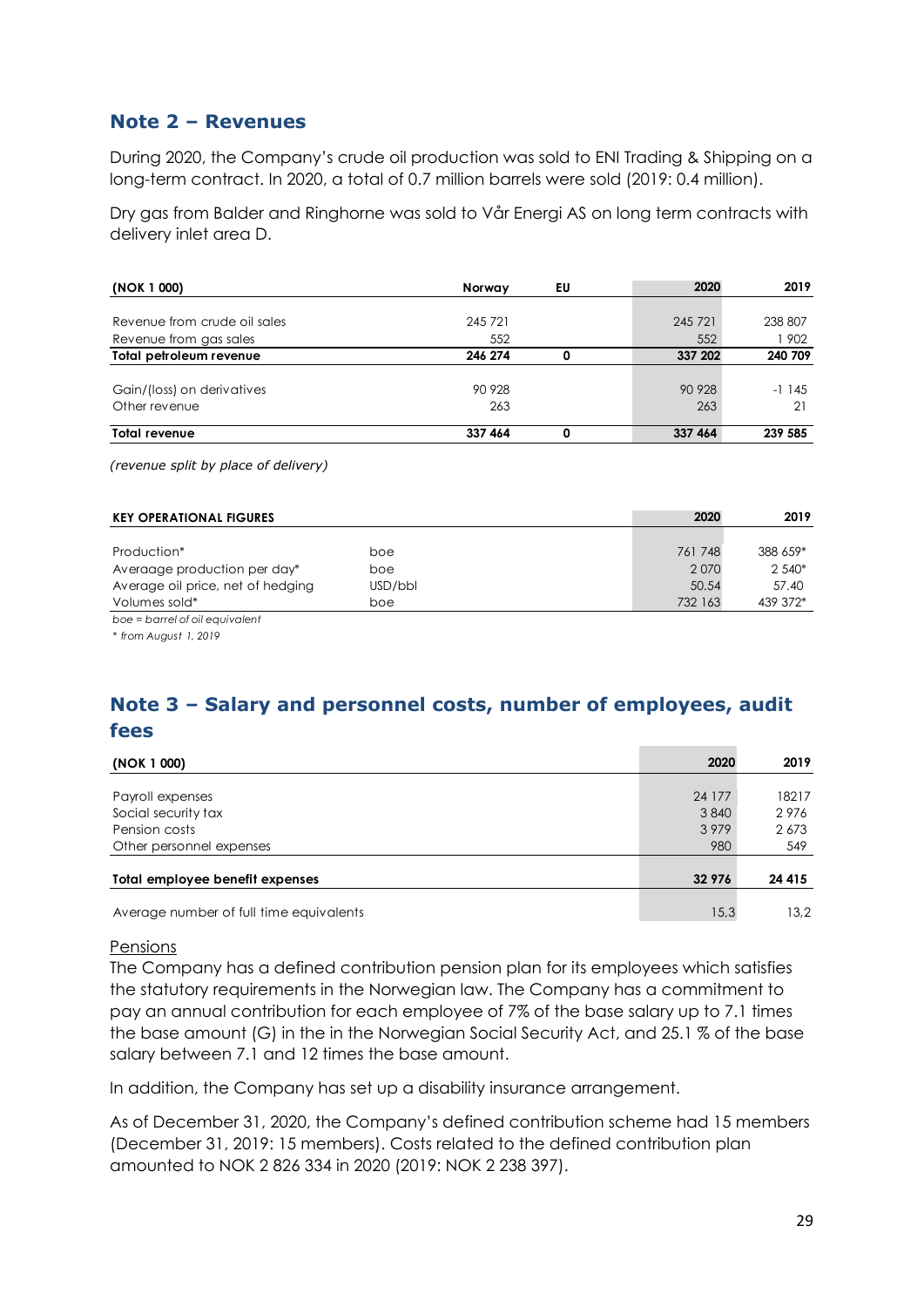The Company also has a funded pension scheme for employees with salaries in excess of 12 times the base amount. Qualified employees are entitled to a yearly contribution to the funded pension scheme of 25% of the base salary that exceeds 12 times the base amount. The future pension liability for the Company is limited to the total yearly contributions. Costs related to the funded pension scheme in excess of 12G amounted to NOK 1 315 700 in 2020 (2019: NOK 424 197).

Remuneration to CEO/Executive Chairman and board of directors

| (NOK 1 000)                      | 2020 | 2019 |
|----------------------------------|------|------|
| Salary                           | 477  | 556  |
| Pension scheme costs             | 262  | 224  |
| Other remuneration               |      |      |
| <b>Total remuneration to CEO</b> | 1756 | 797  |

Members of the Board received no remuneration in 2020 or 2019. No loans/guarantees have been given to the CEO/Chairman of the Board or other Board Members.

The Company has no commitments with regards to severance payment to the CEO/Chairman of the Board.

The CEO and key management have an agreement regarding bonus, given certain criteria.

Salaries and other remuneration related to participation in licenses Salaries charged to the Company's income statement through licenses where the Company has an ownership share are not classified as salaries but are included in exploration and production expenses or capitalized as part of developments.

#### Remuneration to auditors

Expensed remuneration to the auditors is as follows (excl. VAT):

| (NOK 1 000)              | 2020  | 2019 |
|--------------------------|-------|------|
|                          |       |      |
| Statutory audit          | 430   | 217  |
| Other assurance services | 52    | 47   |
| Tax advisory services    |       |      |
| Other services           | $-14$ | 38   |
| Total                    | 468   | 302  |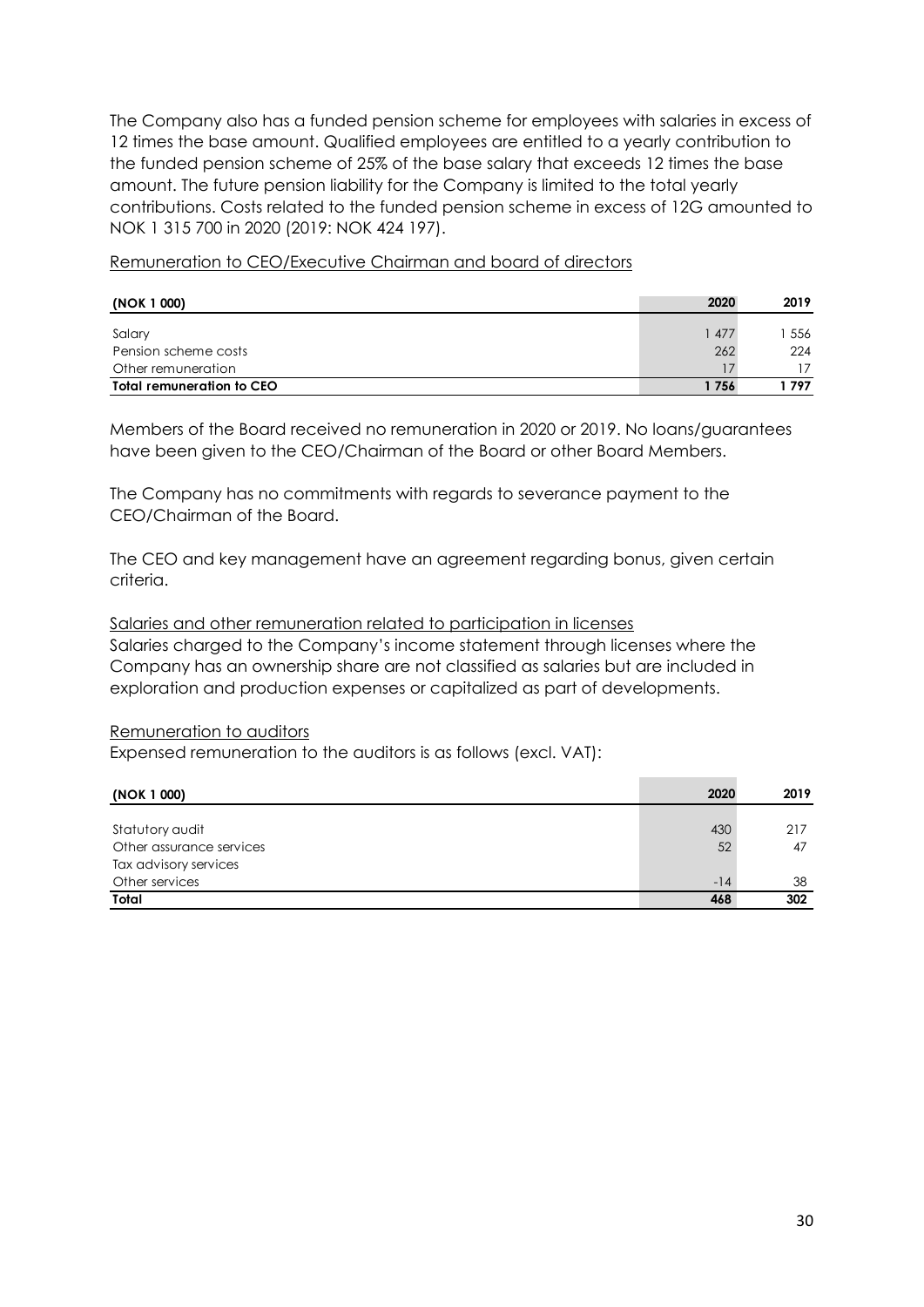# **Note 4 – Exploration and operating expenses**

| (NOK 1 000)                                          | 2020    | 2019    |
|------------------------------------------------------|---------|---------|
|                                                      |         |         |
| Production cost                                      | 186 978 | 86 760  |
| Environmental taxes                                  | 10 3 23 | 7 1 7 6 |
| Over-/underlift and physical stock adj.              | $-5861$ | 40 805  |
| Offshore insurance                                   | 10759   | 4 6 8 5 |
| Decommissioning cost                                 | 23 156  | 1991    |
| Other production costs                               | 4 4 3 9 | 238     |
| <b>Total Production and Decommissioning expenses</b> | 229 794 | 141 655 |

Decommissioning costs relate to incurred shutdown and removal costs for Jotun FPSO.

| (NOK 1 000)                             | 2020  | 2019 |
|-----------------------------------------|-------|------|
| Expensed cost, geological & geophysical | 1225  | 212  |
| Expensed cost, seismic and studies      | 13    |      |
| Expensed cost, other                    |       | -    |
| <b>Total Exploration expenses</b>       | 1 240 | 213  |

Drilling and testing costs for wells where status of discovery is pending, has been capitalized (NOK 4.1 million in 2020 (2019: NOK 0.3 MNOK)).

# **Note 5 – Other operating and administrative expenses**

| (NOK 1 000)                                       | 2020     | 2019   |
|---------------------------------------------------|----------|--------|
|                                                   |          |        |
| Travel and transportation costs                   | 378      | 2075   |
| Rental and lease expenses                         | 2 2 6 4  | 2 142  |
| IT expenses                                       | 1056     | 861    |
| Legal services                                    | 4 3 7 7  | 4912   |
| Other consultancy services                        | 19 075   | 9 104  |
| Other operating costs                             | 1412     | 1 000  |
|                                                   |          |        |
| Total other operating and administrative expenses | 28 5 6 2 | 20 093 |

Other consultancy services mainly relate to external services required for Balder/Ringhorne operations and in connection with business development processes.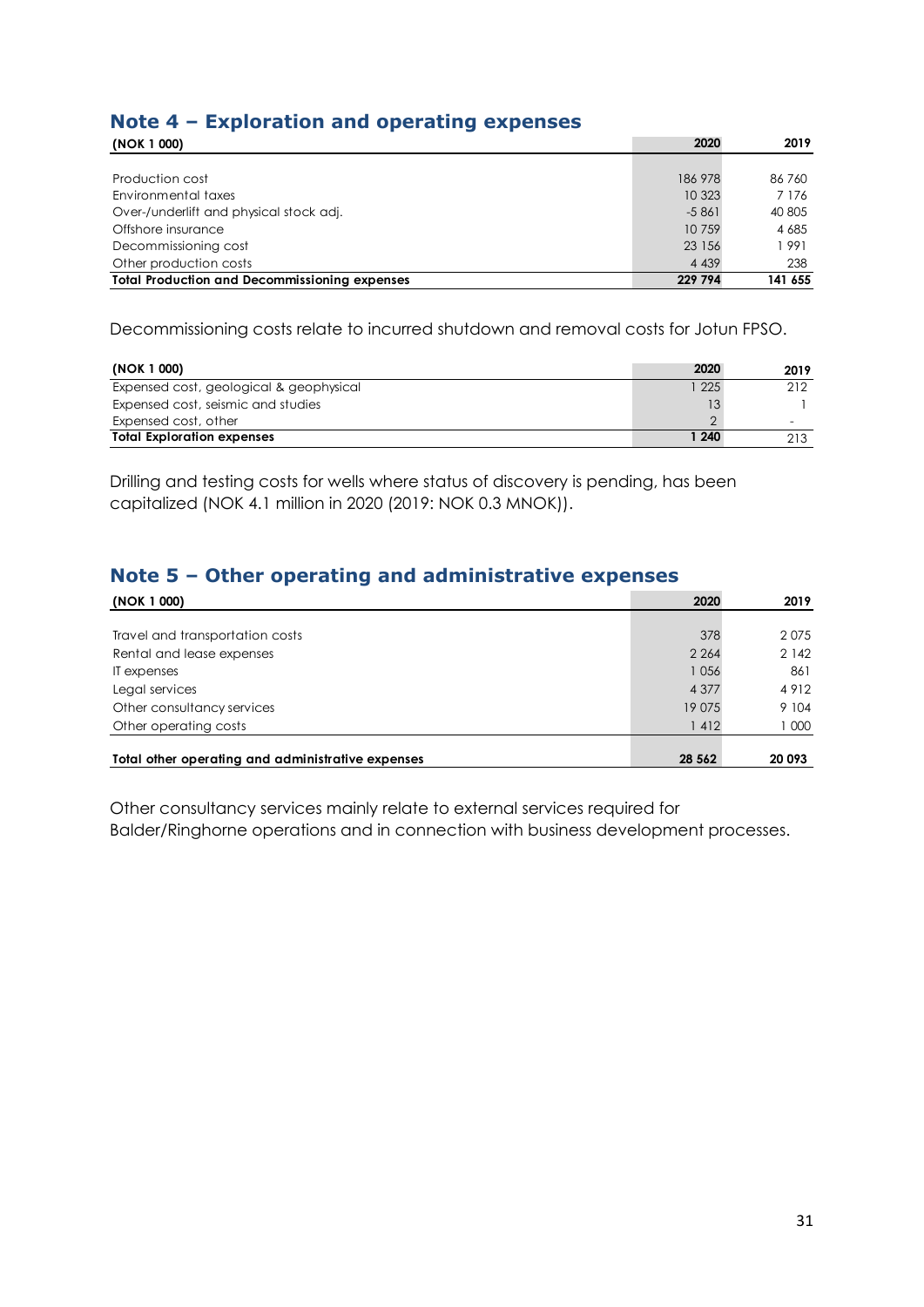# **Note 6 – Financial income and costs**

| (NOK 1 000)                             | 2020      | 2019      |
|-----------------------------------------|-----------|-----------|
|                                         |           |           |
| Interest income                         | 506       | 1 0 3 1   |
| Other financial income                  |           |           |
| <b>Total financial income</b>           | 506       | 1 0 3 1   |
|                                         |           |           |
| Interest expenses                       | $-31692$  | $-10.876$ |
| Amortised loan costs                    | $-2691$   | $-541$    |
| Accretion expenses                      | $-20039$  | $-2108$   |
| Net other financial income / (expenses) | $-3783$   | $-2613$   |
|                                         |           |           |
| <b>Total financial expense</b>          | $-58205$  | -16 137   |
|                                         |           |           |
| Realised foreign exchange gain/(loss)   | $-10.875$ | $-1617$   |
| Net unrealised exchange gain / (loss)   | 57 572    | 30 9 20   |
|                                         |           |           |
| <b>Net financial items</b>              | -11 001   | 14 197    |

# **Note 7 – Taxes**

| Income taxes recognised in the income statement                   |                    |          |
|-------------------------------------------------------------------|--------------------|----------|
| (NOK 1 000)                                                       | 2020               | 2019     |
| Current tax payable / (income tax credit)                         | 9 7 2 9            | 7 331    |
| Current tax payable previous years<br>Change in deferred tax      | $-35$<br>$-161512$ | $-13180$ |
| Total tax payable (receivable) recognised in the income statement | $-151819$          | $-5849$  |

| <b>Reconciliation of income tax</b>                 |           |           |
|-----------------------------------------------------|-----------|-----------|
| (NOK 1 000)                                         |           | 2019      |
| Profit / loss (-) before income tax                 | $-98731$  | 16822     |
| Expected income tax at nominal tax rate (22%)       | $-21721$  | 3701      |
| Expected petroleum tax (56%)                        | $-55289$  | 9 4 2 1   |
| Tax effect of:                                      |           |           |
| Permanent differences                               | 36 841    | 7991      |
| Financial items                                     | 33 793    |           |
| Uplift                                              | $-90252$  | $-10.517$ |
| Other changes                                       | 3 3 4 5   | -396      |
| Onshore items                                       | $-58536$  | $-16048$  |
|                                                     | $-151819$ |           |
| Total income tax recognised in the income statement |           | $-5848$   |
| Effective income tax rate                           | 153,8%    | $-34.8%$  |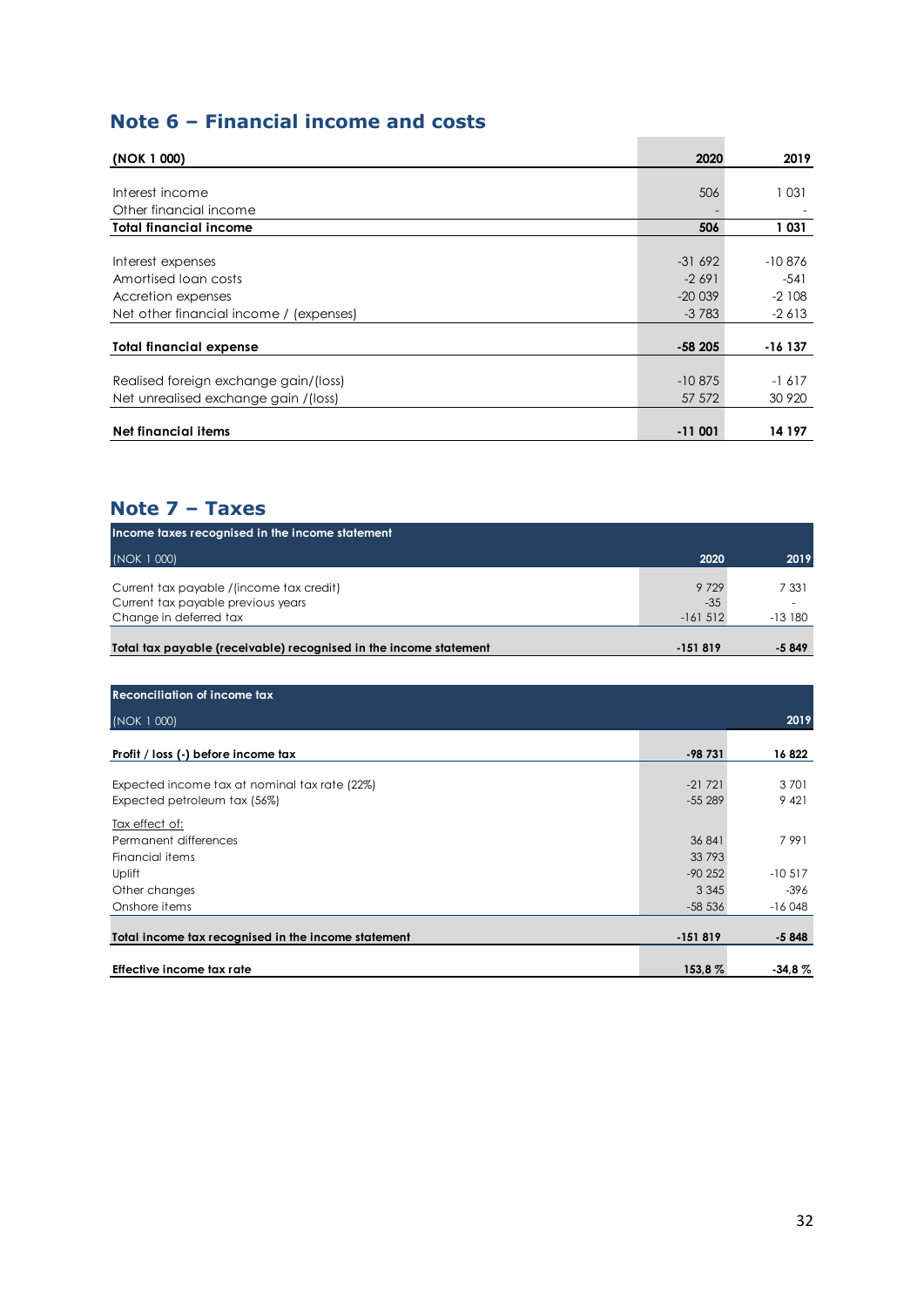| Specification of tax effects on temporary differences, tax losses and uplift carried forward |           |            |          |  |
|----------------------------------------------------------------------------------------------|-----------|------------|----------|--|
| Change through<br>(NOK 1 000)<br><b>Income Statement</b><br>2020                             |           |            |          |  |
|                                                                                              |           |            |          |  |
| Fixed assets                                                                                 | -314 394  | $-911.369$ | -596 975 |  |
| Asset retirement obligations                                                                 | -64 224   | 437 202    | 501 426  |  |
| Other items                                                                                  | $-49.696$ | $-59229$   | $-9.533$ |  |
| Tax loss offshore receivable                                                                 | 589 598   | 589 598    |          |  |
| Tax losses carried forward, offshore (22%)                                                   |           |            |          |  |
| Tax losses carried forward, offshore (56%)                                                   | 226       | 8 1 5 6    | 7930     |  |
| Total deferred tax assets / (liabilities)                                                    | 161 511   | 64 359     | $-97152$ |  |
| Effect of offshore tax loss receivable                                                       |           | $-589$ 598 |          |  |
| Total deferred tax assets / (liabilities) recognized                                         |           | $-525239$  |          |  |

The payable tax for 2020 relates to onshore items.

Temporary changes in the Petroleum Tax Act were resolved on June 19, 2020. The changes include a temporary rule for depreciation and uplift, whereby all investments incurred for income year 2020 and 2021 including 24% uplift can be deducted for special tax (56%) in the year of investment. In addition, the value of offshore tax losses incurred in 2020 and 2021 will be refunded from the state. As the temporary measures also apply to investments incurred in 2022 and until scheduled production start if the investments are made pursuant to a Plan for Development and Operation (PDO) filed before January 1, 2023 and approved by the Government in the period May 12, 2020 to December 21, 2023, the Balder Future capex in 2022 is fully covered by the measures.

At year end, the Company has recognized a tax receivable of NOK 282.7 million (short term receivable), equal to the tax value of incurred losses for 2020 less already received negative tax installments for 2020. The refund of tax losses incurred for 2020 is paid out in six instalments every two months. The first three instalments were received in the second half of 2020 (NOK 306.8 million).

Mime Petroleum has estimated total tax refund of around NOK 1.3 billion for the tax years 2020 and 2021.

At year-end 2020, unrecognized future uplift credits related to capitalized costs amounted to NOK 38.2 million (YE 2019; NOK 62.1 million). In 2019, an increase in deferred taxes of NOK 154.3 million was recognized directly against the assets related to the Balder/Ringhorne transaction.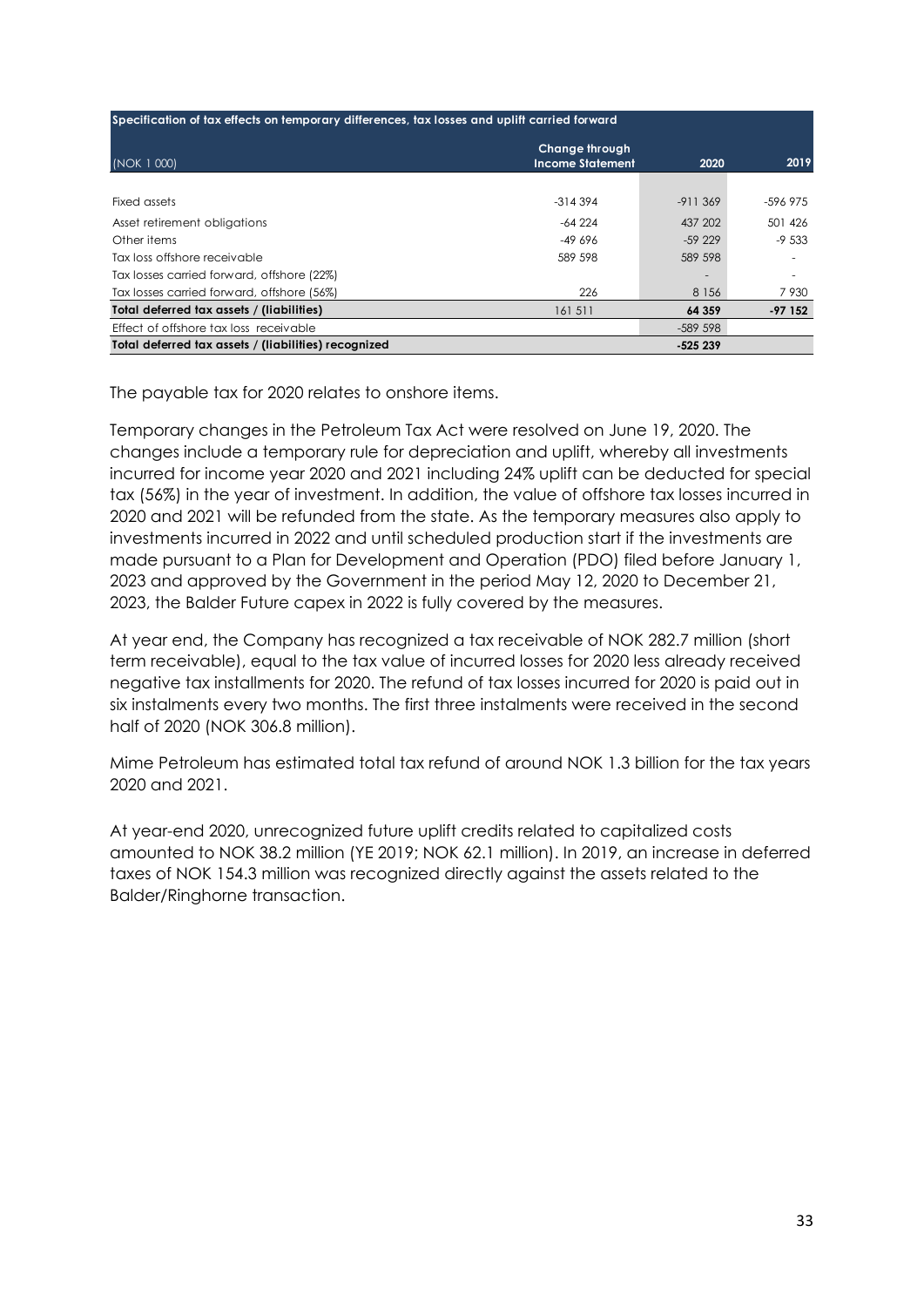# **Note 8 – Property, plant and equipment**

| (NOK 1 000)                                                                              | <b>Production</b> | Furniture, fixtures<br>facilities and office machines | Total             |
|------------------------------------------------------------------------------------------|-------------------|-------------------------------------------------------|-------------------|
|                                                                                          |                   |                                                       |                   |
| 2020                                                                                     |                   |                                                       |                   |
| Cost at January 1, 2020                                                                  | 2 240 533         | 873                                                   | 2 241 407         |
| Additions                                                                                | 571 695           | 76                                                    | 571 771           |
| <b>Disposals</b>                                                                         |                   | $\overline{\phantom{a}}$                              |                   |
| Asset removal obligation - change of estimate                                            | $-102378$         | $\overline{\phantom{a}}$                              | $-102378$         |
| Adjustment of acquisition cost                                                           | -61               |                                                       | -61               |
| Cost at December 31, 2020                                                                | 2 709 789         | 949                                                   | 2 710 739         |
|                                                                                          |                   |                                                       |                   |
| Accumulated depreciation and impairment at January 1, 2020                               | $-49$ 179         | $-127$                                                | -49 307           |
| Depreciation for the year                                                                | $-103060$         | $-235$                                                | $-103295$         |
| Impairment loss                                                                          | $-26286$          | ä,                                                    | $-26286$          |
| Disposals                                                                                |                   | $\overline{\phantom{a}}$                              |                   |
| Accumulated depreciation and impairment at December 31, 2020                             | -178 526          | $-362$                                                | $-178889$         |
|                                                                                          |                   |                                                       |                   |
| Carrying amount at December 31, 2020                                                     | 2 531 263         | 588                                                   | 2 531 851         |
|                                                                                          |                   |                                                       |                   |
|                                                                                          |                   |                                                       |                   |
| 2019                                                                                     |                   |                                                       |                   |
|                                                                                          |                   |                                                       |                   |
| Cost at January 1, 2019<br>Additions through acquisition of interest in Balder/Ringhorne | 2 0 34 0 42       | 21<br>$\overline{\phantom{a}}$                        | 21<br>2 0 34 0 42 |
| Additions                                                                                | 206 490           | 854                                                   | 207 344           |
| Disposals                                                                                |                   | ٠                                                     |                   |
| Adjustment of acquisition cost                                                           |                   | $\sim$                                                |                   |
| Cost at December 31, 2019                                                                | 2 240 533         | 873                                                   | 2 241 407         |
|                                                                                          |                   |                                                       |                   |
| Accumulated depreciation and impairment at January 1, 2019                               |                   | $-4$                                                  | -4                |
| Depreciation for the year                                                                | $-49$ 179         | $-124$                                                | $-49303$          |
| Impairment loss                                                                          |                   | ٠                                                     |                   |
| Disposals                                                                                |                   |                                                       |                   |
| Accumulated depreciation and impairment at December 31, 2019                             | $-49179$          | $-127$                                                | -49 307           |
|                                                                                          |                   |                                                       |                   |
| Carrying amount at December 31, 2019                                                     | 2 191 353         | 746                                                   | 2 192 100         |

Additions of PP&E are related to development and production assets including changes in estimate of asset retirement costs, and other furniture, fixture and office machines.

Production facilities are depreciated according to unit of production method (UoP). Furniture, fixture and office equipment are subject to linear depreciation, over 3 or 5 years.

Impairment tests of individual cash-generating units are performed when impairment triggers are identified and the carrying value of an asset may exceed the recoverable amount. Correspondingly, a reversal of impairment is recognized when the recoverable amount exceeds the book value. The recoverable amount is the higher of the asset's fair value less cost to sell and value in use.

The impairment testing has been performed based on discounted future after tax cash flows. The expected future cash flow is discounted to the net present value by applying a discount rate after tax that reflects the current market valuation of the time value of money, and the specific risk related to the asset. The discount rate is derived from the weighted average cost of capital (WACC). Cash flows are projected for the estimated lifetime of the fields.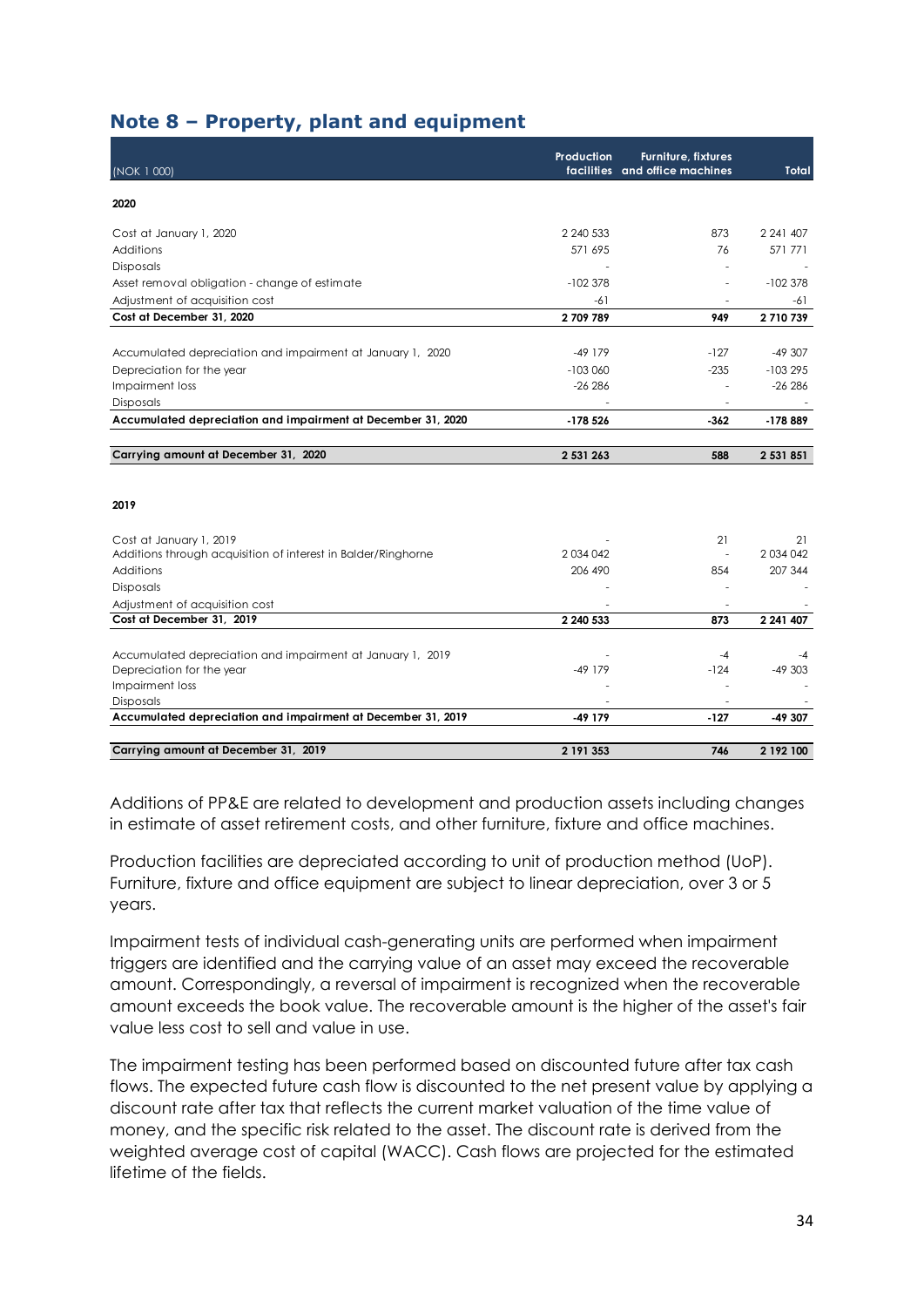#### **Prices**

Future price level is a key assumption and has significant impact on the net present value. Forecasted oil and gas prices are based on management's estimates and available market data. Information about near term market prices can be derived from the futures contract market. The information about future prices is less reliable on a longterm basis, as there are fewer observable market transactions going forward.

In the impairment testing the Company has used a combination of the Brent forward curve from the beginning of 2021 to the end of 2022, and a long-term oil price of USD 65/bbl(real) from 2024 onwards. For 2024, this corresponds to a nominal value of USD 69/bbl. The applied oil price in 2023 is set to the average of 2022 and 2024, equal to USD 60/bbl.

Gas and NGL prices are not relevant as no gas or NGLs are assumed to be sold in the business case for the relevant CGUs.

The Company assumes a USDNOK rate at 8.50 for the calculation period.

#### **Reserves**

Future cash flows are calculated on the basis of expected production profiles from the existing assets.

#### **Future expenditure**

Future capex, opex and abandonment cost are calculated based on the expected production profiles and the best estimate of the related cost.

#### **Inflation and discount rate**

The long-term inflation rate is assumed to be 2.0 percent, in line with Norges Bank's inflation target. The post-tax nominal discount rate used is 8.4 percent.

The Company has recognized an impairment of NOK 26.3 million related to the Ringhorne Øst Unit following a revision to the field's estimated production and reserves. No impairment has been recognized for the Balder Unit.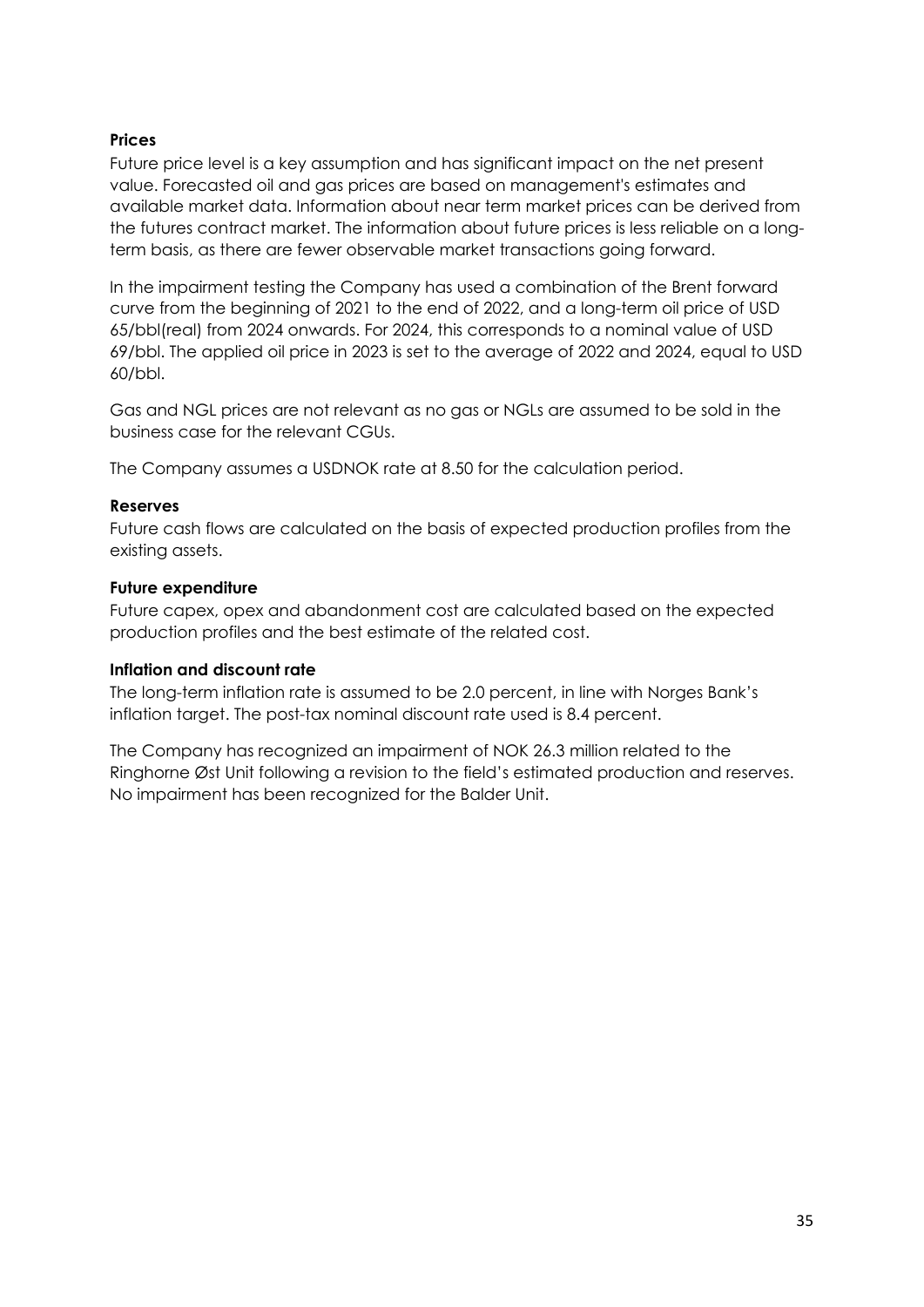# **Note 9 – Intangible assets**

| (NOK 1 000)                                                  | <b>Capitalized</b><br>exploration costs | Licensing of<br>seismic | <b>Software</b> | <b>Total</b> |
|--------------------------------------------------------------|-----------------------------------------|-------------------------|-----------------|--------------|
| 2020                                                         |                                         |                         |                 |              |
| Cost at January 1, 2020                                      | 293                                     | 14 651                  | 1 102           | 16046        |
| Additions                                                    | 4099                                    |                         |                 | 4099         |
| Disposals                                                    |                                         |                         |                 |              |
| Cost at December 31, 2020                                    | 4 3 9 2                                 | 14 651                  | 1 102           | 20 145       |
|                                                              |                                         |                         |                 |              |
| Accumulated depreciation and impairment at January 1, 2020   |                                         | $-1221$                 | $-59$           | $-1280$      |
| Depreciation for the year                                    |                                         | $-2930$                 | $-110$          | $-3040$      |
| Impairment loss                                              |                                         |                         | ÷,              |              |
| Disposals                                                    | ۰                                       |                         | $\sim$          |              |
| Accumulated depreciation and impairment at December 31, 2020 | $\blacksquare$                          | $-4151$                 | $-169$          | $-4320$      |
| Carrying amount at December 31, 2020                         | 4 3 9 2                                 | 10 500                  | 933             | 15826        |
| 2019                                                         |                                         |                         |                 |              |
| Cost at January 1, 2019                                      |                                         |                         |                 |              |
| Additions                                                    | 293                                     | 14 651                  | 1 102           | 16046        |
| <b>Disposals</b>                                             |                                         |                         |                 |              |
| Cost at December 31, 2019                                    | 293                                     | 14 651                  | 1 102           | 16 046       |
| Accumulated depreciation and impairment at January 1, 2019   |                                         |                         |                 |              |
| Depreciation for the year                                    |                                         | $-1221$                 | $-59$           | $-1280$      |
| Impairment loss                                              |                                         |                         | ÷,              |              |
| <b>Disposals</b>                                             |                                         |                         |                 |              |
| Accumulated depreciation and impairment at December 31, 2019 | $\blacksquare$                          | $-1221$                 | $-59$           | $-1280$      |
| Carrying amount at December 31, 2019                         | 293                                     | 13 430                  | 1 043           | 14767        |

# **Note 10 – Trade and other receivables**

| (NOK 1 000)                                 | 2020                     | 2019    |
|---------------------------------------------|--------------------------|---------|
|                                             |                          |         |
| Trade receivables                           | 26 9 27                  | 42 101  |
| Working capital, prepayments, joint venture | 6915                     | 3745    |
| Overcall, joint ventures                    | $\overline{\phantom{a}}$ | 4 9 8 1 |
| Prepayments                                 | 8 8 8 0                  | 6 6 3 3 |
| Not registered sharecapital                 |                          | 26 600  |
| Other short term receivables                | 3860                     | l 495   |
| Total trade and other receivables           | 48 949                   | 85 555  |
|                                             |                          |         |
| Tax receivable                              | 282 806                  |         |

The trade receivables consist of receivables from financially solid oil and gas companies. No allowances for doubtful debts have been made, and no loss has been recognized during the year. Trade receivables are non-interest bearing.

The tax receivable represents the tax value of the estimated tax loss for the year less already refunded through the negative tax mechanism. See also note 7.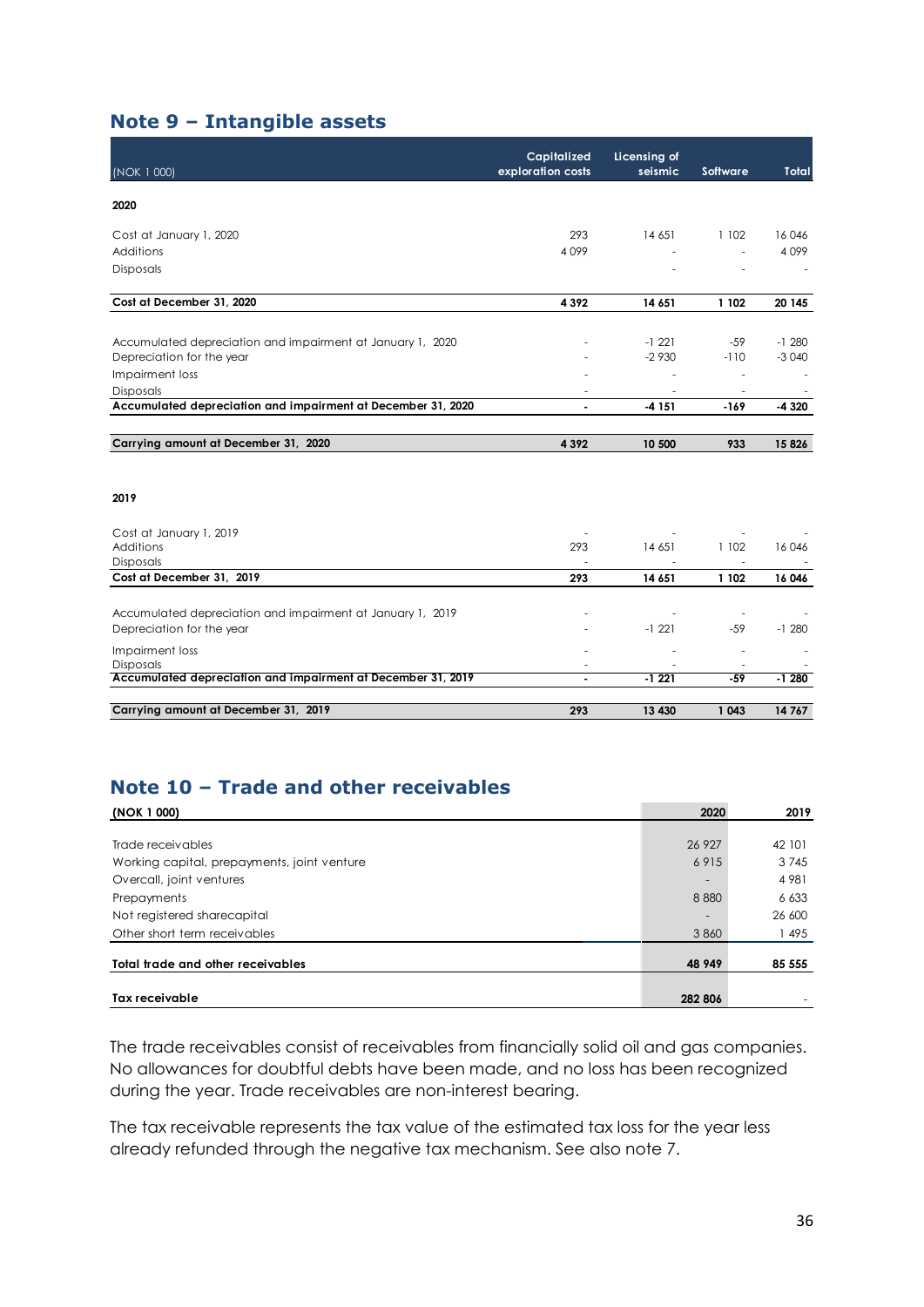## **Note 11 – Other current assets**

| (NOK 1 000)                                 | 2020   | 2019   |
|---------------------------------------------|--------|--------|
| Stock of spare parts etc. held by operators | 60 436 | 58 982 |

# **Note 12 – Cash and cash equivalents**

| (NOK 1 000)                     | 2020    | 2019   |
|---------------------------------|---------|--------|
|                                 |         |        |
| Bank deposits, unrestricted     | 212 022 | 50 333 |
| Bank deposits, restricted       | 446     | 30C    |
| Total cash and cash equivalents | 213 467 | 51 633 |

Cash and cash equivalents consist of deposits in ordinary bank accounts. Restricted bank deposits consist of employee withholding tax and a deposit for rental commitment.

# **Note 13 – Equity, share capital and shareholder information**

|                                                   | No. A shares | No. B shares  | Total no. shares | Share capital |
|---------------------------------------------------|--------------|---------------|------------------|---------------|
| Shares/share capital at January 1, 2020           | 26 062 028   | 079 408 925   | 105 470 953      | 11 054 710    |
| Capital increase 2019, registered 2020            |              | 26 600 000    | 26 600 000       | 266 000       |
| Shares/share capital capital at December 31, 2020 | 26 062 028   | 1 106 008 925 | 1 132 070 953    | 11 320 710    |
|                                                   |              |               |                  |               |
| Shareholders as of December 31, 2020              |              |               |                  |               |
| Mime Petroleum S.a.r.I                            | 26 062 028   | 106 008 925   | 132 070 953      | 11 320 710    |

All shares have a nominal value of NOK 0.01/share. On December 27, 2019, a capital increase of NOK 26.6 million was approved. The capital increase, which constituted issuance of new 26 600 000 B-shares, was registered with the Companies Register (Brønnøysundregistrene) on February 5, 2020.

The Company does not own any treasury shares. Each Class A-share gives one vote in the Company's general meeting, whereas Class B-shares do not have voting rights. Class B-shares give the holder the right to 8% p.a. preference dividend on any form of distribution from the Company. There are no rights which may result in the issuing of new shares.

Mime Petroleum AS was incorporated by Blue Water Energy LLP (BWE) and the founders in May 2017. As of December 31, 2020, the Company had a total equity commitment of up to USD 300 million from BWE, with flexibility to increase the commitment if required. Founders and employees in Mime Petroleum AS have committed USD 5 million in equity.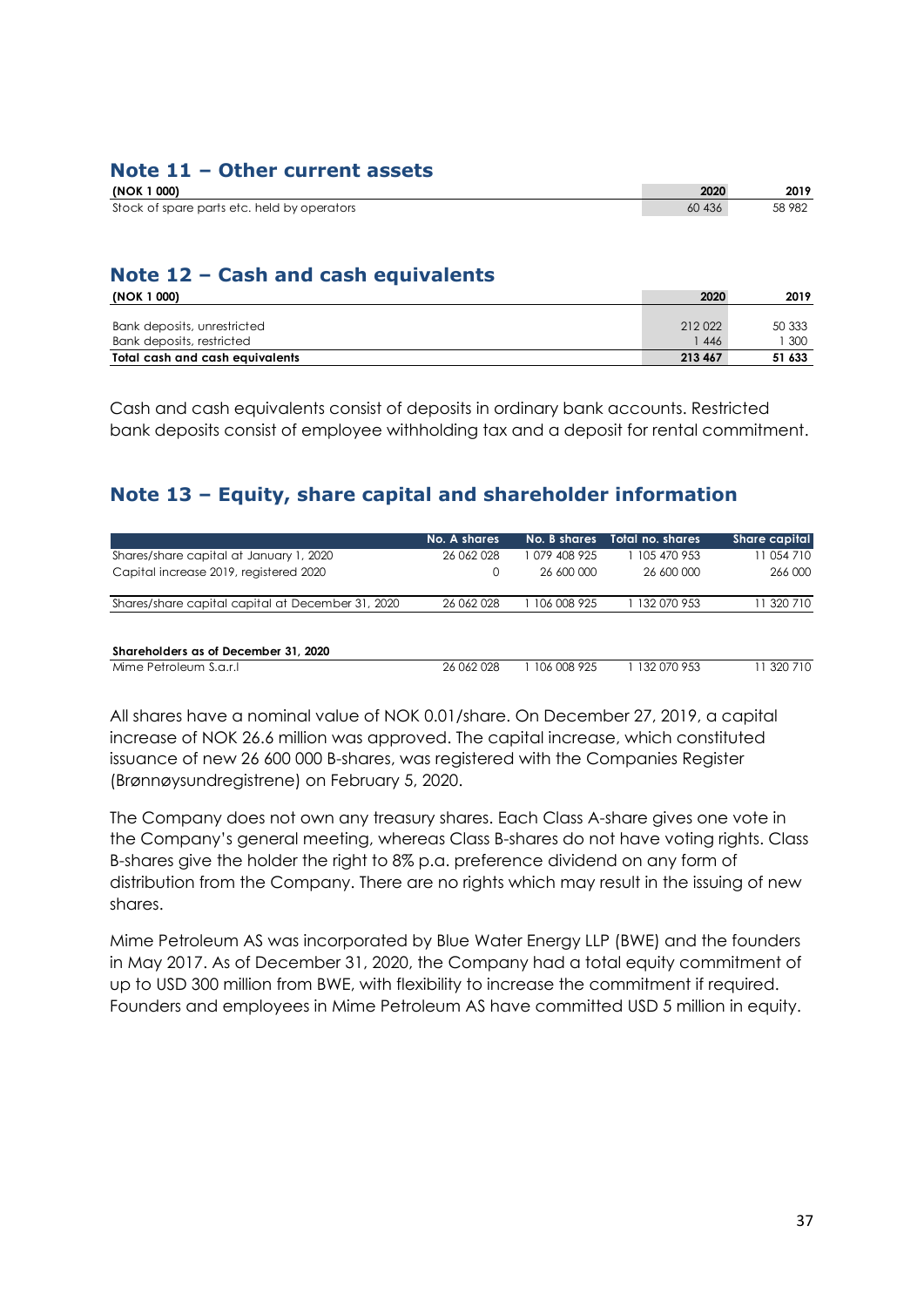|                                           | Share   | Other paid-in | Total paid-in | Other  | <b>Total</b> |
|-------------------------------------------|---------|---------------|---------------|--------|--------------|
| (NOK 1 000)                               | capital | capital       | capital       | equity | equity       |
|                                           |         |               |               |        |              |
| Equity as of December 31, 2019            | 11 055  | 1 121 008     | 1 132 063     | 2671   | 1 134 734    |
| Shares issued in 2019, registered in 2020 | 266     | $-266$        |               |        |              |
| Profit/(loss) for the year                |         |               |               | 53 096 | 53 096       |
|                                           |         |               |               |        |              |
| Equity as of December 31, 2020            | 11 321  | 1 120 742     | 132 063       | 55 767 | 1 187 830    |

Based on the 2020 financial statements, the Board are not proposing any distribution of dividend.

# **Note 14 – Trade and other payables**

| (NOK 1 000)                                     | 2020    | 2019    |
|-------------------------------------------------|---------|---------|
|                                                 |         |         |
| Trade creditors                                 | 8878    | 2779    |
| Working capital, trade creditors, joint venture | 12848   | 1911    |
| Trade payables                                  | 21 726  | 4 6 9 0 |
| Working capital, accruals, joint venture        | 94 736  | 47 693  |
| Undercall, joint ventures                       | 5 0 4 3 |         |
| Other short term payables                       |         | 3 4 9 9 |
| Overlift                                        | 30 703  | 26 403  |
| Other accrued expenses                          | 7 2 9 6 | 9 0 0 0 |
| <b>Other current liabilities</b>                | 137 779 | 86 596  |

Trade payables are non-interest bearing and are normally settled within 30 days. All other payments are scheduled to be settled as they fall due.

# **Note 15 – Asset Retirement Obligations**

At the termination of production or expiration of a license, the Norwegian government may require the Company to remove offshore installations. Given reserve estimates at license expiry, the Company finds it unlikely that the Norwegian government will exercise its option to take over the installations.

It is also required to close down all production and injection wells as their use is completed. The Company has no removal obligations related to Gassled pipelines and installations.

If the Norwegian Government should require dismantlement and removal of the installations, removal costs will be fully tax deductible for the licensees when incurred.

The Company has based its estimated asset retirement costs on cost estimates prepared by the operator of the licenses.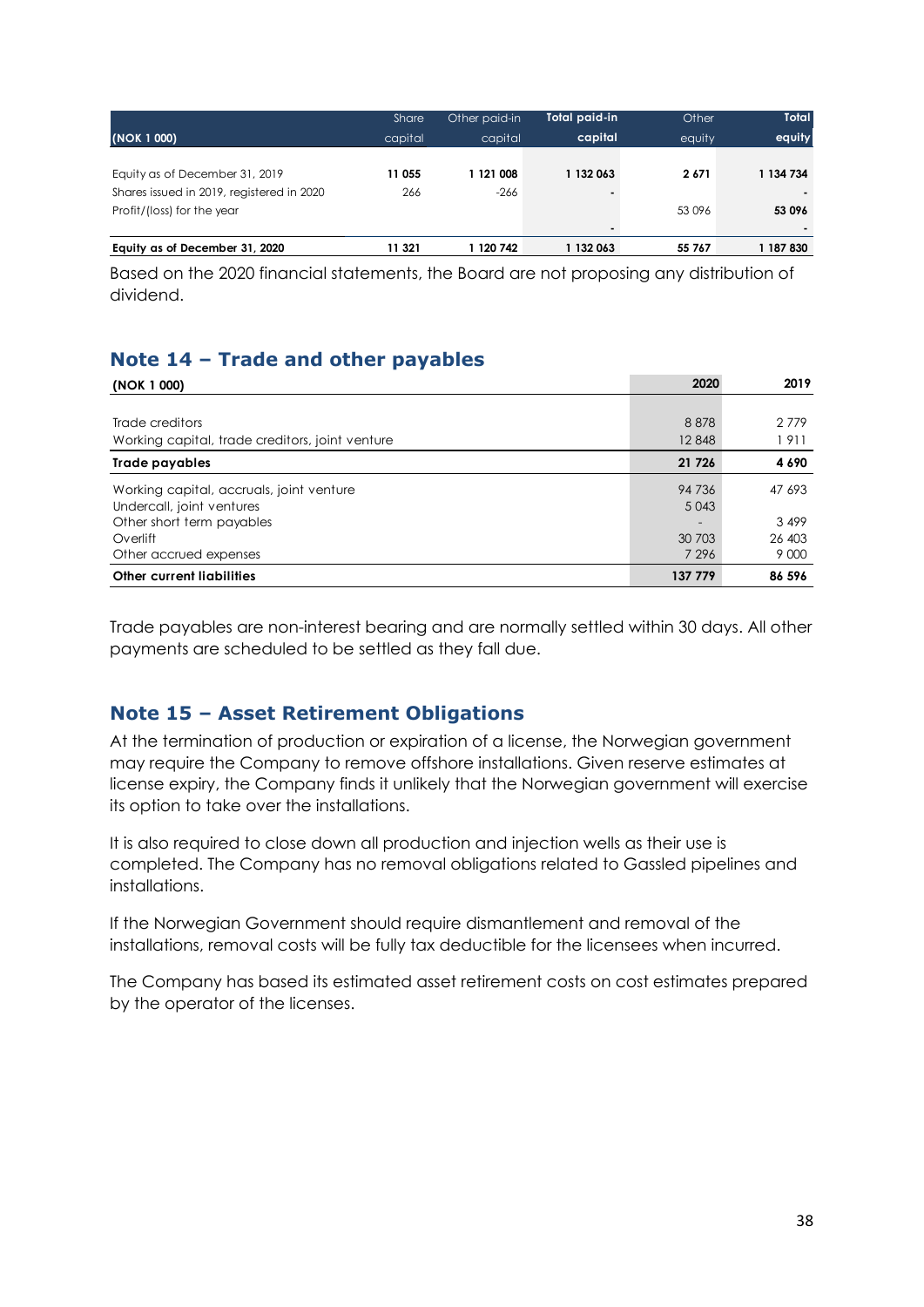| (NOK 1 000)                                                                      | 2020              | 2019    |
|----------------------------------------------------------------------------------|-------------------|---------|
|                                                                                  |                   |         |
| Total obligation at January 1                                                    | 642 854           |         |
| Addition through business combination                                            |                   | 601885  |
| Effect of changes in estimates                                                   | $-7922$           | 40 852  |
| Accretion expense                                                                | 20 039            | 2 108   |
| Actual decommissioning expenditure                                               | $-23$ 156         | $-1991$ |
| <b>Total obligation at December 31</b>                                           | 560 515           | 642 854 |
| Non-current portion at December 31, 2020<br>Current portion at December 31, 2020 | 523 106<br>37 500 |         |

In the calculation of net present value at year-end 2020, an inflation rate of 2% and a nominal discount rate of 5% are used for estimating the abandonment retirement obligations. The current abandonment obligation (next twelve months) is related to plugging and abandonment in the ongoing Ringhorne phase III project.

There are significant uncertainties inherent in the calculations of abandonment and decommissioning costs, which is dependent upon future technology levels and the degree of removal required. The Company obtains abandonment and decommissioning cost estimates from the operator. The estimates are based on complete removal and onshore disposal of any installations above or on the seabed. Pipelines will be cleaned and left buried.

#### Future deposit requirements

According to the Norwegian Petroleum Act section 5-3 (3), Vår Energi AS is secondarily financially responsible for the asset removal obligation related to the licenses acquired by the Company. Vår Energi AS is in accordance with the SPA required to repay, without any delay, the entire deposit in an event where the seller's liability do not materialize (i.e. Mime fulfills the asset retirement commitments for the acquired interests according to plan).

As part of the Sale and Purchase Agreement (SPA) with Vår Energi AS from March 2019, it was agreed that the Company shall deposit to the seller a post-tax amount of USD 12.7 million on January 1, 2022. Based on a revision of this agreement in February 2021, the timing of the deposit has been changed to three months after Balder Future first oil through Jotun FPSO, or at the latest July 1, 2023.

The Post Completion Payment does not satisfy the definition of a liability as the future payment is not an obligation at the transaction date. The deposit is considered only to be a part of the agreement due to the requirements in the Petroleum Act section 5-3(3) and not part of the pricing and valuation of the transaction between the parties. The Post Completion Payment is not expected to materialize, and Mime's obligation is already indirectly included under the ARO liability related to assets and liabilities from the transaction with Vår.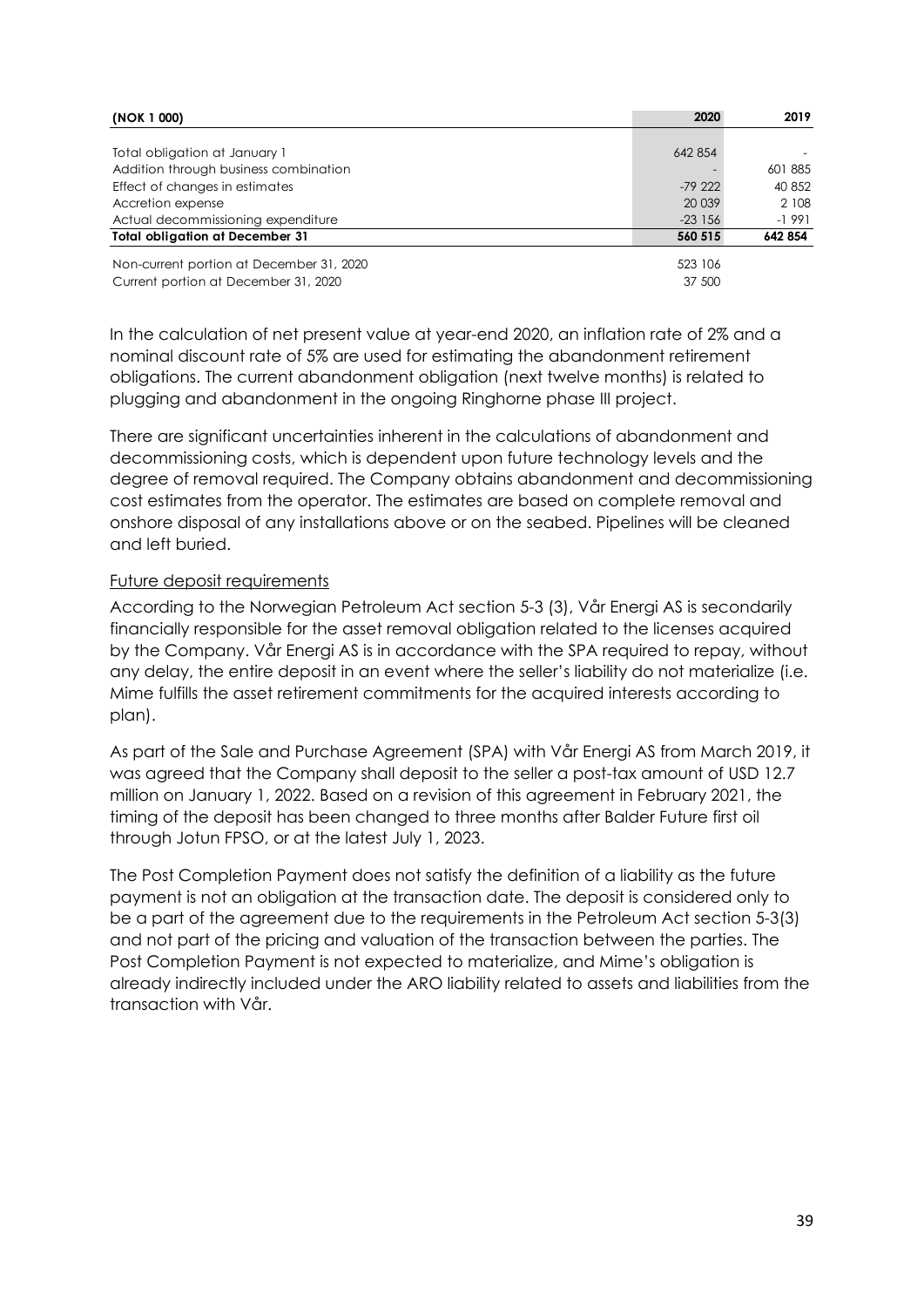# **Note 16 – Transactions with related parties**

During the 2020 financial year, Mime Petroleum AS had the following transactions with related parties:

#### a) Key management, CEO/Executive Chairman and Board of directors

Key management and the CEO/Executive Chairman participate in a Management Incentive Program committing eligible members to co-invest in the Company.

Further, key management and the CEO/Executive Chairman are entitled to a future cash bonus payment contingent of the proceeds in case of a future sale, asset sale, listing or winding up of the Company.

The Company has no other agreements in which a board member or the management has a substantial interest.

Remuneration to the CEO/Executive Chairman and the Board is presented in note 3.

#### b) Intercompany loan agreement

In April 2018, Mime Petroleum AS entered into a 5-year loan agreement with its sole shareholder Mime Petroleum S.à r.l. Under this loan agreement, Mime Petroleum AS has made available to Mime Petroleum S.à r.l. a loan facility of maximum USD 650 000. The loan is unsecured and rank pari passu with all other unsecured and unsubordinated debts of Mime Petroleum S.à r.l.

On December 31, 2020, the outstanding receivable amounted to USD 0.5 million including accrued interest.

# **Note 17 – Interest bearing loans and borrowings**

| (NOK 1 000)                           | 2020     | 2019     |
|---------------------------------------|----------|----------|
| Long term interest bearing debt (RBL) | 477 826  | 451 777  |
| Unsecured senior bond                 | 300 000  |          |
| Effect of currency swap bond          | $-23267$ |          |
| Capitalized loan fees                 | $-20829$ | $-11016$ |
| Total long-term interest bearing debt | 733 729  | 440 761  |

Hereof short-term part of long term debt 42 092

The Company has a Reserve-Based Lending Facility Agreement (RBL) with BNP Paribas, DNB Bank ASA and Skandinaviska Enskilda Banken (SEB). As of December 31, 2020, the RBL facility is a senior secured seven-year facility of up to USD 97.5 million with an additional uncommitted accordion option of USD 30 million. The interest rate is 3M USD LIBOR plus a margin of 3.5%. The utilized facility amounted to USD 56 million on December 31, 2020 (31.12.2019; USD 51.5 million).

On February 18, 2020, the Company issued a senior unsecured NOK 300 million bond with a 5-year tenor. The bond ranks at least pari passu with the claims of the Company's other unsubordinated creditors, except for obligations which are mandatorily preferred by law, but is subordinated to the Reserve Based Lending Facility. The bond ranks ahead of any subordinated capital. The senior unsecured bond is listed at Nordic ABM (Mime Petroleum AS 20/25 FRN (MIME01 PRO)).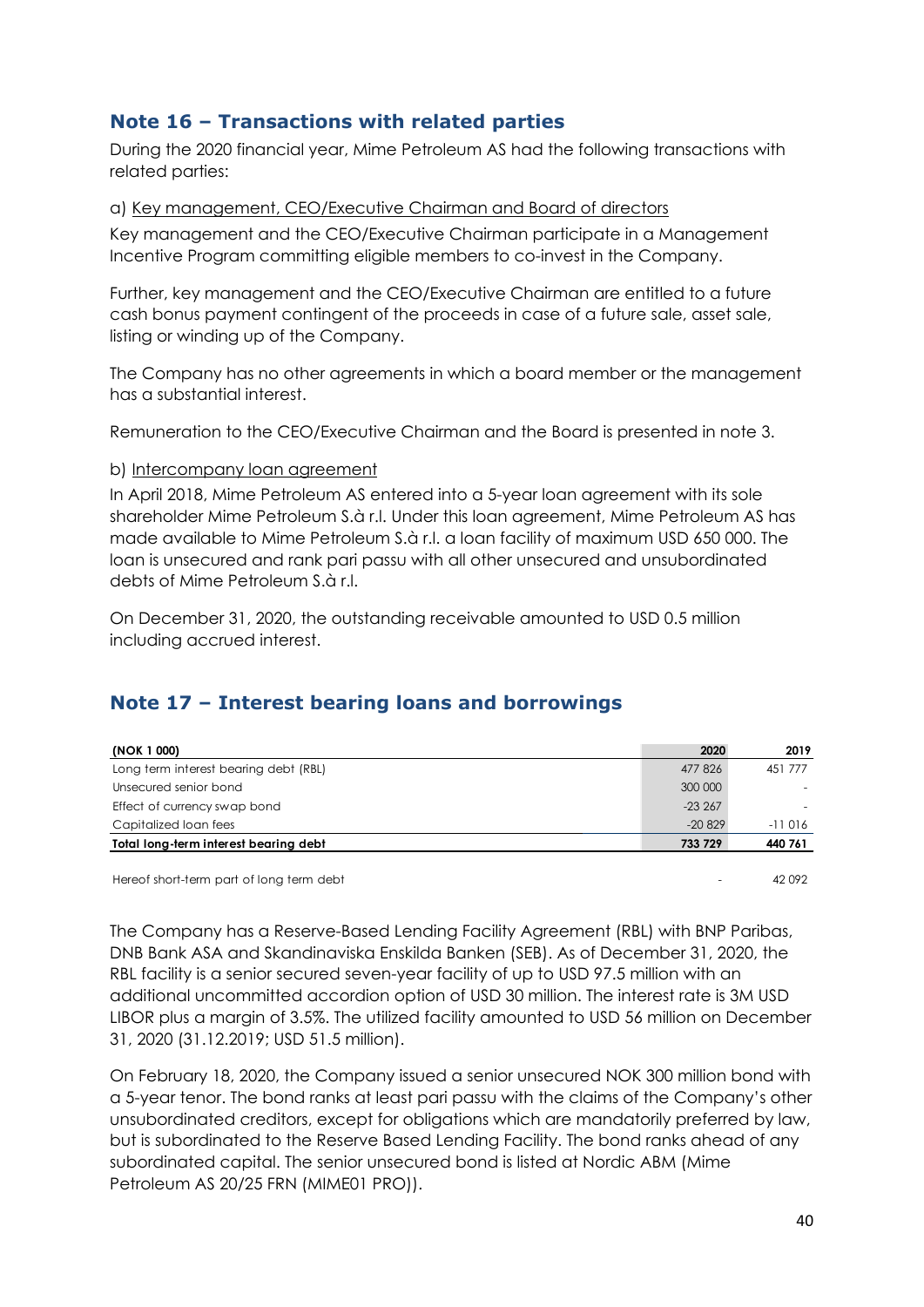Capitalized loan fees are amortized over the loan period.

The main financial covenants are as follows:

- A semi-annual liquidity test demonstrating that corporate sources exceed corporate uses for the next 12 months with a ratio on 1:1
- A quarterly funding test demonstrating that corporate sources exceed the corporate uses until Balder Future first oil
- Minimum cash requirement equal to the lower of 5% of GAAP adjusted total financial indebtedness and USD 7.5 million

The semi-annual redetermination process for the RBL was concluded in February 2021. This included an amendment agreement and an extension of the current RBL agreement until year-end 2027. See also note 22.

Carrying amount of assets provided as security for the RBL Facility Agreement:

| (NOK 1 000)           | 31.12.2020 |
|-----------------------|------------|
| Bank accounts         | 213 467    |
| Borrowing base assets | 2 531 263  |
| Trade receivables     | 109 385    |
| Inventory             | 20 955     |
| Total                 | 2875070    |

The Company's obligations to the lenders under the RBL Facility are mainly secured by a first priority security over: i) shares in the Company (both existing and any future shares), (ii) bank accounts, (iii), license interests in all borrowing base assets, (iv) hedging agreements (v) any claims under RBL insurances, (vi) insurances as well as (vii) floating charges over trade receivables and inventory.

# **Note 18 – Financial instruments**

The Company has focus on securing liquidity and has established an oil price hedging program to reduce the cash flow risk related to oil prices. The oil price hedging program is considered to qualify for hedge accounting. At the end of the 2020, Mime Petroleum had no open oil swap contracts. See note 22 for further information.

As revenues are denominated in USD, while investments and operating costs generally accrue in NOK, currency rate fluctuations represent both a direct and an indirect financial risk for the Company. Mime uses forward exchange contracts to minimize the NOK exposure. The Company had no open foreign exchange contracts at December 31, 2020, as the currency exposure is minor after the temporary tax changes ensuring refund of tax losses.

A share of the interest rate risk arising from the exposure to variable interest on the Reserve-Based Lending Facility Agreement is hedged using interest rate swaps. The Company is required to pay a fixed interest rate in exchange for a variable market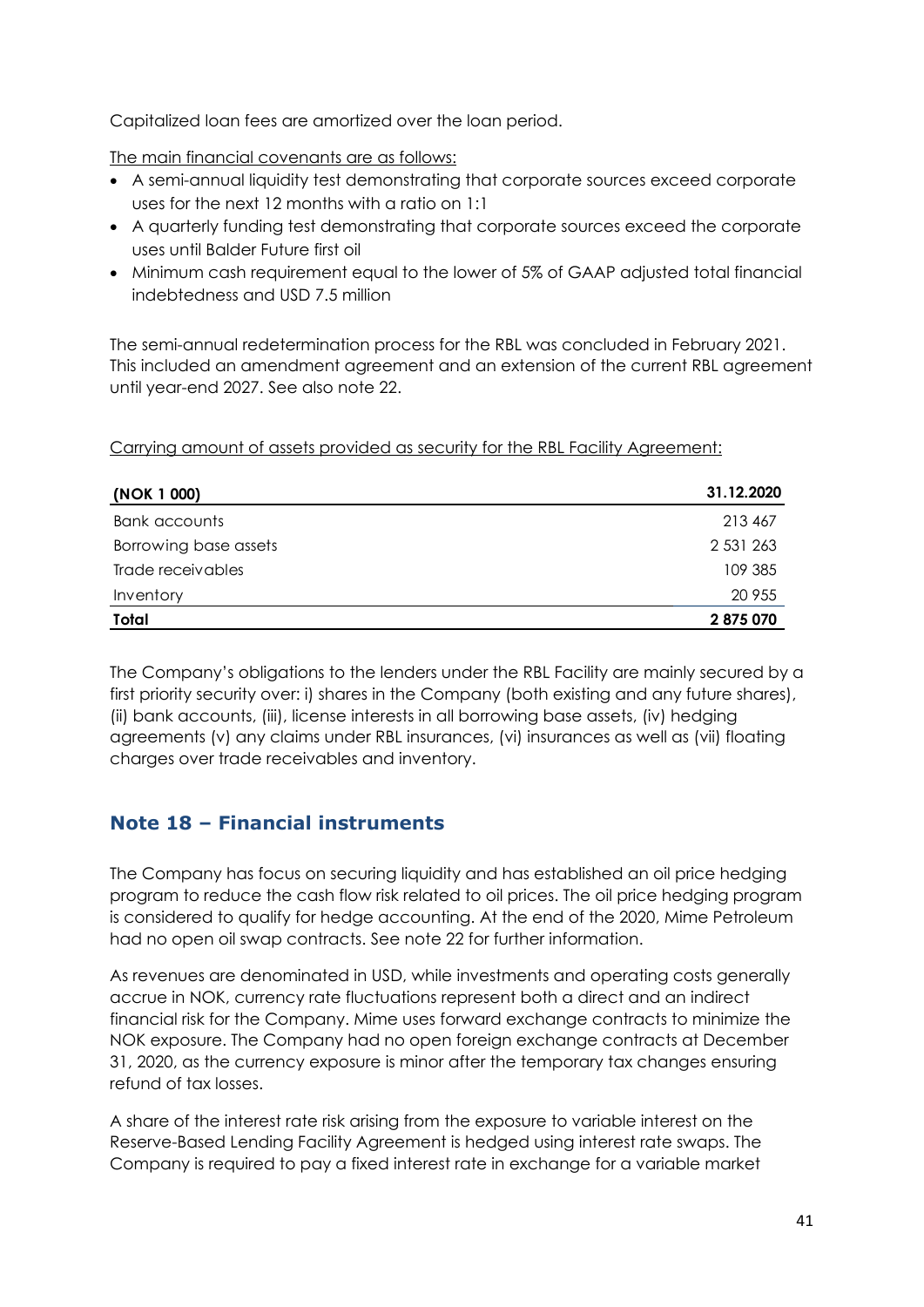interest rate, both calculated on a specified notional principal amount. The key terms of the interest rate swap are listed below:

| Terms of Interest Rate Swap |                     |
|-----------------------------|---------------------|
| Trade date                  | October 2, 2019     |
| Effective date              | November 1, 2019    |
| Maturity date               | November 1, 2024    |
| Notional amount             | USD 30 million      |
| Floating rate               | <b>3M USD LIBOR</b> |
| Fixed rate                  | 1.44150%            |
| Final exchange              | Quarterly           |

The fair market value of the interest swap contract at 31.12.2020 was negative by USD 1.4 million.

The NOK-denominated bond has been swapped into USD using a cross-currency swap. The interest payments have been fixed using an interest rate swap. The fixed all-in rate after the swap is 8.379%. The fair market value of the cross-currency swap contract at 31.12.2020 was positive by USD 15.3 million.

Hedge effectiveness is assessed at the inception of the hedge relationship and on an ongoing basis. The sources of hedge ineffectiveness are mainly attributed to a reduction or modification in the hedged item (i.e. debt repayment).

# **Note 19 – Lease agreements and other commitments**

As of December 31, 2020, the Company has no financial leases. The Company has entered into operating leases for office premises, parking and IT equipment.

The rental agreement for the current office location in Strandveien 50 started July 1, 2019 and the rental period is 5 years. The rent is adjusted annually in accordance with the Consumer Price Index (CPI). The total leasing cost for office properties, equipment and software amounted to NOK 2.7 million in 2020 (2019: NOK 2.1 million)

As a partner in fields under development and operation, the Company has leasing commitments (operating lease) for drilling rigs and supply vessels to secure planned activities, in total NOK 265.1 million for the period 2021 to 2023.

The future minimum rents related to non-cancellable leases and subleases fall due as follows:

| (NOK 1 000)   | 2020    | 2019                     |
|---------------|---------|--------------------------|
|               |         |                          |
| Witin 1 year  | 82756   | 6921                     |
| 1 to 5 years  | 189 620 | 244 917                  |
| After 5 years | 70      | $\overline{\phantom{0}}$ |
| Total         | 272 447 | 251838                   |

As a license holder on the NCS, the Company has unlimited liability to damages, including environmental damage. The Company has insurance coverage for its pro rata liability, in line with the industry practice for the NCS.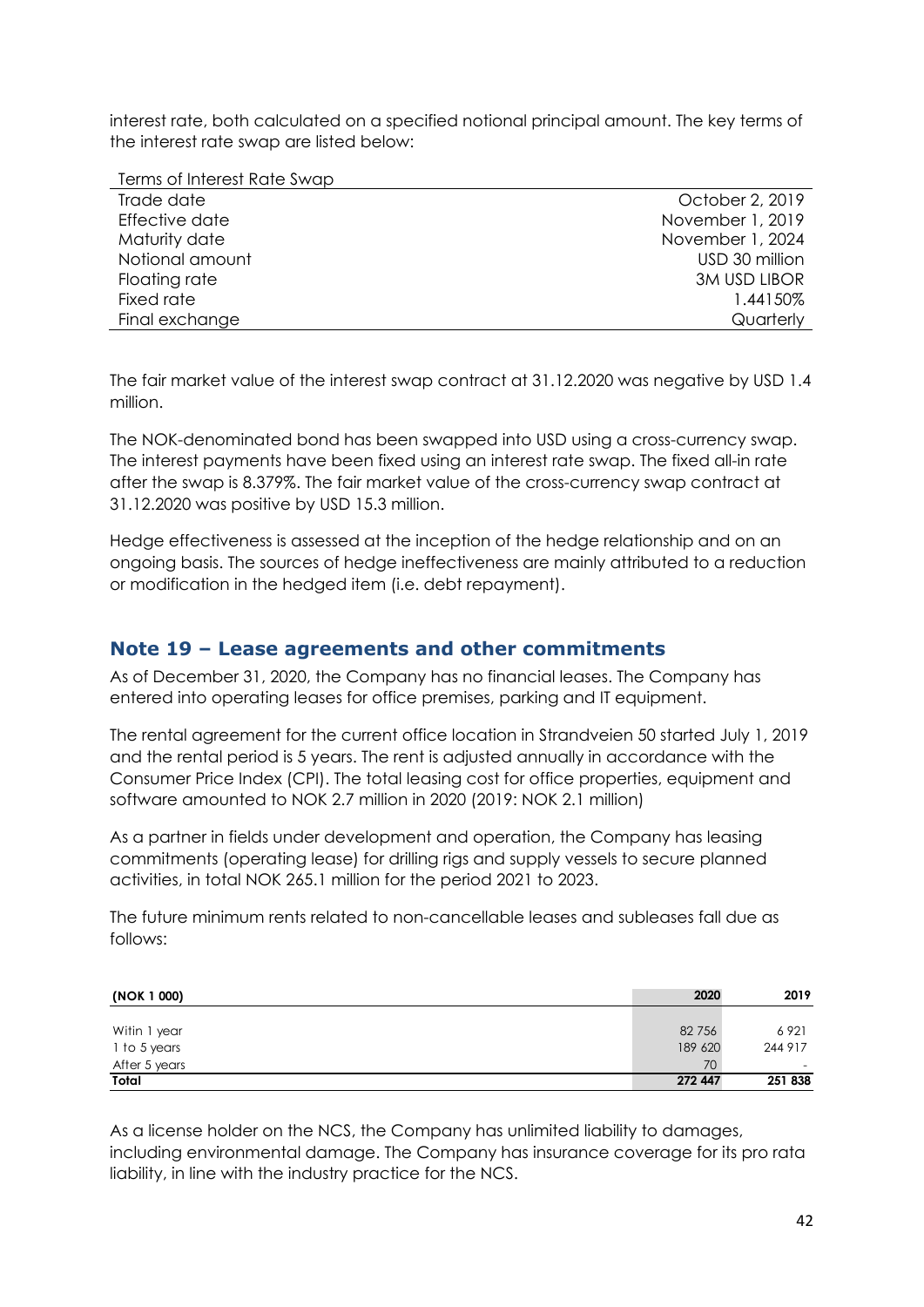## **Note 20 – Pledged assets and joint mortgage security**

The Company's participating interest in licenses related to Balder Unit and Ringhorne Øst Unit are pledged as security for the Reserve Based Lending Facility.

# **Note 21 – Oil and gas reserves – (unaudited by BDO)**

The reserve numbers shown below are the estimated total producible remaining reserves in the currently producing and developing fields at the end of 2020. The estimates represent the Company's share of proven and probable reserves (2P). Estimates of proven and probable reserve quantities are uncertain and change over time as new information becomes available.

Net remaining reserves (P50) at the end of 2020 are broken down as follows:

| Proven and probable reserves (boe)    | 2020       | 2019       |
|---------------------------------------|------------|------------|
|                                       |            |            |
| Balance at January 1                  | 24 465 333 |            |
| Acquisition of reserves               |            | 24 279 800 |
| Revision of estimates                 | 618 291    | 1 205 371  |
| Discoveries, additions and extensions |            |            |
| Year production                       | -761 748   | $-1019838$ |
| <b>Total reserves at December 31</b>  | 24 321 876 | 24 465 333 |

Reserves are classified in accordance with the Norwegian Petroleum Directorate's requirements and based on revised national budget (RNB) 2021 numbers received from the operators together with internal information.

The 2021-reserves (2P) have been audited by AGR, an independent and qualified reserves auditor. For all reserve classes, the differences between the independent auditor's estimate and Mime Petroleum's reserves were below 10%, the recognized quality stamp for reserves auditing.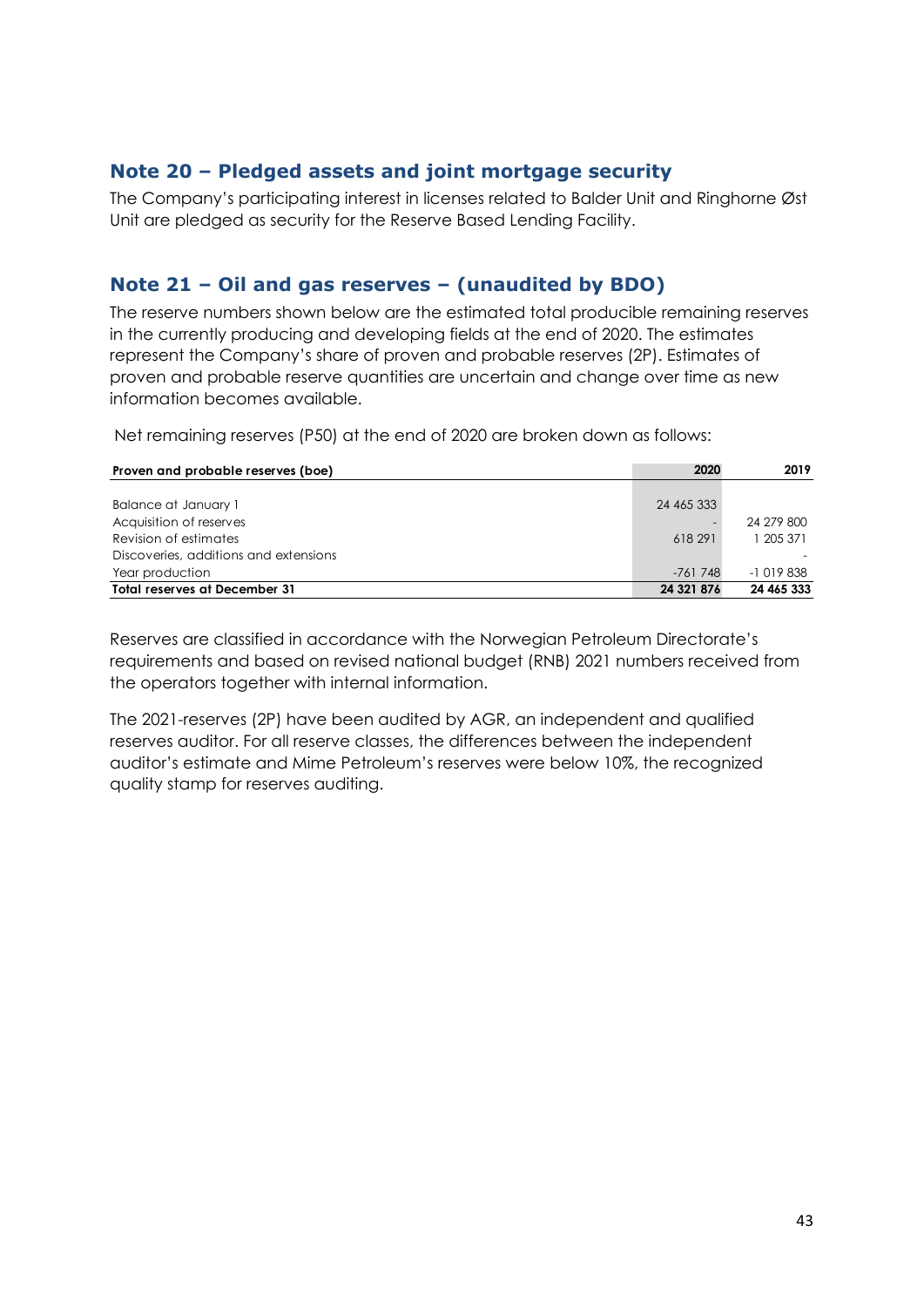The Company has interests in the following production licenses in the Norwegian Continental Shelf:

| <b>Prod Licenses</b> | Block(s) | <b>Expiry year</b> | <b>Producing fields</b> | Operator      | <b>Interest</b> |
|----------------------|----------|--------------------|-------------------------|---------------|-----------------|
| 001                  | 25/11    | 2030               | <b>Balder</b>           | Vår Energi AS | 10%             |
| 027                  | 25/8     | 2030               | Balder, Ringhorne Øst*  | Vår Energi AS | 10%             |
| 027C                 | 25/8     | 2030               | <b>Balder</b>           | Vår Energi AS | 10%             |
| 027GS                | 25/8     | 2021               | <b>Balder</b>           | Vår Energi AS | 10%             |
| 028                  | 25/10    | 2030               | <b>Balder</b>           | Vår Energi AS | 10%             |
| 028S                 | 25/10    | 2030               | <b>Balder</b>           | Vår Energi AS | 10%             |

\*Ownership share in Ringhorne Øst Unit is 7.4%

The revised Plan for Development and Operation (PDO) for the Balder field was submitted to the Ministry of Petroleum and Energy (MPE) on December 17, 2019 and approved on June 18, 2020. The revised PDO aim to prolong the license expiry to 2045.

# **Note 22 – Subsequent events**

The spread of the COVID-19 virus ("corona") has caused global disruption with negative consequences both for human health and economic activity. Together with the operator, Mime has implemented measures to minimize the risk of disruptions to its operations, protect and enhance near term production, reschedule and optimize ongoing projects as well as reduce costs further where possible. The corona situation has created significant uncertainty in the global oil market. This uncertainty has been further amplified by increased production volumes from several major oil producing countries and caused a significant decline in global oil prices during Q2 and Q3 2020. Even if a price recovery can be observed in the markets in Q1/2021, the long-term impact from these events on the global economy and the oil market is difficult to predict. This may have a significant impact on the amounts recoverable related to Mime's assets.

In February 2021, the semi-annual redetermination process for the RBL facility was completed. As part of this process, the parties agreed to extend the current RBL facility agreement by 18 months, from July 2026 to year end 2027. No other amendments to the facility agreement were made.

The Jotun FPSO has been on a lease contract with Balder Unit and has been used as an integrated part of the infrastructure at Balder/Ringhorne. In the revised PDO for revitalization of the Balder field approved by the Ministry of Petroleum and Energy (MPE) in June 2020, continued use of a refurbished and upgraded Jotun FPSO was an important prerequisite. In addition, a specific condition to the transaction between Vår Energi AS and Mime in March 2019, was that the ownership in Jotun FPSO should be aligned to the partners ownership in the licenses as soon as possible after December 31, 2020. On this basis, in February 2021 the license partners agreed that the FPSO should be transferred to the joint Balder Unit assets and governed by the Balder Joint Operating Agreement. In relation to the acquisition the Company increased the equity by USD 7 million by issuance of Class B shares in February 2021.

During Q1/2021, the Company put in place a hedging program based on swap contracts at 20 000 bbls/month for 2021and 2022. The average swap price for 2021 is USD